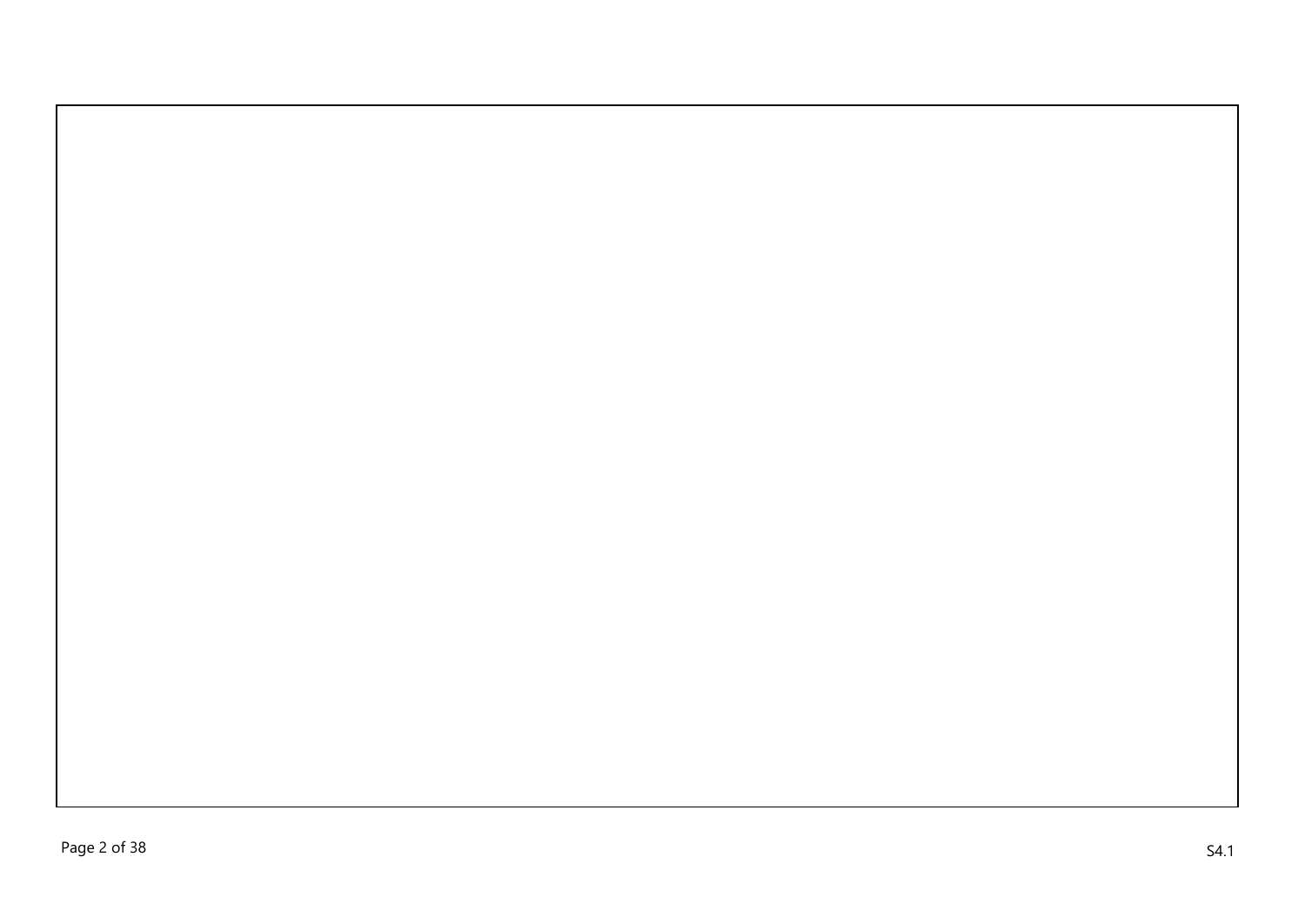| #              | Island       | House Name        | Name                 | Sex       | National ID | ، ه ، ره<br>د ، مرگ           | ىئرىتر                                                                                               |
|----------------|--------------|-------------------|----------------------|-----------|-------------|-------------------------------|------------------------------------------------------------------------------------------------------|
|                | S. Hithadhoo |                   |                      |           |             |                               |                                                                                                      |
|                | S. Hithadhoo | Aainaa            | Ahmed Naseem         | ${\sf M}$ | A021205     | رمجمه متنز                    | أربروتر الكرسوفى                                                                                     |
| $\overline{c}$ | S. Hithadhoo | Aainaa            | Aishath Habeeb       | F         | A066106     | رمجمه متنز                    | $rac{2}{\sqrt{2}}$                                                                                   |
| $\mathsf{3}$   | S. Hithadhoo | Aainaa            | Mohamed Aleem        | M         | A354349     | ا پژ <sub>مر</sub> یتر        | ورەرو رو                                                                                             |
| 4              | S. Hithadhoo | Aan               | Zulaikha Hussain     | F         | A019861     | پڑ میں                        | ى ئەر ئەسىر سىر                                                                                      |
| 5              | S. Hithadhoo | Aan               | Aminath Amaan Ali    | F         | A277324     | ىر ھ                          | أأدجر الملحم المتعجم أأتراخ                                                                          |
| $\,$ 6 $\,$    | S. Hithadhoo | Aan               | Fathimath Aamaan Ali | F         | A296451     | ىر ھ                          | و دو ووه کړې                                                                                         |
| $\overline{7}$ | S. Hithadhoo | Aaveli            | Abdulla Habeeb       | ${\sf M}$ | A021485     | ومحمر                         | ح قمرالله برَصِ قم                                                                                   |
| 8              | S. Hithadhoo | Aaveli            | Ali Habeeb           | ${\sf M}$ | A055277     | الرهجمعر                      | $\begin{bmatrix} 0 & 0 & 0 \\ 0 & 0 & 0 \\ 0 & 0 & 0 \end{bmatrix}$                                  |
| 9              | S. Hithadhoo | Aaveli            | Ahmed Habeeb         | M         | A152089     | پري<br>مرغومبر                | 5001                                                                                                 |
| 10             | S. Hithadhoo | Aaveli            | Abdulla Amaan        | M         | A278566     | ومحمو                         | حَدَّة مِنْ اللَّهُ حَدَّثَتْ                                                                        |
| 11             | S. Hithadhoo | Aaveli            | Ibrahim Ayaadh Ahmed | M         | A278579     | ومحمو                         | دە ئەر ئەر دەر د                                                                                     |
| 12             | S. Hithadhoo | Aaveli            | Aminath Habeeb       | F         | A308387     | وحمحم                         |                                                                                                      |
| 13             | S. Hithadhoo | Aaveli            | Hussain Habeeb       | ${\sf M}$ | A308388     | ومحمو                         | ج سَمر شرح مَرَ سِمْ حَمْدَ حَمْدِ حَمْدَ حَمْدَةِ حَمْدَةِ حَمْدَةِ حَمْدَةِ حَمْدَةِ حَمْدَةِ حَمْ |
| 14             | S. Hithadhoo | Aaveli            | Ibrahim Habeeb       | ${\sf M}$ | A308390     | پژځ مخه                       | رە ئرىرو ئوم                                                                                         |
| 15             | S. Hithadhoo | Aazaadhee Gulshan | Mohamed Hussain      | ${\sf M}$ | A020956     | ئۇ ئور ئى ئەشكە               | ورەرو ورىدىگ                                                                                         |
| 16             | S. Hithadhoo | Aazaadhee Gulshan | Fathimath Amana      | F         | A093533     | ئۇ ئېرىز قرىشەنگر             | ۇبوخۇ مۇش                                                                                            |
| 17             | S. Hithadhoo | Aazaadhee Gulshan | Zareena Mohamed      | F         | A132966     | ئەنئە يەر ئە ئۇ ئەنگە         | كالمحيض وبره برو                                                                                     |
| 18             | S. Hithadhoo | Aazaadhee Gulshan | Khadeeja Mohamed     | F         | A309437     | ئەتەر <i>بى</i> رى ئىشكىلىر   | كزمرة وبروبرو                                                                                        |
| 19             | S. Hithadhoo | Aazaadhee Gulshan | Fasana Mohamed       | F         | A309443     | ئەتەر <i>بى</i> رى ئىشكىلىر   | تر شهر وره رو                                                                                        |
| 20             | S. Hithadhoo | Aazaadhee Gulshan | Ahmed Saeed          | M         | A323517     | ئۇ ئېرىز قرىشەنگر             | دەرو سەرو                                                                                            |
| 21             | S. Hithadhoo | Adharaadhage      | Mohamed Nizam        | M         | A012784     | ر ر بر ر ،<br>پرکربرگری       | ورەرو سۇۋ                                                                                            |
| 22             | S. Hithadhoo | Adharaadhage      | Hawwa Mohamed        | F         | A020593     | ر ر بر بر بر<br>مرتز تر تر بر | و رە ر د<br><i>د بر</i> گەر<br>برە پچ                                                                |
| 23             | S. Hithadhoo | Adharaadhage      | Ibrahim Ali          | M         | A025556     | ر بر بر ر ،<br>پرتوبترتوبر    | أرەبۇر ئەير                                                                                          |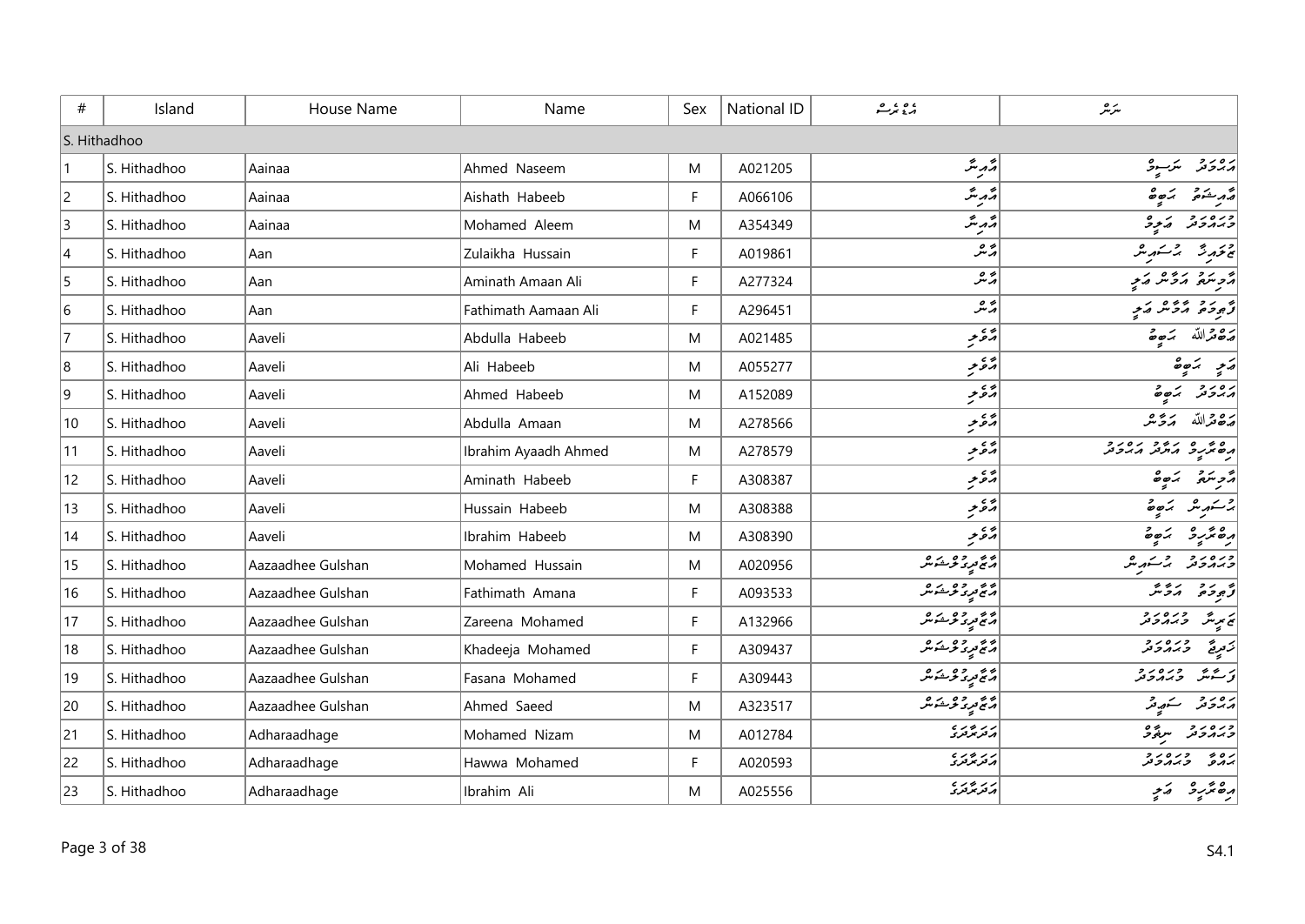| 24 | S. Hithadhoo | Adharaadhage | Saamee Mohamed Nizam        | M | A277862 | ر ر بر ر د<br>پرتربروری                              | شي وبرورو سرگو                                                                                                                                                                                                                                                                                                              |
|----|--------------|--------------|-----------------------------|---|---------|------------------------------------------------------|-----------------------------------------------------------------------------------------------------------------------------------------------------------------------------------------------------------------------------------------------------------------------------------------------------------------------------|
| 25 | S. Hithadhoo | Agoteege     | Fathimath Moosa Manikufaanu | F | A020602 | دبر<br>د د حٍ د                                      |                                                                                                                                                                                                                                                                                                                             |
| 26 | S. Hithadhoo | Agoteege     | Ali Mufeed                  | M | A020795 | ریو ء<br>  ریو یو تو                                 | ړکو څړند                                                                                                                                                                                                                                                                                                                    |
| 27 | S. Hithadhoo | Agoteege     | Mohamed Manikfaan           | M | A055487 | ریو ء<br>  ریو یو تو                                 | כנסגבה הקבוב<br>כממכתכתמוצית                                                                                                                                                                                                                                                                                                |
| 28 | S. Hithadhoo | Ajaaibuge    | Mohamed Misbaah             | M | A020405 | پرځ مرځ ځ                                            |                                                                                                                                                                                                                                                                                                                             |
| 29 | S. Hithadhoo | Ajaaibuge    | Abdulla Didi                | M | A021559 | <br>  د ځ د ه ی                                      | ریح فخر اللّه موجو <sub>ب</sub>                                                                                                                                                                                                                                                                                             |
| 30 | S. Hithadhoo | Ajaaibuge    | Ibrahim Mausoom             | M | A256620 | <br>  د ځ د ه د                                      | $\begin{array}{ccc} 0 & 2 & 2 & 0 & 0 & 0 \\ 0 & 0 & 0 & 0 & 0 & 0 \\ 0 & 0 & 0 & 0 & 0 & 0 \\ 0 & 0 & 0 & 0 & 0 & 0 \\ 0 & 0 & 0 & 0 & 0 & 0 \\ 0 & 0 & 0 & 0 & 0 & 0 \\ 0 & 0 & 0 & 0 & 0 & 0 \\ 0 & 0 & 0 & 0 & 0 & 0 \\ 0 & 0 & 0 & 0 & 0 & 0 \\ 0 & 0 & 0 & 0 & 0 & 0 & 0 \\ 0 & 0 & 0 & 0 & 0 & 0 & 0 \\ 0 & 0 & 0 &$ |
| 31 | S. Hithadhoo | Ajaaibuge    | Ahmed Madheeh               | M | A298274 | <br>  د ځ د ه د                                      | أرور وتمرد                                                                                                                                                                                                                                                                                                                  |
| 32 | S. Hithadhoo | Ajaaibuge    | Fathmath Wafa Abdulla       | F | A307695 | پرځ مرځ ځ                                            | وتجرح والله الله الله                                                                                                                                                                                                                                                                                                       |
| 33 | S. Hithadhoo | Ajaaibuge    | Hassan Mubaah               | M | A307696 | <br>  د ځ د ه د                                      | يركس وهاد                                                                                                                                                                                                                                                                                                                   |
| 34 | S. Hithadhoo | Almaas       | Zahira Ibrahim Didi         | F | A020108 | ىر ۋېۋىشە                                            | لتجربته وكالتربر ومرمر                                                                                                                                                                                                                                                                                                      |
| 35 | S. Hithadhoo | Almaas       | Aminath Najma               | F | A020109 | بروپۇر ھ                                             | أأدبتكم التراديم                                                                                                                                                                                                                                                                                                            |
| 36 | S. Hithadhoo | Almaas       | Aishath Naila               | F | A020110 | ىر ۋې <sup>م</sup> شە                                | ۇرىشقى سىرقى                                                                                                                                                                                                                                                                                                                |
| 37 | S. Hithadhoo | Almaas       | Fathimath Nasrath           | F | A021977 | بروپۇر ھ                                             | و ده شره ده                                                                                                                                                                                                                                                                                                                 |
| 38 | S. Hithadhoo | Almaas       | Mohamed Athif               | M | A027609 | بروپۇر ھ                                             | وره رو وه و                                                                                                                                                                                                                                                                                                                 |
| 39 | S. Hithadhoo | Almaas       | Abdulla Thohir              | M | A032232 | ىر ۋېۋىشە                                            | مَدْهُ قَدْ اللّهُ مَجْرَ مِنْ                                                                                                                                                                                                                                                                                              |
| 40 | S. Hithadhoo | Almaas       | Ibrahim Asim                | M | A099542 | روژے                                                 | رە ئەر ئەسر                                                                                                                                                                                                                                                                                                                 |
| 41 | S. Hithadhoo | Almaas       | Ahmed Azim Thohir           | M | A106196 | بروپۇر ھ                                             |                                                                                                                                                                                                                                                                                                                             |
| 42 | S. Hithadhoo | Almaas       | Easha Athif                 | F | A165248 | ىر ۋېۋىشە                                            | اريش گيږي<br>ا                                                                                                                                                                                                                                                                                                              |
| 43 | S. Hithadhoo | Almaas       | Nazfa Thohir                | F | A309057 | ىر ۋېۋىشە                                            | بروو پورېز                                                                                                                                                                                                                                                                                                                  |
| 44 | S. Hithadhoo | Arch         | Junainath Luthfy            | F | A021931 | $\overset{\circ}{\nu}{\overset{\circ}{\mathscr{A}}}$ | في سكم سكرة والتحريج في                                                                                                                                                                                                                                                                                                     |
| 45 | S. Hithadhoo | Arch         | Mushaffau Luthufee          | M | A067176 | $\overset{\circ}{\nu}{\overset{\circ}{\mathscr{A}}}$ | و رورو وو                                                                                                                                                                                                                                                                                                                   |
| 46 | S. Hithadhoo | Arch         | Mohamed Mufarrih            | M | A292440 | $\overset{\circ}{\nu}{\overset{\circ}{\mathscr{A}}}$ | כנסגב כצף ב                                                                                                                                                                                                                                                                                                                 |
| 47 | S. Hithadhoo | Arch         | Nafeesa Ibrahim             | F | A356014 | $\overset{\circ}{\nu}{\overset{\circ}{\mathscr{A}}}$ | سَمِيتُ مِـ صَمَّرِةٌ                                                                                                                                                                                                                                                                                                       |
| 48 | S. Hithadhoo | Balsaanuge   | Mohamed Naseem              | M | A026201 | ر ه په د ،                                           | דנסגר האי                                                                                                                                                                                                                                                                                                                   |
| 49 | S. Hithadhoo | Balsaanuge   | Mohamed Nazeef              | M | A148613 | ە ئەھمىيىتى بە                                       | ورەر دىكرو                                                                                                                                                                                                                                                                                                                  |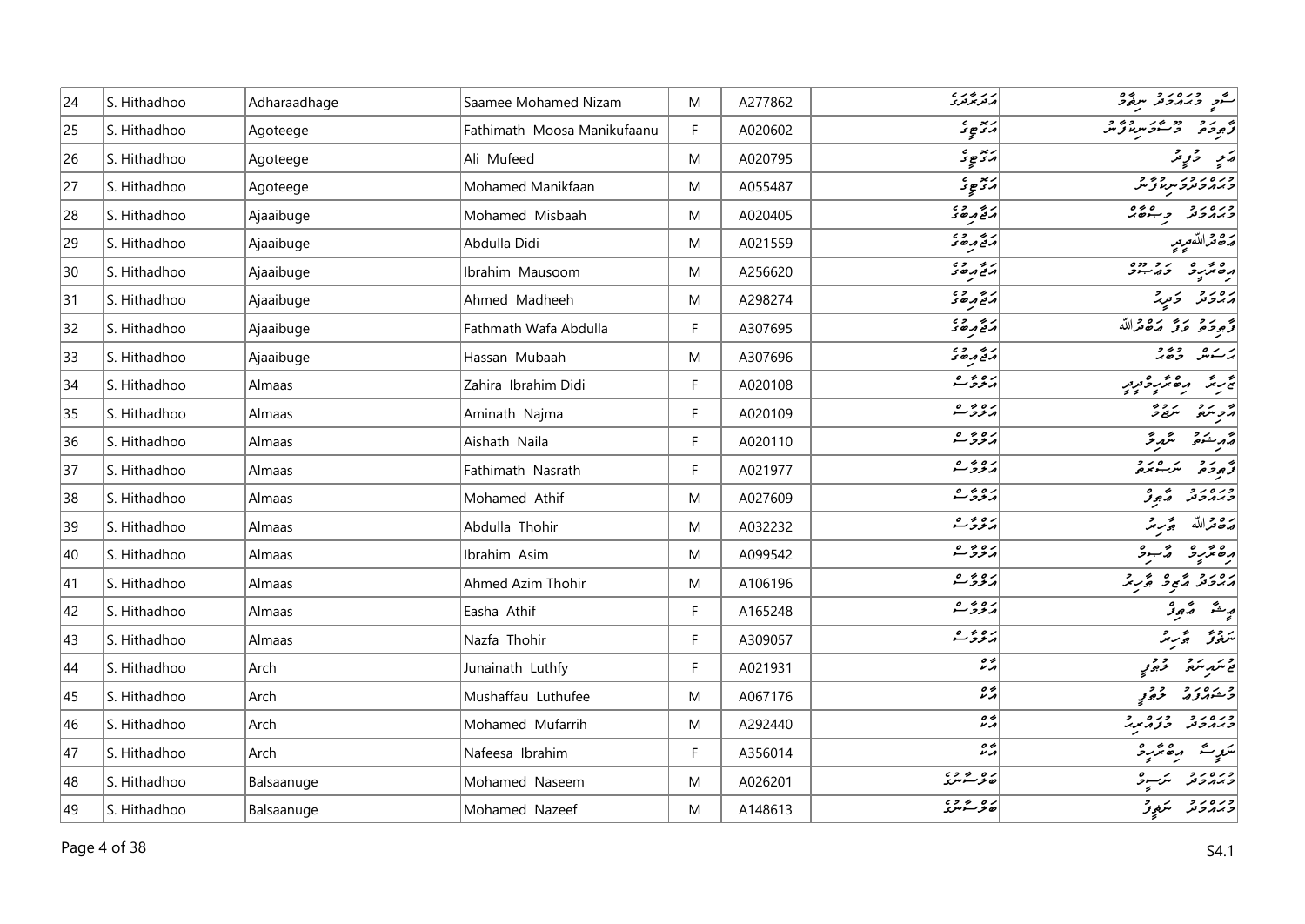| 50 | S. Hithadhoo | Baraboamaage     | Mohamed Kalo                     | M  | A020492 | ر ره و ،<br>ه <del>ب</del> ره <del>د</del> د         | دره دره دره                                  |
|----|--------------|------------------|----------------------------------|----|---------|------------------------------------------------------|----------------------------------------------|
| 51 | S. Hithadhoo | Baraboamaage     | Ahmed Nadhuhu                    | M  | A277810 | 590/0                                                | پروژو<br>سرور                                |
| 52 | S. Hithadhoo | Baraboamaage     | Aminath Sheela                   | F  | A306621 | 590/0                                                | أأترجم والمستوقر                             |
| 53 | S. Hithadhoo | Baraboamaage     | Nahudhaa Mohamed                 | F. | A306637 | 590/0                                                | ىر <i>دى</i> گە<br>ورەر د<br><i>دى</i> رمەتر |
| 54 | S. Hithadhoo | Barusaathuge     | Abdulla Didi                     | M  | A021093 | ر د پره د ،<br>ن مر شوې                              | <br>  پره قراللّه مرمر                       |
| 55 | S. Hithadhoo | Barusaathuge     | Zaha Mohamed                     | F  | A277673 | ر د پرو ،<br>جو سگهو د                               |                                              |
| 56 | S. Hithadhoo | Barusaathuge     | Aishath Minha                    | F. | A307106 | ر د پرو ،<br>ت <i>ر برگرمی</i> د                     | أقهر شنوته وبترك                             |
| 57 | S. Hithadhoo | Barusaathuge     | Hassan Nazeer                    | M  | A366285 | ر د پر د ،<br>جا پر سگهي ي                           | يُرْسَدُ مَعَ مِرَّةٍ مِرَّ                  |
| 58 | S. Hithadhoo | Beach Heaven     | Ahmed Naseer                     | M  | A021374 | ھەممەر ھە                                            | پره د د سرب پر                               |
| 59 | S. Hithadhoo | Beach Heaven     | Aminath Naseer                   | F  | A021406 | پەيمى ئەرەپەر                                        | أزويتكم الترسوير                             |
| 60 | S. Hithadhoo | Beach Heaven     | Abdulla Naseer                   | M  | A021478 | پەنزىر مىر<br>                                       | أرة قرالله ترجيحه                            |
| 61 | S. Hithadhoo | Beach Heaven     | Mariyam Saeeda                   | F  | A021486 | ھەممەر ئەر                                           | رەرە سەرىگە                                  |
| 62 | S. Hithadhoo | Beach Heaven     | Ali Naseer                       | M  | A021527 | پەنزىر مىر<br>                                       | أواقي المتكب والمحمد                         |
| 63 | S. Hithadhoo | Beach Heaven     | Fathimath Sobira                 | F  | A060751 | پەن <sub>م</sub> رىر بىر                             | أزودة بنوته                                  |
| 64 | S. Hithadhoo | Beach Heaven     | Hawwa Naseer                     | F  | A308467 | پەنزىر مىر                                           | رەپ س <i>ىب</i> دىر<br>بەرە سىبدىر           |
| 65 | S. Hithadhoo | Beach Heaven     | Moosa Ali Naseer                 | M  | A308469 | پەنزىر مىر                                           | رحمته المي الكرسولي                          |
| 66 | S. Hithadhoo | Beach Heaven     | Aishath Naseer                   | F. | A308470 | پەنزىر بىر                                           | أقرم شوقه سرجونهم                            |
| 67 | S. Hithadhoo | Beach Heaven     | Ahmed Raaif Mohamed              | M  | A308471 | پەنزىر بىر                                           | رورد محمدو ورەرد                             |
| 68 | S. Hithadhoo | Beach Heaven     | Fathimath Raushan Naseer         | F. | A350100 | $rac{1}{\sqrt{2\cdot\frac{1}{2}}}\frac{1}{\sqrt{2}}$ | و و ده بره شره برجر                          |
| 69 | S. Hithadhoo | Binaa            | Mohamed Saudy Hassan             | M  | A020020 | حویٹر                                                | ورەرو بەدىر بەسەر                            |
| 70 | S. Hithadhoo | Binaa            | Fathimath Saeed                  | F  | A020256 | حو مثر                                               | أرموخا فمستمياته                             |
| 71 | S. Hithadhoo | Binaa            | Abdulla Min-aam Mohamed<br>Saudy | M  | A277656 | حويثر                                                | ره و الله و سمدو وره در و در و               |
| 72 | S. Hithadhoo | Binaa            | Ahmed Naayif Mohamed             | M  | A303007 | ھېتر                                                 | رور شهرو ورورو                               |
| 73 | S. Hithadhoo | <b>Blue Room</b> | Hassan Hussain                   | M  | A019853 | ه دو ده ه<br>ن محر <i>م</i> ر <del>ر</del>           | برسك برسكه ش                                 |
| 74 | S. Hithadhoo | <b>Blue Room</b> | Aminath Hussain                  | F  | A019857 | ہ دو دو ہ<br>ن محر <i>ہر ج</i>                       | أأرج سكرة المريث المريش                      |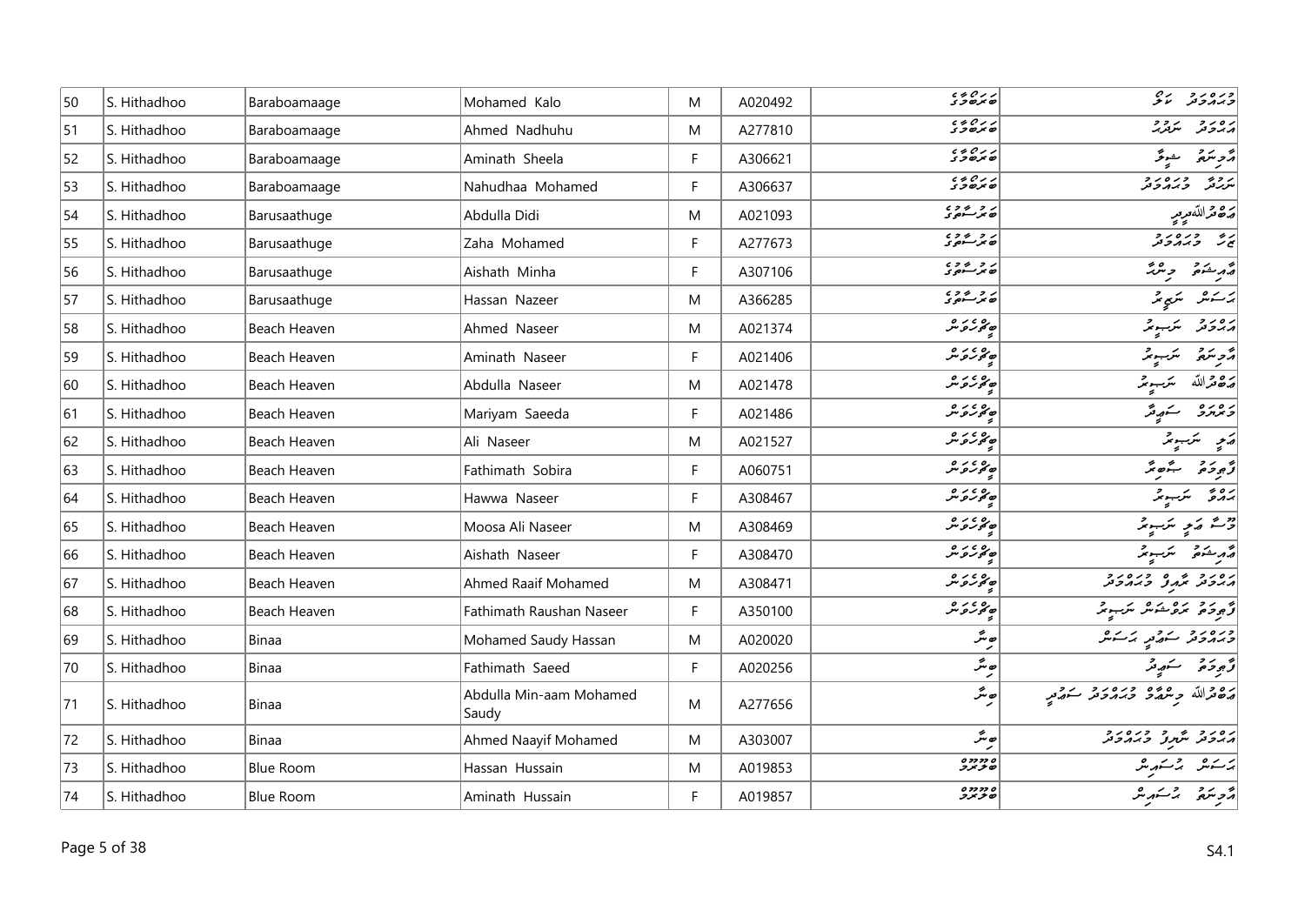| 75  | S. Hithadhoo | <b>Blue Room</b> | Ali Hussain          | M           | A067200 | ه دد ده<br>ص محر مر                                           | ە ئەسەر شەر                                       |
|-----|--------------|------------------|----------------------|-------------|---------|---------------------------------------------------------------|---------------------------------------------------|
| 76  | S. Hithadhoo | Boagan Villa     | Thalhath Hassan      | M           | A021040 | ەر ە <sub>ھ</sub> وقە                                         | وه د د کرده                                       |
| 77  | S. Hithadhoo | Boagan Villa     | Ahmed Yanis Ashraf   | ${\sf M}$   | A278303 | ەر مى <sub>م</sub> وگە                                        | رورد گرمزے کے معرو                                |
| 78  | S. Hithadhoo | Buruthukaaluge   | Ahmed Ibrahim        | M           | A021066 | د د د د د د<br>ح مره ما مرد                                   |                                                   |
| 79  | S. Hithadhoo | Buruthukaaluge   | Faiza Hussain        | F           | A162776 | د د د د د د<br>ح مره ما مرد                                   | ۇرىج برخىرىگە                                     |
| 80  | S. Hithadhoo | Buruthukaaluge   | Fathimath Ahmed      | $\mathsf F$ | A307470 | د د د د د د<br>ح مره ما مرد                                   | و دو ده دو                                        |
| 81  | S. Hithadhoo | Buruthukaaluge   | Hassan Nashid        | M           | A307471 | د د د د د د<br>ح مره ما مرد                                   | ىز كەش ئىگە بىلەر<br>مەسىر ئىسىر                  |
| 82  | S. Hithadhoo | Buruthukaaluge   | Ibrahim Naaif Ahmed  | ${\sf M}$   | A307475 | د د د د د د<br>ح <del>م</del> رمو مو د                        | رە ئرېر ئىگرۇ مەددىر                              |
| 83  | S. Hithadhoo | Chabeyleege      | Ibrahim Didi         | ${\sf M}$   | A020210 | ری ۔<br>کوھنچ د                                               | ر <i>ه نژر د در در</i><br>ر                       |
| 84  | S. Hithadhoo | Chabeyleege      | Ahmed Shahid         | M           | A050488 | ري<br>کوه پور                                                 | رەرو شەرقە                                        |
| 85  | S. Hithadhoo | Chabeyleege      | Inaya Mohamed        | F           | A069868 | ري ء<br>کوھ <del>و</del> ر                                    | ر میں مقدم دیکھیے<br>مقامتی مقدم مقدم             |
| 86  | S. Hithadhoo | Chocolate ge     | Aishath Dhiye        | F           | A020348 | پره وه و و<br>محم <sup>و</sup> موضح                           | و گهر ڪو تو پر پڙ<br>ه                            |
| 87  | S. Hithadhoo | Chocolate ge     | Ibrahim Mohamed      | M           | A049061 | پره ده ده د<br>محم <sup>و</sup> خر <u>ه</u> د                 | 1017 018                                          |
| 88  | S. Hithadhoo | Chocolate ge     | Mohamed Sanee        | ${\sf M}$   | A157834 | پره ده ده د<br>محم <sup>و</sup> موضح                          | ورەر دىكىر                                        |
| 89  | S. Hithadhoo | Chocolate ge     | Ahushaam Ibrahim     | ${\sf M}$   | A303339 | پره ده ده د<br>محم <sup>و</sup> خر <u>ه</u> د                 |                                                   |
| 90  | S. Hithadhoo | Crystal View     | Mohamed Raif Ibrahim | ${\sf M}$   | A294622 | مرعوع وړ                                                      | כנהבת האת הסתיב                                   |
| 91  | S. Hithadhoo | Cupid            | Aishath Sharumeela   | F           | A021531 | ىر قرېږ؟                                                      | أقهر مشكرة المستشرة وتحر                          |
| 92  | S. Hithadhoo | Cupid            | Ahmed Asif           | M           | A122279 | بروجوء                                                        | أرەر ئەسور                                        |
| 93  | S. Hithadhoo | Cupid            | Ali Shiyaau          | M           | A303519 | بروجوء                                                        |                                                   |
| 94  | S. Hithadhoo | Cupid            | Mariyam Shahuza      | $\mathsf F$ | A307587 | بروجره                                                        | ر ه ر ه<br><del>و</del> بوبرو<br>ستذريخ           |
| 95  | S. Hithadhoo | Cupid            | Hussain Ibrahim      | ${\sf M}$   | A308674 | بىر قربۇ                                                      | بر سکر مرگ بره مرکز د                             |
| 96  | S. Hithadhoo | Cupid            | Hawwa Shamla         | F           | A308676 | بروجره                                                        | برە پرە ئە                                        |
| 97  | S. Hithadhoo | Cupid            | Ahmed Mohamed        | M           | A308677 | بروجوء                                                        | و ره ر و<br><i>و پر</i> و تر<br>ر ەر د<br>م.رى تر |
| 98  | S. Hithadhoo | Cupid            | Shafaq Hussain       | F           | A326147 | بىرقرو                                                        | خۇتى ئەسكىرىكە                                    |
| 99  | S. Hithadhoo | Cupid            | Unais Mohamed        | M           | A383053 | بروجوء                                                        | و رە ر د<br>تر پر تر تر<br>وسكهر                  |
| 100 | S. Hithadhoo | Daylight ge      | Hussain Manika       | ${\sf M}$   | A019392 | $\begin{bmatrix} c & 0 & c & c \ s & e & g & g \end{bmatrix}$ | جر سەمر بىرى ئىرىد                                |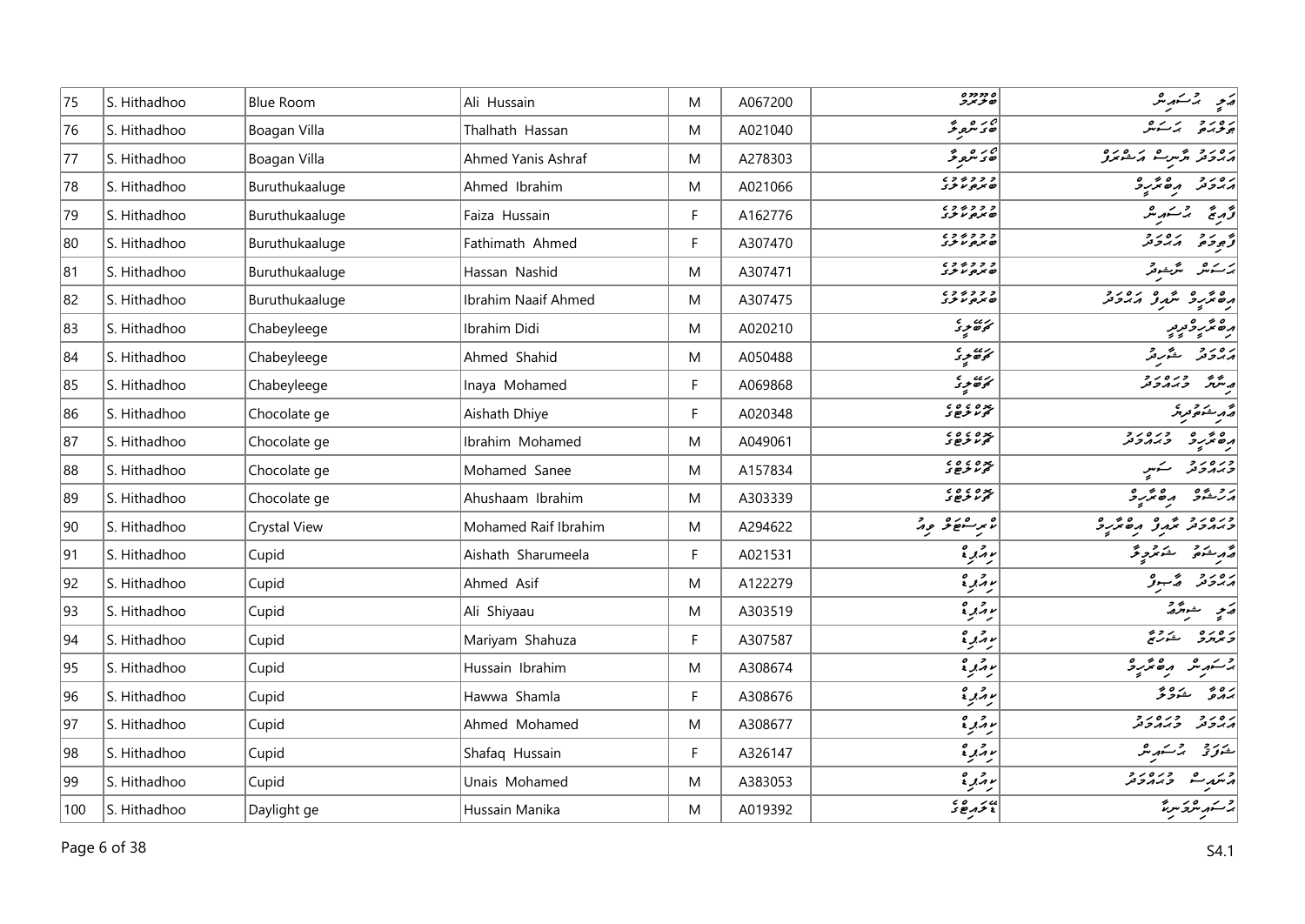| 101 | S. Hithadhoo | Daylight ge  | Shabana Hussain           | F  | A309363 | ەر مەر<br>ئامىر ھ            | شەڭ شىر شىكىر بىر                          |
|-----|--------------|--------------|---------------------------|----|---------|------------------------------|--------------------------------------------|
| 102 | S. Hithadhoo | Delight Face | Mariyam Abdulla           | F. | A018417 | بوزره فيمس                   | ترويره رودالله                             |
| 103 | S. Hithadhoo | Delight Face | Ali Hussain               | M  | A019214 | و ځرم ځون <sup>م</sup> شه    | أەيج برجستمبرىند                           |
| 104 | S. Hithadhoo | Delight Face | Ahmed Mahy                | M  | A278969 | د خ <sub>رم</sub> وي ه<br>م  | رەرە ئې                                    |
| 105 | S. Hithadhoo | Delight Face | Asiyath Sada Ali          | F  | A278970 | و ځه هغو <sup>ه</sup>        | و سورکار کے میکن کاریا<br>م                |
| 106 | S. Hithadhoo | Delight Face | Fathimath Sama            | F  | A308289 | ، ئەرھ <sup>ې م</sup>        | ۇپورۇ سۇ                                   |
| 107 | S. Hithadhoo | Delight Face | Mohamed Saalim            | M  | A308291 | و ځرم ع <sup>وم م</sup>      | و ر ه ر د<br>تر پر ژ تر                    |
| 108 | S. Hithadhoo | Delight Face | Aishath Safa              | F  | A308294 | و ځه هغ <sup>وم</sup> شر     |                                            |
| 109 | S. Hithadhoo | Delight Face | Aminath Sana              | F. | A308297 | و ځرم ځون <sup>و</sup> ک     | ړې سر سنگر                                 |
| 110 | S. Hithadhoo | Dhanbuge     | Hussain Ibrahim           | M  | A019672 | ترسره ی                      | بر سکه شهر مره تر برد                      |
| 111 | S. Hithadhoo | Dhanbuge     | Fathimath Najma           | F. | A019852 | ر رو ء<br>ترسرچ <sub>ک</sub> | و مرد برد و در د                           |
| 112 | S. Hithadhoo | Dhanbuge     | Aminath Sidhurath Mumthaz | F. | A277338 | ترسره ی                      | הקיימה - ינימה ככתים                       |
| 113 | S. Hithadhoo | Dhanbuge     | Mohamed Ibrahim           | M  | A284004 | ترسره ء                      | כנהגב השתנכ                                |
| 114 | S. Hithadhoo | Dhanbuge     | Mariyam Saeeda            | F  | A296531 | پر سره د<br>ترسره د          | ر ه ر ه<br><del>ر</del> بر بر<br>سە بەرتىر |
| 115 | S. Hithadhoo | Dheylige     | Ahmed Didi                | M  | A019328 | ەر<br>تىرىپى                 | پره بر و<br>  پر پر ترتویی                 |
| 116 | S. Hithadhoo | Dheylige     | Mariyam Waheeda           | F  | A019674 | قرمر ء<br>                   | رەرە كەيتر                                 |
| 117 | S. Hithadhoo | Dheylige     | Aishath Adheela           | F  | A019732 | قرمور<br>  قرمور             | أقهر شكوته المتحريح                        |
| 118 | S. Hithadhoo | Dheylige     | Mohamed Didi              | M  | A083732 | قرمور<br>                    | و ر ه ر و<br>و پر پر و ترترتر              |
| 119 | S. Hithadhoo | Dheylige     | Shakeela Rafeeq           | F  | A114423 | قرعر ء<br>                   |                                            |
| 120 | S. Hithadhoo | Dheylige     | Abdulla Didi              | M  | A160239 | قرمور<br>                    | <br>  پره وټراللّه وروړ                    |
| 121 | S. Hithadhoo | Dheylige     | Aminath Nisfa             | F  | A161303 | قرعر د                       | أأدويتهم برجو                              |
| 122 | S. Hithadhoo | Dheylige     | Aishath Mayaa Hussain     | F  | A277365 | قرمر ء<br>                   | مەر يەدە ئەي ئەسكىرىش                      |
| 123 | S. Hithadhoo | Dheylige     | Siyana Ibrahim Didi       | F  | A277373 | ە ئەر<br>ئىستىرىمى<br>كىستىر |                                            |
| 124 | S. Hithadhoo | Dheylige     | Aminath Didi              | F  | A296692 |                              | و<br>مرکز سره در در                        |
| 125 | S. Hithadhoo | Dheylige     | Ibrahim Didi              | M  | A296693 | ە<br>قرمور                   |                                            |
| 126 | S. Hithadhoo | Dheylige     | Shareefa Didi             | F  | A296696 | قرمور<br>                    | ے مورگوں<br>مسلم                           |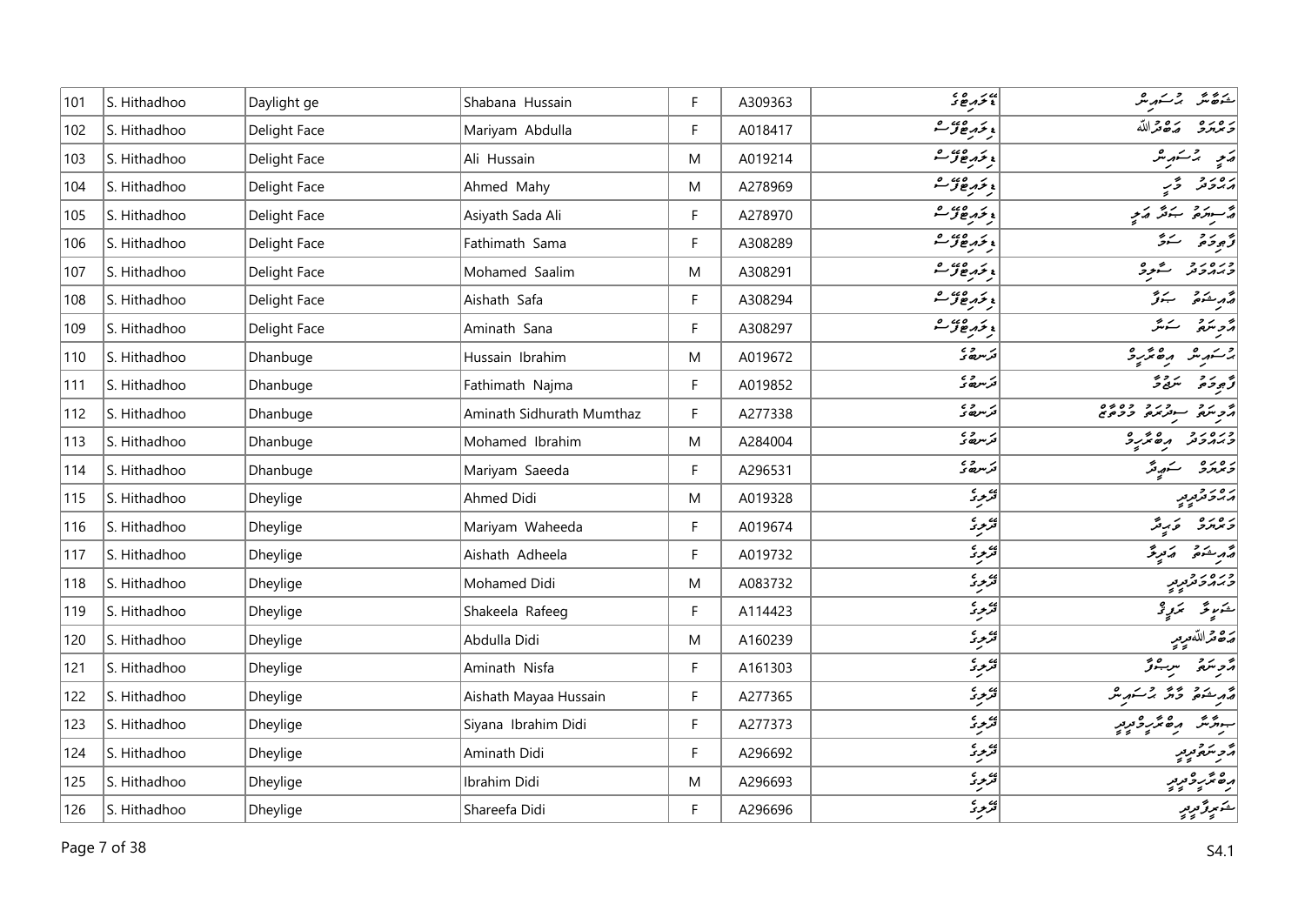| 127 | S. Hithadhoo | Dheylige        | Salma Ali             | F           | A296697 | ەر<br>قرىرى                                          | سەئەد<br>رځمنو                                                                                                                 |
|-----|--------------|-----------------|-----------------------|-------------|---------|------------------------------------------------------|--------------------------------------------------------------------------------------------------------------------------------|
| 128 | S. Hithadhoo | Dheylige        | Firushaan             | M           | A301683 | ە<br>قرىرى<br>——                                     | رېرىشەر                                                                                                                        |
| 129 | S. Hithadhoo | Dheylige        | Ibrahim Rafeeu        | M           | A318681 | ەر<br>قرموتە                                         | $rac{2}{3}$<br>سر و در<br>سر و در                                                                                              |
| 130 | S. Hithadhoo | Dhilkash Villa  | Abdulla Ibrahim       | M           | A301704 | ارور شورتخ                                           | ر صحرالله<br>ەھترىرى                                                                                                           |
| 131 | S. Hithadhoo | Dhini           | Aishath Didi          | $\mathsf F$ | A020430 | ىرسر<br>بر بر                                        | و<br>وگړ شوه تو تو تو                                                                                                          |
| 132 | S. Hithadhoo | Dhini           | Ahmed Shareef         | M           | A156098 | ىرسر<br>مركز                                         | رەرد خىرو                                                                                                                      |
| 133 | S. Hithadhoo | Dhini           | Mohamed Abaan Shareef | M           | A277807 | توسو<br>مرکز                                         | ورەر د رو د شهره                                                                                                               |
| 134 | S. Hithadhoo | <b>Dhini</b>    | Hassan Azaan Shareef  | M           | A381443 | توسو<br>مرکز                                         | ىرىكىش مەقرىش ھەمرۇ                                                                                                            |
| 135 | S. Hithadhoo | Dhireylaalge    | Fathimath Saudiyya    | F           | A020228 | د <i>ر ده</i> ۵ د<br>در مرمومو د                     | و ده سوړوه و                                                                                                                   |
| 136 | S. Hithadhoo | Dhireylaalge    | Mohamed Shafeeq       | M           | A020387 | د <i>ر پره و ب</i><br>تر تر تر تر ر                  | ورەر دېم ئىدۇر                                                                                                                 |
| 137 | S. Hithadhoo | Dhireylaalge    | Mariyam Shafeeq       | F           | A020407 | د <i>ر پر و ه</i><br>تر تر تر تر <sub>ک</sub>        | دەرو شەرىخ                                                                                                                     |
| 138 | S. Hithadhoo | Dhireylaalge    | Aishath Shafeeg       | $\mathsf F$ | A100438 | د ۵۵ و ۵<br>تر تر تر تر د                            | وكركو المحاريج                                                                                                                 |
| 139 | S. Hithadhoo | Dhireylaalge    | Abdulla Shafeeq       | M           | A303148 | د <i>ر پر و ع</i><br>تر تر تر تر <sub>ک</sub>        | <mark>برە ت</mark> راللە<br>شتور و گ                                                                                           |
| 140 | S. Hithadhoo | Dhireylaalge    | Hawwa Shafeeg         | $\mathsf F$ | A303150 | و پروه و د<br>د مرمونو د                             | $\begin{array}{cc} \mathcal{Z}_2 & \mathcal{Z}_3 & \mathcal{Z}_4 \\ \mathcal{Z}_5 & \mathcal{Z}_6 & \mathcal{Z}_7 \end{array}$ |
| 141 | S. Hithadhoo | Dhonalhamaage   | Ibrahim Thakhkhaan    | M           | A020638 | پو پر پر پر ہ<br>توسری تر ت                          | ە ئەرەبەرە بەر<br>مەنبەر <i>ۋە</i> رتىر                                                                                        |
| 142 | S. Hithadhoo | Dhonalhamaage   | Mariyam Shirmeen      | $\mathsf F$ | A020702 | یو ر ر بر بر د<br>توسربل <del>ت</del> ر <sub>ک</sub> | ر ه ر ه<br>تر <del>ب</del> ر بر<br>شونژ <sub>چ</sub> نژ                                                                        |
| 143 | S. Hithadhoo | Dhonalhamaage   | Rasheeda Ibrahim      | F           | A020916 | یو ر ر بر بر د<br>توسربل <del>ت</del> ر <sub>ک</sub> | ەرھەترىرى<br>ر<br>ا پر <sub>شوقر</sub><br>——                                                                                   |
| 144 | S. Hithadhoo | Dhonalhamaage   | Ahmed Habeeb          | M           | A055003 | یو پر پر پر ہ<br>توسری پر پ                          |                                                                                                                                |
| 145 | S. Hithadhoo | Dhonalhamaage   | Mohamed Habeeb        | M           | A083264 | یو پر پر پہ ہ<br>توسربل <del>چ</del> ر <sub>ک</sub>  | و ر ه ر د<br>تر پر تر تر<br>$\overset{\mathtt{o}}{\mathtt{\circ}}\overset{\mathtt{J}}{\mathtt{\circ}}$                         |
| 146 | S. Hithadhoo | Dhonalhamaage   | Hawwa Habeeba         | F           | A138924 | پو پر پر پہ<br>ترسربل <del>پ</del> ر پ               | ر ه بو<br>برد ق<br>$\overset{\ast}{\circ}\overset{\ast}{\circ}\mathcal{A}$                                                     |
| 147 | S. Hithadhoo | Dhonalhamaage   | Ali Habyb             | M           | A157257 | پو پر پر پر ہ<br>توسری تر ت                          | $rac{1}{2}$                                                                                                                    |
| 148 | S. Hithadhoo | Dhonalhamaage   | Sofiyya Ibrahim       | $\mathsf F$ | A307728 | پر ر ر ر ر<br>ترس ر تر ر                             |                                                                                                                                |
| 149 | S. Hithadhoo | Dhorufothimaage | Mohamed Naaif         | M           | A019871 | پر ويو<br>تر ټرتر تو څر                              | و ر ه ر د<br>تر پر تر تر<br>سڭەر ۋ                                                                                             |
| 150 | S. Hithadhoo | Dhorufothimaage | Mohamed Ibrahim       | M           | A131278 | پر ويو په په<br>ترېمرتو پوځ د                        | ەھ ئەرج<br>و رە ر د<br><i>د بر</i> گرىر                                                                                        |
| 151 | S. Hithadhoo | Dhorufothimaage | Ansam Mohamed         | F           | A277342 | بد وبد<br>تر برتر م <sub>و</sub> ر د                 | ىر ھەيبەدى <sub>ر</sub>                                                                                                        |
| 152 | S. Hithadhoo | Dhorufothimaage | Hassan Alfaaf         | M           | A277343 | پر ويو په په<br>تربرتر م <sub>و</sub> ر د            | يز کشش ايروژ ژ                                                                                                                 |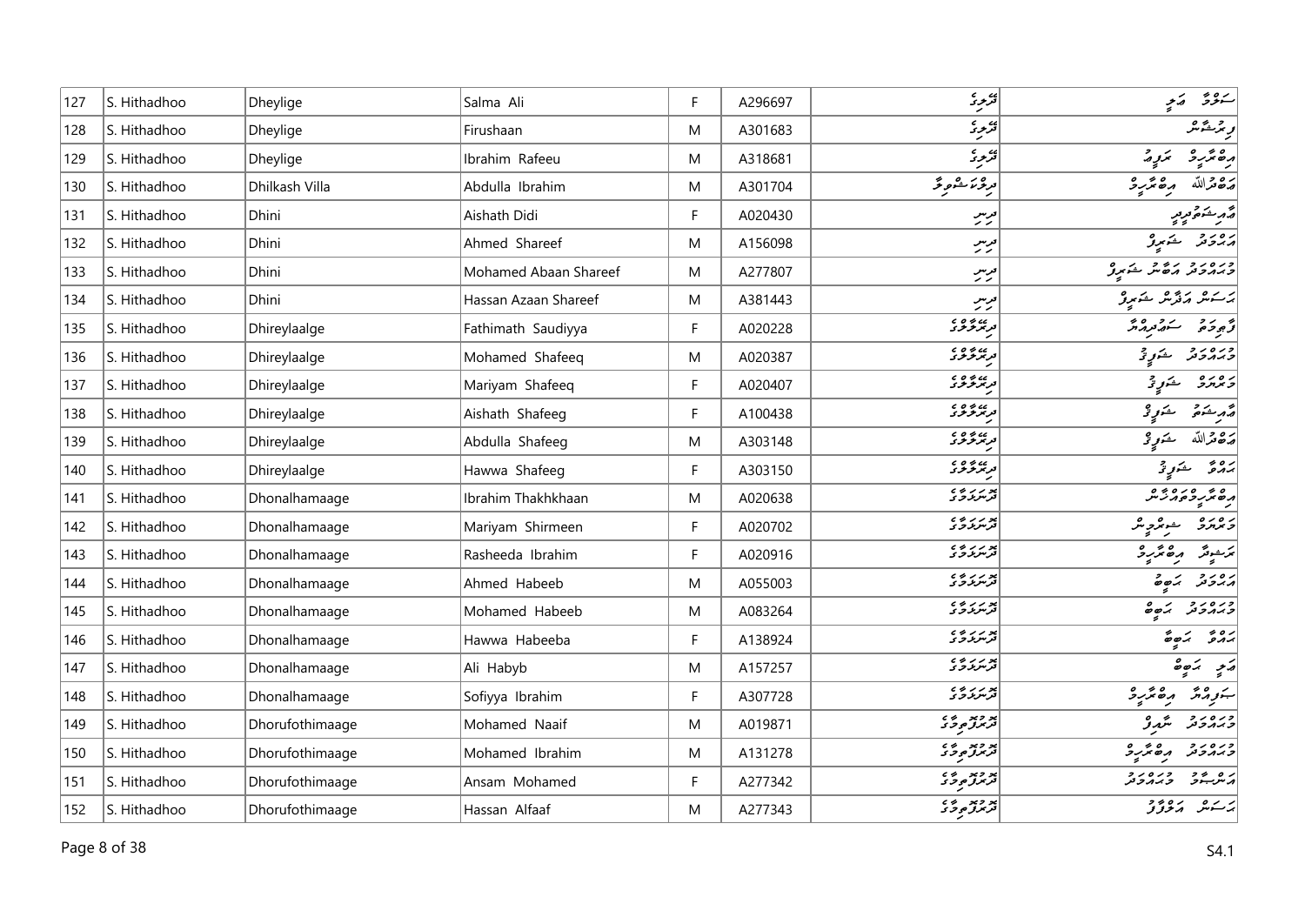| 153 | S. Hithadhoo | Dhorufothimaage     | Khadeeja Ibrahim        | $\mathsf F$ | A296573 | پر دېو<br>  تر ټرتر م <sub>و</sub> رځ د | رە ئەرىر<br>مەنبەر<br>ترىرى<br>مەر         |
|-----|--------------|---------------------|-------------------------|-------------|---------|-----------------------------------------|--------------------------------------------|
| 154 | S. Hithadhoo | Dhorufothimaage     | Zulaikha Ibrahim        | F           | A296575 | بد وبد<br>قریمرتر م <sub>و</sub> ری     | 5,50,<br>چ ئۇ <sub>م</sub> رتز             |
| 155 | S. Hithadhoo | Dhorufothimaage     | Ali Naeem               | M           | A296616 | بر دبر<br>تر بر زبر دبر                 | پړينه                                      |
| 156 | S. Hithadhoo | Dhorufothimaage     | Ahmed Nabeel            | M           | A296625 | پر ويو په په<br>  تر بر تر تر د         | رەرو ئىھۇ                                  |
| 157 | S. Hithadhoo | Dhorufothimaage     | Aminath Shoora Mohamed  | F           | A392629 | پر ويو په په<br>  تر بر تر تو د         | د برد دو دره در د                          |
| 158 | S. Hithadhoo | <b>Emerald Sand</b> | Aishath Azka Musthafa   | F           | A278327 | ، دره ه عده ه<br>در دره سوس             | ړه ده ده ده ده ده د                        |
| 159 | S. Hithadhoo | <b>Emerald Sand</b> | Dhimyaa Musthafa        | F           | A307899 | ، دره و عدوه<br>مربروه سنس              | دره و دره<br>دروش و ب                      |
| 160 | S. Hithadhoo | <b>Emerald Sand</b> | Lamha Musthafa          | F           | A307900 | ، دره ه عامره<br>مرحوج سنسرع            | ده و مرد                                   |
| 161 | S. Hithadhoo | <b>Emerald Sand</b> | Mohamed Munzim Musthafa | M           | A307901 | ، دره ه عده ه<br>در دره سوس             | ورەر د دە ە د ەرد<br>دىدرونر دىنزو دىبدوژ  |
| 162 | S. Hithadhoo | Eynaaz              | Aishath Saeeda          | F           | A019658 | ر، پر ہ<br>درس                          | ۇرىشكى كېرىگە                              |
| 163 | S. Hithadhoo | Eynaaz              | Hassan Jabir            | M           | A025660 | ر، پر ہ<br>مرس                          | يُرْسَدُ سَيَّ صَمَّر                      |
| 164 | S. Hithadhoo | Eynaaz              | Ahmed Asim              | M           | A161534 | ر، پر ہ<br>درس                          | ر ەر د<br>م.رى<br>رژب و                    |
| 165 | S. Hithadhoo | Eynaaz              | Mariyam Naufa           | $\mathsf F$ | A296232 | ر، پر ہ<br>مرس                          | ر ه ر ه<br><del>د</del> بربرگ<br>سروپی     |
| 166 | S. Hithadhoo | Eynaaz              | Nafha Hassan            | F           | A339214 | ر، پره<br>د سرچ                         | سرواو الاستاند                             |
| 167 | S. Hithadhoo | Faruhaanaa Manzil   | Aishath Dhooma          | F           | A125139 | ر و و ور ه                              | ود پر<br>تورگ<br>پ <sup>ر</sup> مرشو څخه د |
| 168 | S. Hithadhoo | Faruhaanaa Manzil   | Abdul Raafiu            | M           | A155875 | ر د په شرکه شرې لو                      | ره ده وي.<br>د ه مرد برو د                 |
| 169 | S. Hithadhoo | Faruhaanaa Manzil   | Hawwa Ibrahim           | F           | A301700 | ر و و پر پر مهم یو                      | برە ئۆرۈ<br>بروبح                          |
| 170 | S. Hithadhoo | Faruhaanaa Manzil   | Ahmed Shiuzan           | M           | A301715 | ر و و پر پر مه په و                     | رەرو ھەرىمى<br>مەرىر ھەم                   |
| 171 | S. Hithadhoo | Faruhaanaa Manzil   | Aminath Ashma Mohamed   | F           | A301723 | ر د وروره په و                          | د برد د وه درورد                           |
| 172 | S. Hithadhoo | Fehithoshi          | Ibrahim Salih           | M           | A019541 | ۇرىچىر                                  | ە ھەترىرى<br>برھىترىرى<br>سِدَّورٌ         |
| 173 | S. Hithadhoo | Fehithoshi          | Mohamed Latheef         | M           | A020677 | ې ريو<br>نر هوسر                        | و ره ر و<br><i>و پر</i> پر تر<br>ځږوگر     |
| 174 | S. Hithadhoo | Fehithoshi          | Fathimath Latheefa      | F           | A020678 | ې مهو<br>نور حومر                       | ۇ بوخ <sup>ى</sup><br>خبج وَ               |
| 175 | S. Hithadhoo | Fehithoshi          | Zulaikha Ibrahim        | F           | A296106 | ۇرىچىر<br>مەم                           | مەھترىرى<br>ە ئەرگە<br>ئ                   |
| 176 | S. Hithadhoo | Fehithoshi          | Aminath Latheefa        | F           | A296112 | ې مو<br>نور خو سر                       | ړګر سره<br>ځږوگړ                           |
| 177 | S. Hithadhoo | Fehithoshi          | Mariyam Latheefa        | F           | A296115 | ې په پو<br>نر حومر                      | ر ه ر ه<br><del>و</del> بربرو<br>ځږوگر     |
| 178 | S. Hithadhoo | Fehithoshi          | Aishath Latheefa        | F           | A296117 | ء ريو<br>تر په مر                       | لأرجنني الجبجور                            |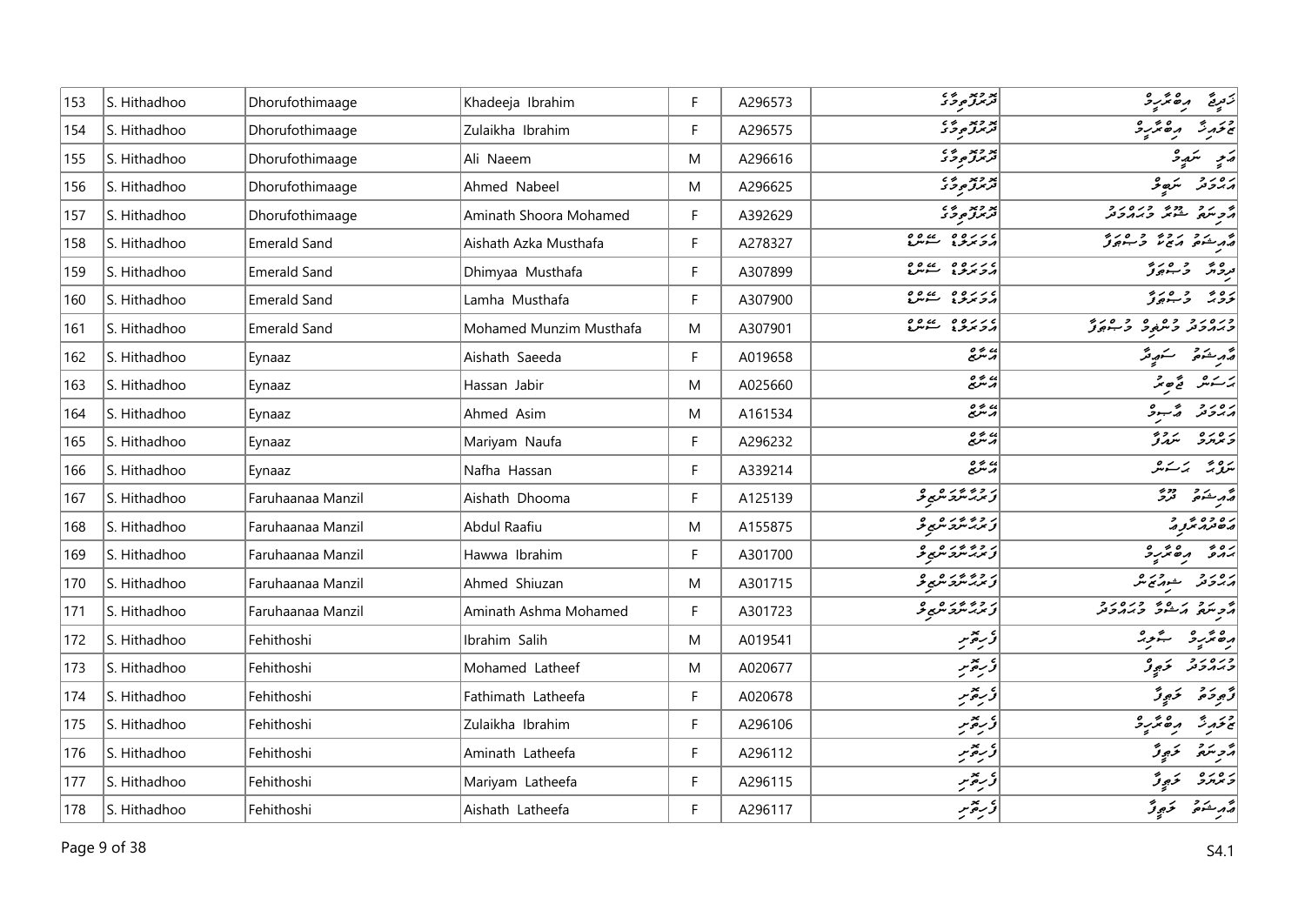| 179 | S. Hithadhoo | Fehithoshi      | Minna Latheef           | $\mathsf F$ | A296118 | ء ريو<br>فريرهوسر                 | ومثتر خوو                                                                   |
|-----|--------------|-----------------|-------------------------|-------------|---------|-----------------------------------|-----------------------------------------------------------------------------|
| 180 | S. Hithadhoo | Fenvillage      | Fathimath Sa'aadha      | F           | A020660 | ع ش <sub>عب</sub> وتحر            | قرم د د د به پر                                                             |
| 181 | S. Hithadhoo | Fenvillage      | Ahmed Azhan Mohamed     | M           | A329230 | <mark>ۇشھوڭ</mark> رى             | גם גם גם 40 כג <mark>ם גב</mark><br>הגב <sub>י</sub> ת ה <u>א</u> גידוק בית |
| 182 | S. Hithadhoo | Filigasdhoshuge | Fathimath Mausooma      | F.          | A020652 | توپوځ ستور دی<br>  توپوځ ستور پرې | ر و دوءِ<br>ۇ ب <sub>و</sub> ر د                                            |
| 183 | S. Hithadhoo | Filigasdhoshuge | Aminath Naseera         | $\mathsf F$ | A020653 | اړ پرې ه پېړۍ<br>په ر             | ىئرسە ئىر<br>أرمر برد                                                       |
| 184 | S. Hithadhoo | Filigasdhoshuge | Ibrahim Shihab          | M           | A021460 | اړ پر <u>صورت</u><br>اربرو سور    | شەرگەنچ<br>دە ئرىرد                                                         |
| 185 | S. Hithadhoo | Finifaru        | Ibrahim Hussain         | M           | A019211 | وسوتر                             | برسەمەرىش                                                                   |
| 186 | S. Hithadhoo | Finifaru        | Hawwa Dhie              | F.          | A021528 | ارسدنه<br><u>پ</u>                | بەدە ئىروگ                                                                  |
| 187 | S. Hithadhoo | Finifaru        | Asif Ibrahim            | M           | A066543 | ار سدنه چه<br><u>پ</u>            | ومجسور<br>ەرھ ئ <sup>ۆ</sup> ر ۋ                                            |
| 188 | S. Hithadhoo | Finifaru        | Sharmeela Ibrahim       | F.          | A162624 | ار بیدند<br>سیس                   | ەر ھەئرىر 2<br>ر<br>شە ئرىر ئۇ                                              |
| 189 | S. Hithadhoo | Finifaru        | Abdulla Ibrahim         | M           | A253936 | و سوتر تر                         | ەھىراللە<br>برە ئۇرۇ                                                        |
| 190 | S. Hithadhoo | Finifaru        | Mohamed Alim Ali        | M           | A278612 | و سوئړ تنر                        |                                                                             |
| 191 | S. Hithadhoo | Finifaru        | Zulaikha Ibrahim        | F           | A308560 | او بىرۇ قم <sup>ى</sup> ر<br>ئەس  | ە ھەمرىر 2<br>برھىمەر<br>چ ئۆەر ش                                           |
| 192 | S. Hithadhoo | Finifaru        | Fathimath Neeshan       | F           | A308562 | وسوتر                             | رًّمُ وَدَمَّ سِيدَسُ                                                       |
| 193 | S. Hithadhoo | Finifaru        | Rifgath Ahmed Dhidhi    | F           | A352044 | وسوتر                             | <br>  بروژه در در دورور                                                     |
| 194 | S. Hithadhoo | Finifaru        | Hassan Amir             | M           | A365396 | وسۇنم                             | برسك وتحريمه                                                                |
| 195 | S. Hithadhoo | Finimaa         | Ahmed Nashid            | M           | A019640 | وسردٌ                             | ره رح شرشونر<br>د برونر شرشونر                                              |
| 196 | S. Hithadhoo | Finimaa         | Zulaikha Ali            | F           | A019702 | وببرد                             | كمح يخبر بمجمع أيتخبخ                                                       |
| 197 | S. Hithadhoo | Finimaa         | Hussain Ahmed           | M           | A125378 | وسردٌ                             | ير سكور مدارج و مركز                                                        |
| 198 | S. Hithadhoo | Finimaa         | Mohamed Nazim           | M           | A296219 | وببرد                             | ورەرو گې و                                                                  |
| 199 | S. Hithadhoo | Finimaa         | Ibrahim Nafiu           | M           | A296223 | وسردٌ                             | رە ئرىر ئىستر                                                               |
| 200 | S. Hithadhoo | Finimaa         | Hassan Naaim            | M           | A296224 | وببرد                             | يَرْ سَرْ مَرْ مَرْ د                                                       |
| 201 | S. Hithadhoo | Finimaa         | Abdulla Umar            | M           | A296226 | وبىرد                             | برە تراللە<br>و ر و<br>در د بر                                              |
| 202 | S. Hithadhoo | Finimaa         | Aminath Firasath        | F           | A296231 | و سرچُ                            | أأرمز وبترسكم                                                               |
| 203 | S. Hithadhoo | Finimaa         | Fathimath Inaya Hussain | F.          | A296236 | وسردٌ                             | و و د د مرکز بر شهر شر                                                      |
| 204 | S. Hithadhoo | Finimaa         | Aishath Hidhaya Hussain | F           | A296241 | وببرد                             | م المستعدة المستعد المستعد المستعد                                          |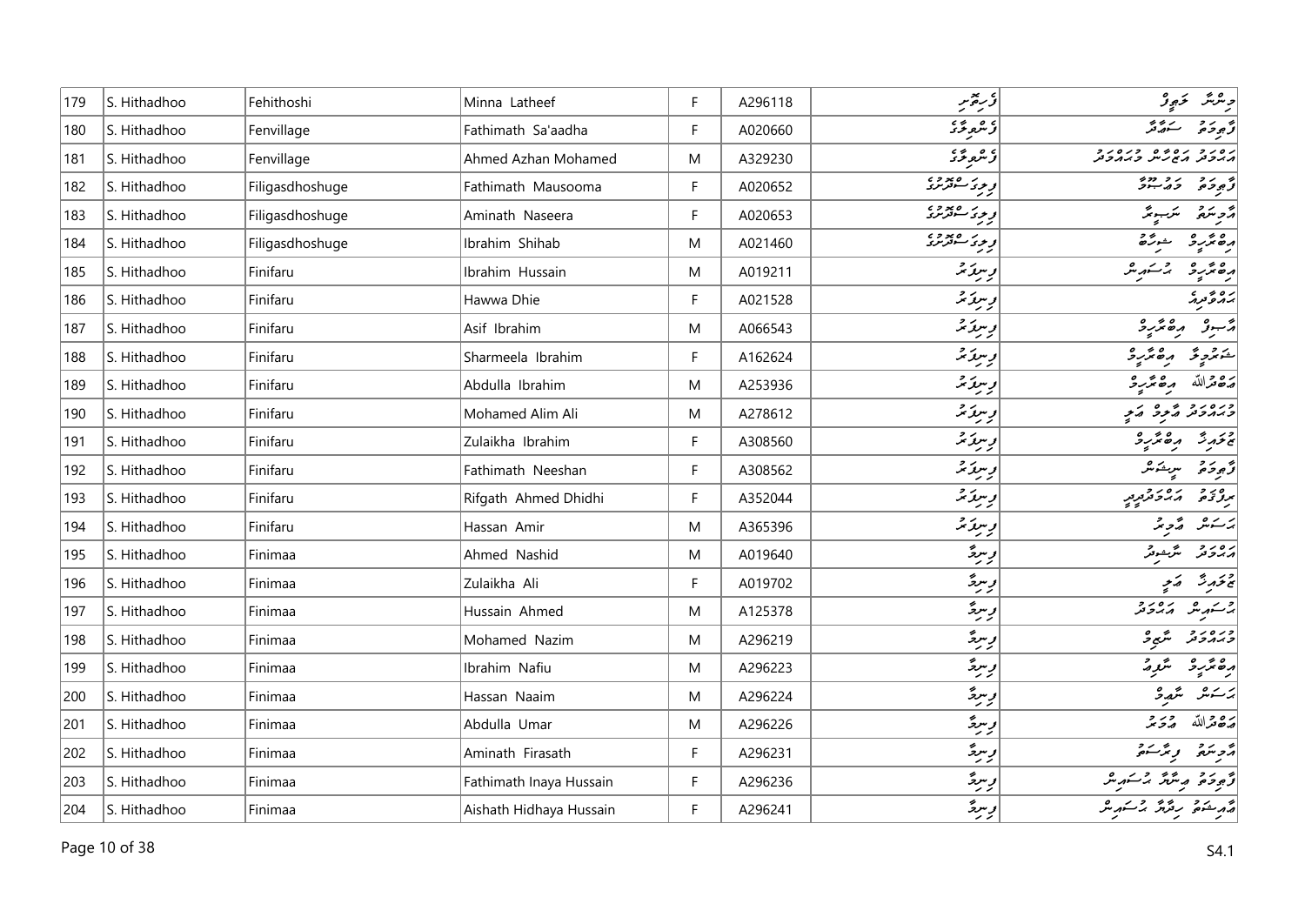| 205 | S. Hithadhoo | Fiyaathoshi Villa | Hawwa Nisreen                   | F           | A020200 | وېژيځ مره څه                | برەپچ<br>سرىشمىرىگر                             |
|-----|--------------|-------------------|---------------------------------|-------------|---------|-----------------------------|-------------------------------------------------|
| 206 | S. Hithadhoo | Fiyaathoshi Villa | Ahmed Khalid                    | M           | A021701 | و پژېڅ مره د څه             | ىر 2 مەر<br>مەركى قىر<br>رٌ وتر                 |
| 207 | S. Hithadhoo | Fiyaathoshi Villa | Mohamed Khalid                  | M           | A024697 | و پژ <sub>نیم مرحو</sub> تژ | رٌ وتر<br>و ره ر د<br><i>و پر</i> پر تر         |
| 208 | S. Hithadhoo | Fiyaathoshi Villa | Fathimath Khalid                | F           | A032190 | ر پر پر<br>اگر پڑھ سرہ بڑ   | و مرد<br>ترجو حرم<br>رٌ وتر                     |
| 209 | S. Hithadhoo | Fiyaathoshi Villa | Ali Khaalid                     | M           | A069799 | و پژ <sub>نیم مرحو</sub> تژ | ړې د ژوړ                                        |
| 210 | S. Hithadhoo | Fiyaathoshi Villa | Abdulla Khalid                  | M           | A078383 | ۔<br>ویژه نروی              | ة صرالله<br>ر پیچ ور                            |
| 211 | S. Hithadhoo | Fiyaathoshi Villa | Aishath Khalid                  | F           | A148768 | و پژ <sub>نیم مرحو</sub> تژ | و مر د کر د<br>مر<br>رٌ وتر                     |
| 212 | S. Hithadhoo | Friend Ship       | Aminath Waheedha                | F           | A099424 | <br>  ئۇيۇمىتى ھەمبۇر       | مەر ئىبر ئەر ئە                                 |
| 213 | S. Hithadhoo | Friend Ship       | Naifa Zahir                     | F           | A277861 | و بر حده عبد د<br>از مرس    | تتمدقه<br>پچ پر پر<br>س                         |
| 214 | S. Hithadhoo | Friend Ship       | Aishath Layaal                  | F           | A307717 | ە ئەھەم ھەبۇ                | پ <sub>چ م</sub> رشتون <sub>گر</sub><br>ىز پەر  |
| 215 | S. Hithadhoo | Friend Ship       | Hassan Aafaag                   | M           | A307718 | ە بى ھەم ھەبۇ               | ىر كەشقە ئۇچمۇ تۈ                               |
| 216 | S. Hithadhoo | Furaathu          | Fathmath Shafeega               | F           | A020538 | و بر د<br>تر بره            | وَّجْرِحَامُ شَرَوٍ وََّ                        |
| 217 | S. Hithadhoo | Furaathu          | Aminath Ramzath                 | F           | A154329 | د د د<br>تر بره             | ב הבי הסגב<br>הביתם הבהם                        |
| 218 | S. Hithadhoo | Furaathu          | Mariyam Amrath                  | $\mathsf F$ | A166869 | و بر د<br>تو بر م           | ג ם גם גם גב<br>קיבוב בי הביבות                 |
| 219 | S. Hithadhoo | Furaathu          | Hassan Iththihaadh Raiu Hussain | M           | A295476 | د د د<br>تر بره             | يُسَكِّسُ مِهْمُورَ مُحَمِّدَةٌ لِمُسَكِّرِيْشُ |
| 220 | S. Hithadhoo | Garland           | Ali Rifsaan Ahmed               | M           | A132775 | ءِ ۽ ه ه<br>رگوس            | ر<br>ديو برو شهر دره ده                         |
| 221 | S. Hithadhoo | Haluidhaage       | Hawwa Nasreena                  | F           | A071843 | ر 3 مرتز <sup>ء</sup>       | رەپ سەھىرىگە                                    |
| 222 | S. Hithadhoo | Haluidhaage       | Khadeeja Mohamed                | F           | A071844 | ر و در پر<br>رنگورند        | زَ پِرِ قَ دِرَہ دِ دِ                          |
| 223 | S. Hithadhoo | Haluidhaage       | Mohamed Thasdheeg               | M           | A092646 | ر و .<br>ر توپر تر .        | ورەرو بەرەپى                                    |
| 224 | S. Hithadhoo | Haluidhaage       | Aminath Dhiye                   | F           | A296425 | ر 3 درم.<br>تر 3 درم.       | و گر پر تو تر پر                                |
| 225 | S. Hithadhoo | Haluidhaage       | Ali Nirufaam                    | M           | A296433 | ر 3 درم.<br>تر 3 درم.       | ړي سربرون<br>م                                  |
| 226 | S. Hithadhoo | Haluidhaage       | Nifsheena Saeed                 | F           | A296436 | ژ څه د تر                   | سروے سر کے مقرر<br>سروے سر                      |
| 227 | S. Hithadhoo | Haluidhaage       | Ahmed Nirushaam Saeed           | M           | A296438 | ر 3 مرکزی<br>مرکز ترک       |                                                 |
| 228 | S. Hithadhoo | Haluidhaage       | Aminath Niusha                  | F           | A296440 | ر 3 مرتز <sup>ي</sup>       | أأدوسكم المستركة                                |
| 229 | S. Hithadhoo | Haluidhaage       | Maisaan Mohamed Mausoom         | M           | A343368 | ر و په په<br>رنگورند        |                                                 |
| 230 | S. Hithadhoo | Hanhaaruge        | Hassan Naseer                   | M           | A032266 | ر ۵ و و ۷<br>رکسرر مور      | يزكتان الكرسوني                                 |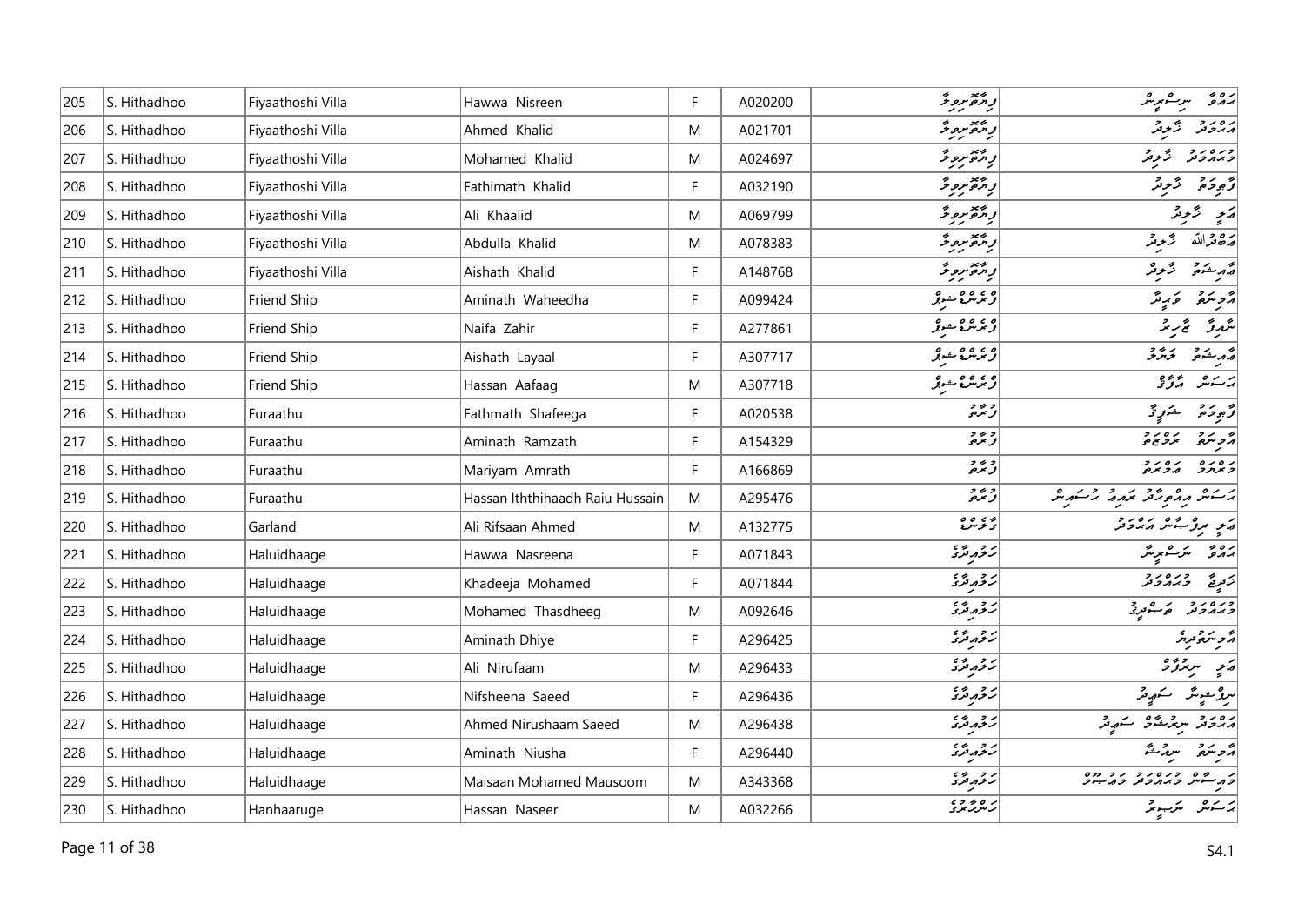| 231 | S. Hithadhoo | Hanhaaruge         | Ahmed Naseer                | ${\sf M}$ | A121358 | ر ه و و ،<br>ر نگرنری                       | أرەر دىكىبولا                                   |
|-----|--------------|--------------------|-----------------------------|-----------|---------|---------------------------------------------|-------------------------------------------------|
| 232 | S. Hithadhoo | Hanhaaruge         | Mohamed Ihsaan Naseer       | ${\sf M}$ | A161282 | ر ۵۶ و ،<br>رس                              | ورەرو روشگە سەر                                 |
| 233 | S. Hithadhoo | Hanhaaruge         | Dr. Fathimath Amaany Naseer | F         | A161283 | ر ۵۶ و ۲<br>رس                              | الدەر ئەردە مەڭبېر ئىكسىم                       |
| 234 | S. Hithadhoo | Hanhaaruge         | Khadeeja Naseer             | F         | A303100 | ر ۵ و و ،<br>رکسرر بوی                      | لزَمرِيحٌ - مَرَسومُرٌ -                        |
| 235 | S. Hithadhoo | Hanhaaruge         | Ali Ahsan Naseer            | M         | A303101 | ر ۵ ۶ و ۷<br>ترس ترموی                      | كالمجامع مكان المراسية المراجية                 |
| 236 | S. Hithadhoo | Hanhaaruge         | Ali Shiyam Shakir           | M         | A303104 | ر ۵ ۶ ۶ و <sup>ء</sup>                      | أرشمج المستركر التقرير                          |
| 237 | S. Hithadhoo | Hanhaaruge         | Fathmath Hasna Hassan       | F         | A303106 | ر ۵ ۶ و ۷<br>رسورتمبری                      | ۇ بەردىن ئەسىر بەسكىر                           |
| 238 | S. Hithadhoo | Hanhaaruge         | Aishath Inasha Naseer       | F         | A303110 | ر ۵ ۶ و ۷<br>ترس ترموی                      | ۇرىشو رىگىش ئىببوتر                             |
| 239 | S. Hithadhoo | Hanhaaruge         | Aishath Himna Hassan        | F         | A325367 | ر ه بر د ،<br>ر سر <i>ر بو</i> ر            | ە ئەسىم بىر ئەك ئەسكىر                          |
| 240 | S. Hithadhoo | Hanhaaruge         | Aminath Hanoon Hassan       | F         | A328893 | ر ۵ ۶ و ۷<br>ترس ترموی                      | أو مرد دوه بر مره                               |
| 241 | S. Hithadhoo | Hanhaaruge         | Ibrahim Azhan Naseer        | M         | A330331 | ر ۵ و و ۷<br>رسور بو ی                      | ופי בי היו בי היה בי                            |
| 242 | S. Hithadhoo | Happy Heart        | Nazima Mansoor              | F         | A011295 | <sup>ى</sup> ب <sub>و</sub> ر تە بىرغ       | أشهرته والمردوح                                 |
| 243 | S. Hithadhoo | Happy Heart        | Sadhuna Mansoor             | F         | A021126 | لنوپر <i>شرع</i>                            | گەر ئەر ئەر ئەر                                 |
| 244 | S. Hithadhoo | <b>Happy Heart</b> | Imthiyaaz Mansoor           | M         | A021196 | ارْبِرِيْهِ وَ                              |                                                 |
| 245 | S. Hithadhoo | Happy Heart        | Khadeeja Mohamed            | F         | A021291 | ع پ <sub>ر</sub> شرع ع                      | كتعريج وبره رو                                  |
| 246 | S. Hithadhoo | <b>Happy Heart</b> | Ahmed Jazlaan Fayaz         | M         | A278381 | ارْبِرِ رَّسْع                              | ر و ر و بر و بر و د<br>پربروتر بے فرقرس تو پڑتے |
| 247 | S. Hithadhoo | <b>Happy Heart</b> | Mohamed Jalaail Fayaz       | ${\sf M}$ | A306953 | الزوير معظم                                 | ورەرو رۇمۇ زەد                                  |
| 248 | S. Hithadhoo | Harumalge          | Ahmed Nasih                 | M         | A020735 | ر وره ،<br>ر <del>ى</del> رونو <sub>ك</sub> | د ه د د سرگرانده می                             |
| 249 | S. Hithadhoo | Harumalge          | Aishath Hussain             | F         | A050413 | ر وره ،<br>ربرونو <u>،</u>                  | ە ئەستىم بەسىمبەش                               |
| 250 | S. Hithadhoo | Harumalge          | Ahmed Viam Shahidh          | M         | A277965 | ر وره ،<br>ر <del>ب</del> رونوی             | أرور والمحمد المحارقه                           |
| 251 | S. Hithadhoo | Harumalge          | Mohamed Anaf                | ${\sf M}$ | A316861 | ر ور ه ،<br>ر پر <del>و</del> و د           | ورەر دىرە                                       |
| 252 | S. Hithadhoo | Hazeleen           | Saadhuna Rasheed            | F         | A021055 | رج وپر                                      | سەندىنى ئەسىيەتىر                               |
| 253 | S. Hithadhoo | Hazeleen           | Aishath Dhiye               | F         | A021091 | <br> ریم پر مر                              | وگەر شەھ تىرى <sup>دى</sup><br>م                |
| 254 | S. Hithadhoo | Hazeleen           | Adil Rasheed                | ${\sf M}$ | A033997 | ئەج م <sub>ۇ</sub> بىر                      | ە ئىرقى ئىم ئىش <sub>و</sub> ش                  |
| 255 | S. Hithadhoo | Hazeleen           | Nashid Rasheed              | M         | A060644 | رجم مویثر                                   | ش شوند كر ميكنوند.<br>مركز كر كر كرد بير        |
| 256 | S. Hithadhoo | Hazeleen           | Aaminathu Shaza Naseer      | F         | A150538 | ا شع پر مر<br>                              |                                                 |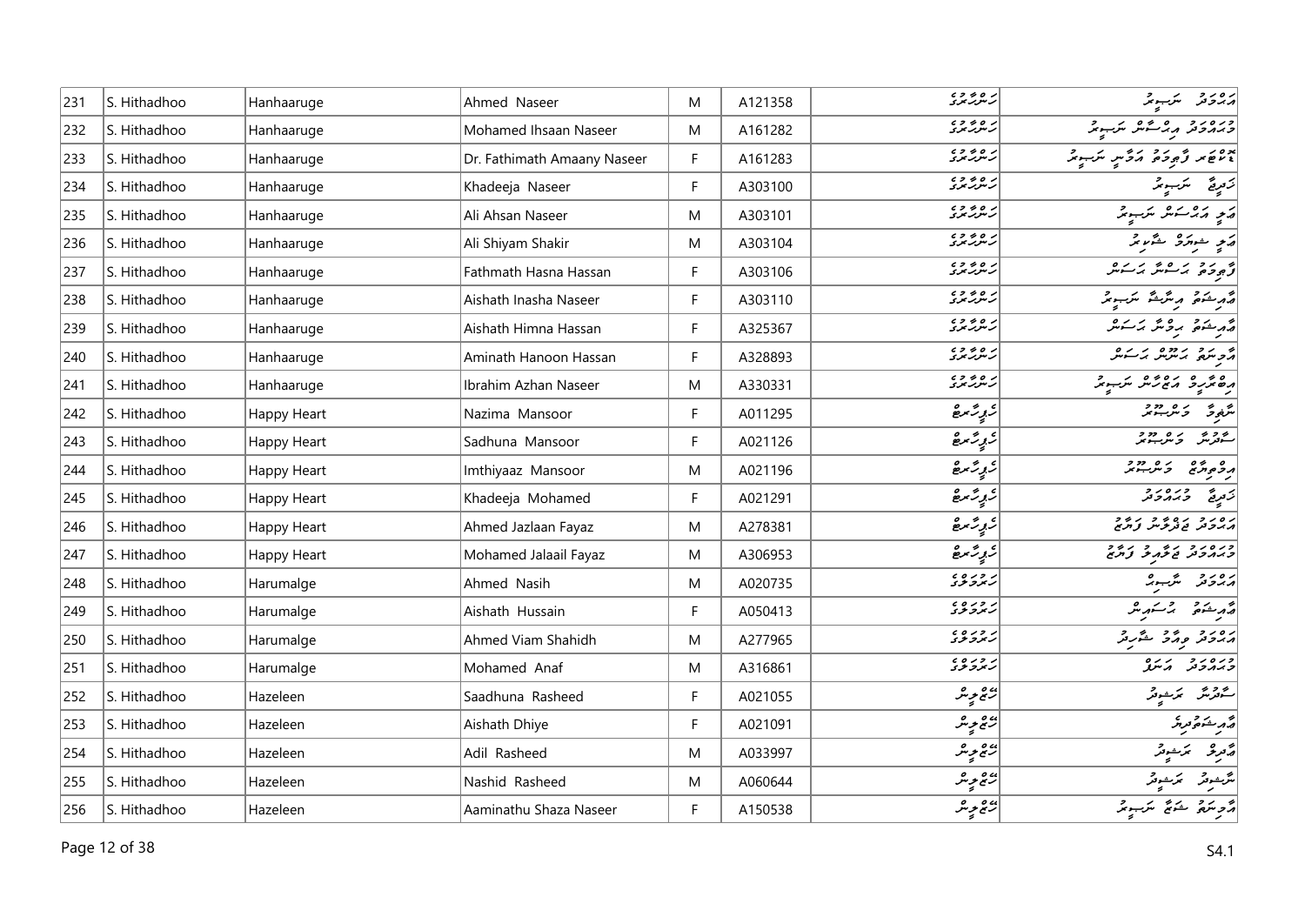| 257 | S. Hithadhoo | Hazeleen        | Mohamed Althaf Ali         | M           | A278186 | ا ئەج مەيتىر<br>م              | ورەرو رەرە ھېر                              |
|-----|--------------|-----------------|----------------------------|-------------|---------|--------------------------------|---------------------------------------------|
| 258 | S. Hithadhoo | Hazeleen        | Aminath Maasy Ahmad        | F           | A278189 | ا ئەج مەيتىر<br>م              | $5.201$ $2.20$                              |
| 259 | S. Hithadhoo | Hazeleen        | Fathimath Uzaiba Ali       | F           | A278190 | ر، پر په په په په موسر<br>مخ   | توجوحه متمارة مكم                           |
| 260 | S. Hithadhoo | Hazeleen        | Rasheed Hussain            | M           | A323607 | ر<br>ئەقمەسچە بىر              | ىر ھوقى ئەسكەر بىر<br>ئ                     |
| 261 | S. Hithadhoo | Hazeleen        | Ahmed Rasheed              | M           | A323608 | يەھ بېرىتر.<br>س               | برەرو برحوش                                 |
| 262 | S. Hithadhoo | Hijura          | Mohamed Rafeeu             | M           | A019800 | رقع تئر                        | ورەر د كړو.                                 |
| 263 | S. Hithadhoo | Hijura          | Mariyam Zahira             | F           | A020802 | رقع تئر                        | كالحامر محالياته                            |
| 264 | S. Hithadhoo | Hikari          | Ahmed Shareef              | M           | A123674 | رىكىر                          | أرجو والمتحمرة                              |
| 265 | S. Hithadhoo | Hikari          | Mariyam Rasheeda           | F           | A141062 | رىكىر                          | د ه بره موسیقه تر<br>  تر <i>پر بر</i> ه تر |
| 266 | S. Hithadhoo | Hikari          | Hassan Shareef             | M           | A307635 | رىئىر                          | ير سنڌ سنڌ ميرو <sup>9</sup>                |
| 267 | S. Hithadhoo | Hikari          | Shaama Ibrahim             | F           | A307641 | رىكىر                          | $rac{2}{3}$                                 |
| 268 | S. Hithadhoo | Hikari          | Shaahyn Ibrahim            | F           | A307642 | رىئىر                          | شَرِسْ رەتمرىرد                             |
| 269 | S. Hithadhoo | Hikari          | Fathmath Lama Waheed       | F           | A330846 | رِمَعرِ                        | أو برو برو بر به                            |
| 270 | S. Hithadhoo | Hilihilaage     | Aminath Moosa              | $\mathsf F$ | A021218 | ر د ر د د د<br>ر د ر د د       | ړ په ده ده د                                |
| 271 | S. Hithadhoo | Hilihilaage     | Hawwa Didi                 | F           | A021329 | ر و ر ۇ ؟<br><u>، ، ، ،</u>    | ر ٥ ۶ تو تو<br>بر پر گ                      |
| 272 | S. Hithadhoo | Hilihilaage     | Khadheeja Moosa            | F           | A021345 | ر د ر د د د<br>ر د ر           | زَمِرِجٌ وَ"ـدُّ                            |
| 273 | S. Hithadhoo | Hilihilaage     | Hussain Moosa              | M           | A021392 | ر ور ژُءَ<br>بربر              | برڪيز والگ                                  |
| 274 | S. Hithadhoo | Hilihilaage     | Mohamed Dhahushaan Abdulla | M           | A278491 | ر ور ژُءَ<br>بربر              | ورەرو رە جەھ رەقراللە                       |
| 275 | S. Hithadhoo | Hilihilaage     | Aishath Dhahaa Abdullah    | F           | A278492 | ار ورۇ ئى<br><u>مەمم</u>       | مەم خىم تىر ئەھمى الله                      |
| 276 | S. Hithadhoo | Hilihilaage     | Ibrahim Didi               | M           | A308533 | ار ورځۍ<br><u>ريز د</u>        | ەر ھەتئەر 2 دىرىر<br>ر                      |
| 277 | S. Hithadhoo | Hilihilaage     | Inaayath Moosa             | $\mathsf F$ | A308536 | ر ور ڈی<br>ر                   | ويتهزه ويدمج                                |
| 278 | S. Hithadhoo | Hilihilaage     | Mohamed Shaniz             | M           | A308538 | ر و ر ژ ؟<br>بر بر             | ورەرو شەرە                                  |
| 279 | S. Hithadhoo | Hilihilaage     | Aishath Hamdhana           | F           | A308540 | ر و ر ۇ ؟<br>بر بر             | ۇرىشمۇ كەنگە                                |
| 280 | S. Hithadhoo | Hiridhathimaage | Saeeda Mohamed             | F           | A019665 | ر بروگرو دی<br>مرکز م          | شهره دره در د                               |
| 281 | S. Hithadhoo | Hiridhathimaage | Aminath Zahira             | F           | A019990 | ر بر دره و د د<br>بر دره و د د | أأرمز المحاسبة                              |
| 282 | S. Hithadhoo | Hiridhathimaage | Aishath Naseera            | F           | A077708 | ر بروگرو دی<br><u>مر</u>       | ۇرمىشقى سىببوتر                             |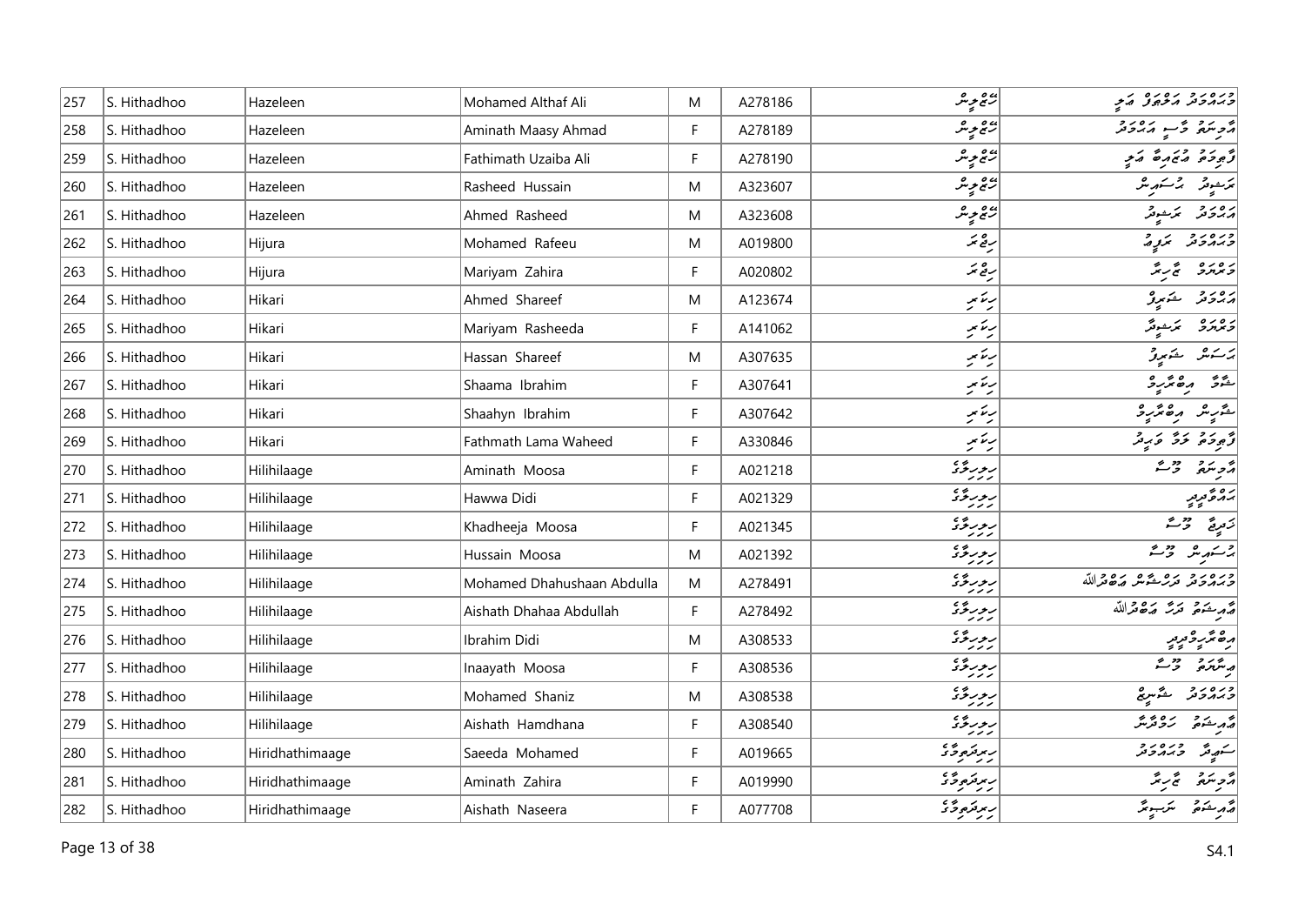| 283 | S. Hithadhoo | Hiridhathimaage | Hawwa Hafeeza          | F           | A100304 | ر بروگوچری<br><u>مرکز م</u> رکز    | برە ئەر ئەر                                              |
|-----|--------------|-----------------|------------------------|-------------|---------|------------------------------------|----------------------------------------------------------|
| 284 | S. Hithadhoo | Hiridhathimaage | Mohamed Shamam Rasheed | M           | A277322 | ر بروگرو <sup>و ی</sup>            | ورەرو شەرە كەشوتر                                        |
| 285 | S. Hithadhoo | Hiridhathimaage | Mohamed Maniku         | M           | A296400 | <br>  ربروگرو ژی                   | و ر ٥ ر و ر<br>تر <i>پر ۸ تر تر س</i> ربا                |
| 286 | S. Hithadhoo | Hiridhathimaage | Ahmed Shareef          | M           | A296407 | ر برتره و د <sup>ه</sup><br>بر بر  | رەرو خىرو                                                |
| 287 | S. Hithadhoo | Hiridhathimaage | Nuha Rasheed           | F           | A296413 | ر بروگړو دي<br><u>ريز م</u> ر      | روس -<br>سرگ - سکوشونگر                                  |
| 288 | S. Hithadhoo | Hithadhooge     | Riyasa Fahmy           | F           | A019553 | ر دو ء<br>پ@تری                    | برور وزو                                                 |
| 289 | S. Hithadhoo | Hithadhooge     | Azlifa Ibrahim         | F           | A068008 | ر دو ء<br>پره تر د                 | برج دِرَ بِهِ مِنْ بِرْ                                  |
| 290 | S. Hithadhoo | Hithadhooge     | Ahmed Hassan           | M           | A068300 | ر دد د<br>ره تر د                  | رەرد برىش                                                |
| 291 | S. Hithadhoo | Hithadhooge     | Fathimath Rukhsana     | F           | A111026 | ر دو ء<br>پرجو تر <sub>ک</sub>     | ۇيوخۇ بور ئەش                                            |
| 292 | S. Hithadhoo | Hithadhooge     | Aishath Inaya          | F           | A113840 | ر دو ء<br>رپموتری                  | ومرشكو ويتمتز                                            |
| 293 | S. Hithadhoo | Hithadhooge     | Ahmed Amir             | M           | A163025 | ر دو ء<br>پره تر د                 | גפיב בביב                                                |
| 294 | S. Hithadhoo | Hithadhooge     | Ahmed Rushdaan Adhil   | M           | A277327 | ر دو ء<br>پ@تری                    | رەر د دەپەە ئەربى<br>مەدومە ئەشەمەس ئەربى                |
| 295 | S. Hithadhoo | Hithadhooge     | Rasheeda Hassan        | $\mathsf F$ | A296478 | ر دو ء<br>پره تر د                 | ىكەشونگە كەسكەنلى                                        |
| 296 | S. Hithadhoo | Hithadhooge     | Agleema Hassan         | F           | A296479 | ر دو ء<br>پره تر د                 | أرَقِعٍ وَأَسْتَمَسُ                                     |
| 297 | S. Hithadhoo | Hithadhooge     | Azlifa Hassan          | F           | A296480 | ر دو ء<br>پره تر د                 | ەيج بوتۇ - ئەسكەنلە                                      |
| 298 | S. Hithadhoo | Hithadhooge     | Mohamed Nasrulla Adhil | M           | A296496 | ر دو ء<br>پرجو تر <sub>ک</sub>     | ورەرو ىرە داللە ھىرو                                     |
| 299 | S. Hithadhoo | Hithadhooge     | Mohamed Irufaan Zuhair | M           | A296497 | ر دو ،<br>ره تر د                  | ورەرو مەدۋىر بەر                                         |
| 300 | S. Hithadhoo | Hithadhooge     | Ahmed Shirufan         | M           | A321676 | ر دو ء<br>پرجو تر <sub>ک</sub>     | ره رو به دوه<br>دروند به رومن                            |
| 301 | S. Hithadhoo | Hithadhooge     | Mohamed Khalaf Mohamed | M           | A378456 | ر دو تا<br>برخ تری                 | ورەر د ررە درەرد<br><i>دېم</i> ردىر ئىۋۇ <i>دېم</i> ردىر |
| 302 | S. Hithadhoo | Hiyaalaage      | Aishath Haneefa        | F           | A020135 | رېژوي                              | أمار مشام أسبع                                           |
| 303 | S. Hithadhoo | Hiyaalaage      | Leena Jabir            | $\mathsf F$ | A020281 | رپڑی                               | ويتر وتحاصر                                              |
| 304 | S. Hithadhoo | Hiyaalaage      | Mohamed Jabir          | M           | A020320 | ر پور ہ<br>بر پور پی               | ورەر د ئەر                                               |
| 305 | S. Hithadhoo | Hiyaalaage      | Ahmed Jabir            | M           | A020622 | ر پر پر پر<br>ر پورنو <sub>ک</sub> |                                                          |
| 306 | S. Hithadhoo | Hiyaalaage      | Ibrahim Shaan Ahmed    | M           | A277665 | ر پر پر پر<br>بر پر پور            | ە ئەرەب ئەرەر دەرد                                       |
| 307 | S. Hithadhoo | Hiyaalaage      | Aminath Inaa Nizar     | F           | A303185 | ر پڑی م<br>ر پڑتو <sub>ک</sub>     | ومحر يتمو ويتر بروحم                                     |
| 308 | S. Hithadhoo | Hiyaavahi       | Aishath Noora Saeed    | F           | A330075 | رېژوَر                             | أشهر شده معر محمد الشهر ور                               |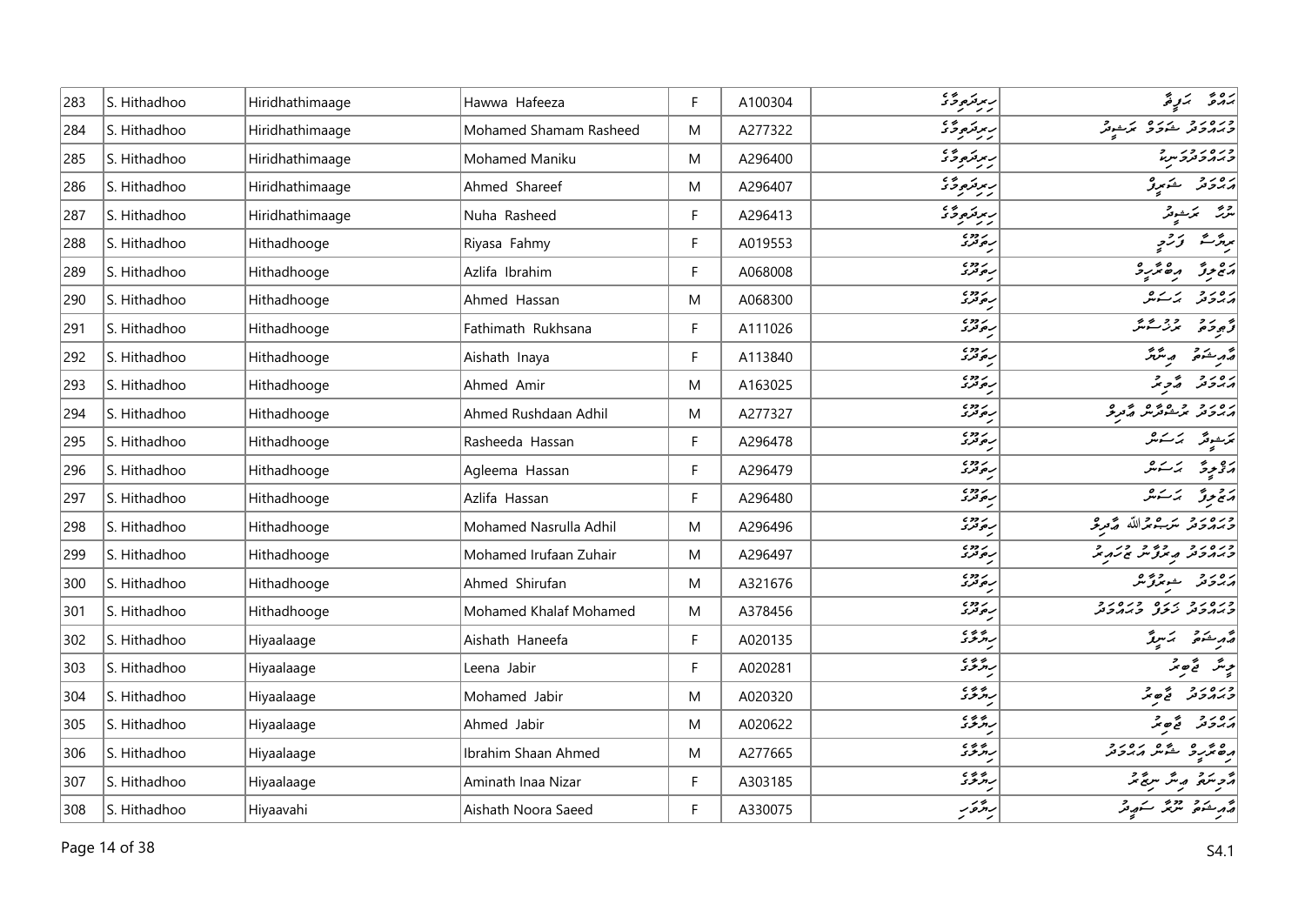| 309 | S. Hithadhoo | Hiyaleege             | Ahmed Shujau                | M  | A020333 | رېز پوت <sup>ې</sup>                        | ره رح در در<br>پرېرتر شو <sub>قي</sub> پر            |
|-----|--------------|-----------------------|-----------------------------|----|---------|---------------------------------------------|------------------------------------------------------|
| 310 | S. Hithadhoo | Hiyaleege             | Mohamed Nasir               | M  | A020433 | ىر پېړنو ئ                                  | و ر ه ر د<br>تر بر بر تر<br>ىئرىبەنر                 |
| 311 | S. Hithadhoo | Hudhanbaruge          | Abdulla Zuhair Mohamed      | M  | A137858 | و ر ه ر و ،<br>رترس@مری                     | ره و الله حرکه و وره رو<br>مصرالله می کرد مرکز حرک   |
| 312 | S. Hithadhoo | Hudhanbaruge          | Hawwa Mohamed               | F  | A308159 | و ر   ه ر   و   ه<br>ر ترسر <i>ه بر</i> ی   | و رە ر د<br><i>د بە</i> پەر<br>ر ه و<br>برد و        |
| 313 | S. Hithadhoo | Hudhanbaruge          | Faseeha Moosa               | F. | A308169 | و ر   ه ر   د   د<br>ر تر سره مرد           | دومثر<br>ۇ سېرىتە                                    |
| 314 | S. Hithadhoo | Hudhanbaruge          | Aminath Malak Moosa         | F. | A308170 | و رے رو ء<br>رقر سرے مر <sub>ک</sub>        | و دو دره دو م                                        |
| 315 | S. Hithadhoo | Hudhanbaruge          | <b>Mohamed Muslim Moosa</b> | M  | A308175 | و ر ه ر و د<br>ر ترس ته بر د                | ورەرو وە ەەدە                                        |
| 316 | S. Hithadhoo | Hudhufinifenmaage     | Fathimath Shareefa          | F  | A020639 | 3 قرىر مىرىگە ئىگەنگە<br>مەسرىر مىرىگە      | ۇ <sub>م</sub> ودۇ شىرۇ                              |
| 317 | S. Hithadhoo | Hudhufinifenmaage     | Latheefa Moosa              | F. | A020703 | 2 قرو سرو مرکز د                            | تزجوتر                                               |
| 318 | S. Hithadhoo | Hudhufinifenmaage     | Mariyam Shifaza             | F. | A307768 | د و به برو مرد و و<br>  را مرو ببرو مرد و   | ر ه ر ه<br><del>د</del> بر بر د<br>شەۋىج             |
| 319 | S. Hithadhoo | Hudhufinifenmaage     | Muththalib Shareef          | M  | A307769 | جمعر سرو عدد و<br>  سرو سرو سرو و           | و ه بر چ<br><del>ر</del> بر پوځو<br>شەمرى            |
| 320 | S. Hithadhoo | Hudhufinifenmaage     | Mohamed Latheef             | M  | A307770 | ار در برید مرد و با<br>استفریق              | و ره ر و<br><i>و پر</i> و تر<br>تزج تر               |
| 321 | S. Hithadhoo | Hudhumaavaharuge      | Ibrahim Luthfy              | M  | A020001 | و و بر ر و ،<br>رندگري ر بر ی               | وە ئەربى<br>تحبجوني                                  |
| 322 | S. Hithadhoo | Hudhumaavaharuge      | Khalid Ahmed                | M  | A084635 | و و بر ر ر و ،<br>رترو تو تر بو ی           | رَّجُ وَثَرُ<br>پروژو                                |
| 323 | S. Hithadhoo | Hudhumaavaharuge      | Hawwa Latheefa              | F. | A296546 | و و زر ر و ،<br>رتور و ر بو <u>،</u>        | ر ه پ<br>پروتو<br>خبجوتر                             |
| 324 | S. Hithadhoo | Hudhumaavaharuge Aage | Hussain Habeeb              | M  | A019664 | و و بر ر و ، پر ،<br>ر درج و ر بر د بر      | جامرش بالمومة                                        |
| 325 | S. Hithadhoo | Hudhumaavaharuge Aage | Hawwa Seena                 | F  | A020215 | و و بر ر و ، پر ،<br>ر درج و ر بر د بر      | برەپچ<br>سەمقر                                       |
| 326 | S. Hithadhoo | Hudhumaavaharuge Aage | Aishath Soodha              | F  | A020372 | و و بر ر و ، پر ،<br>رندگرن ر بو ، در د     | ر<br>د که د مشوځو<br>ستەرىتر                         |
| 327 | S. Hithadhoo | Hudhumaavaharuge Aage | Mariyam Shahidha            | F. | A309288 | و و بر ر و ، پ ،<br>ر در و ر بر د بر        | ر ه ر ه<br><del>و</del> بربرو<br>ستەرىتر             |
| 328 | S. Hithadhoo | Hudhumaavaharuge Aage | Mohamed Hussain             | M  | A309290 |                                             | و ر ه ر و<br>و پر پر <del>و</del> تر<br>جرىسىمە يىگە |
| 329 | S. Hithadhoo | Hudhumaavaharuge Aage | Fazna Hussain               | F  | A309294 | و و ز ر ر و ی ز ی<br>مرفوری مربور پری       | ۇچىگە بۇسكەرلىر                                      |
| 330 | S. Hithadhoo | Hudhumaavaharuge Aage | Ahmed Hussain               | M  | A309300 | و و بر ر و ، پر ،<br>رند <i>و د بر</i> پر د | رەرو جەسىرىر                                         |
| 331 | S. Hithadhoo | Hudhumaavaharuge Aage | Ibrahim Hussain             | M  | A309302 | و و بر بر و د بر بر<br>مرفوح مر بو پر پر    | مەمگرىق برىسمىر                                      |
| 332 | S. Hithadhoo | Hudhumaavaharuge Aage | Ali Naasih                  | M  | A382167 | و و بر بر و د بر بر<br>مرفوح مر بو پر پر    | أرَمِ مَرْجَدٍ                                       |
| 333 | S. Hithadhoo | Ihaa                  | Mariyam Hulma Mashkoor      | F  | A278544 | وح                                          | ג הג ה כה מג היה היה ה<br>המחה היה ה ביישי           |
| 334 | S. Hithadhoo | Iris                  | Mohamed Iqbal               | M  | A011890 | ە ئەمەسە<br>مەس                             | כנסנכ בשב<br>כגתכת הצפיב                             |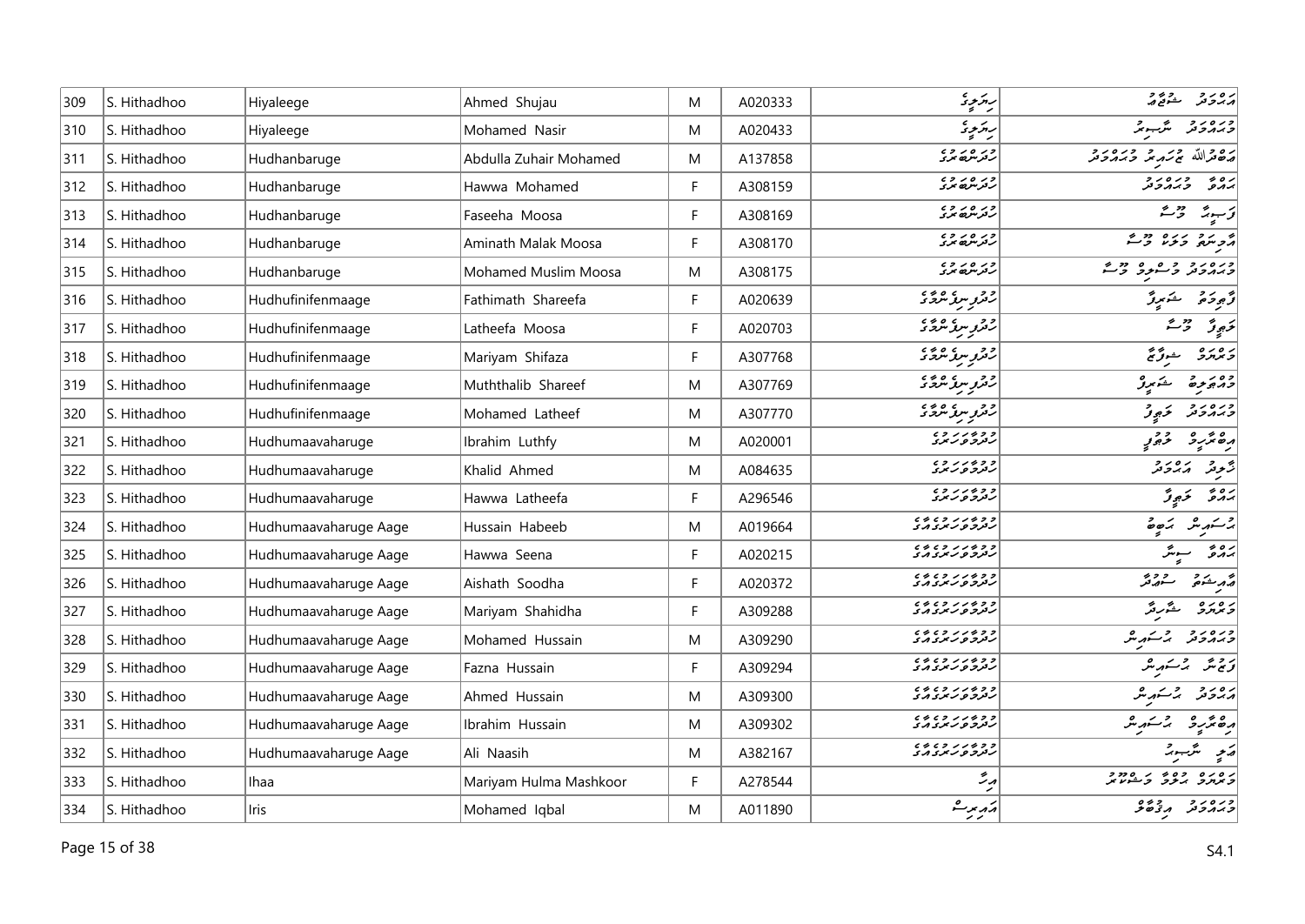| 335 | S. Hithadhoo | Iris         | Ali Ibrahim             | M  | A323646 | ە ئەبرىيە<br>سىرىيە                          | 5, 50, 50                                        |
|-----|--------------|--------------|-------------------------|----|---------|----------------------------------------------|--------------------------------------------------|
| 336 | S. Hithadhoo | Iris         | Saara Ibrahim           | F. | A323794 | ە ئەمەسىر<br>مەسرىر                          | ستمتر<br>برە ئۆرۈ                                |
| 337 | S. Hithadhoo | <b>Iris</b>  | Ibrahim Hussain         | M  | A323868 | رَ مر سه<br>                                 | مەھترىرى بر خمىر ش                               |
| 338 | S. Hithadhoo | Iruvai       | Mariyam Haneef          | F. | A132446 | وبخرعه                                       | ر ه ر ه<br><del>و</del> بربرو<br>برسره           |
| 339 | S. Hithadhoo | Iruvai       | Hawwa Haneef            | F  | A294005 | مرتزعهر                                      | برەۋ بەيدۇ                                       |
| 340 | S. Hithadhoo | Iruvai       | Ahmed Saaif Haneef      | M  | A303510 | وبخرعه                                       | رەرد جەرۋ ئەب                                    |
| 341 | S. Hithadhoo | Iruvai       | Safwath Haneef          | F  | A303511 | وبخرعه                                       | بەدەرە بەيدۇ                                     |
| 342 | S. Hithadhoo | Jabroalmaage | Hassan Didi             | M  | A019139 |                                              | ئەسەئىرى <i>س</i>                                |
| 343 | S. Hithadhoo | Jabroalmaage | Aishath Manikfaanu      | F. | A019860 | ره ۵ ۵ و ء<br>  بی حا مرمونو <sub>ک</sub>    | ه<br>دهر شوه د سرد و س                           |
| 344 | S. Hithadhoo | Jabroalmaage | Mohamed Hassan Didi     | M  | A021636 | ر ه ۵ ۵ و پر و<br>مح ه مرمونو <sub>ک</sub>   | ورەرو كەكتىرىر                                   |
| 345 | S. Hithadhoo | Jabroalmaage | Ahmed Hassan Didi       | M  | A049553 | ر ه ۵ ۵ و » ›<br>ق خ خرمونو د                | ره رو گرگ میگرید.<br>در دو گرگ میگرید            |
| 346 | S. Hithadhoo | Jabroalmaage | Mariyam Zahira          | F  | A296461 | ر ه <i>۵ ه و »</i><br>ق <i>ه پر و</i> و      | دەرە ئېرىگە                                      |
| 347 | S. Hithadhoo | Jabroalmaage | Mohamed Hassaan Rasheed | M  | A296469 | ره ۵ ۵ و ء<br>  بی حا مرمونو <sub>ک</sub>    | وره رو ره شهر برشوتر<br>وبردوتر برد گسر برشوتر   |
| 348 | S. Hithadhoo | Jabroalmaage | Fathimath Azka Mohamed  | F  | A351633 | ر ه ۵ ۵ و » ،<br>ق ح مرمونو د                | و د د ده د دره د د<br>ژبوده می ترکیدونر          |
| 349 | S. Hithadhoo | Jamnaage     | Mohamed Hassan          | M  | A020122 | ر ه پر ،<br>ق و سر <sub>ک</sub>              | ورەرو پەسكىر                                     |
| 350 | S. Hithadhoo | Jamnaage     | Khadeeja Hassan         | F. | A020136 | ر و پر ۽<br>يح مرگز                          | ترىرىق كەسكەش                                    |
| 351 | S. Hithadhoo | Jamnaage     | Mohamed Nizar           | M  | A020283 | ر و پر ۽<br>يح مر <i>گ</i> ز                 | כממכת תשת                                        |
| 352 | S. Hithadhoo | Jamnaage     | Zeena Nizar             | F. | A020345 | ره پر ۽<br>  ق <del>ر</del> سمد              | <sub>مج</sub> سم سرچ تمر                         |
| 353 | S. Hithadhoo | Jamnaage     | Mariyam Manike          | F  | A124368 | ر ٥ پر ٢<br>قع قر سر <sub>ک</sub> ر          | ر ەرەر پر                                        |
| 354 | S. Hithadhoo | Jamnaage     | Neena Nizar             | F  | A282411 | ر ه پر ،<br>ق تر سر <sub>ک</sub>             | سرمگر سرگانگر                                    |
| 355 | S. Hithadhoo | Kaakeege     | Hassan Mohamed          | M  | A020144 | لتنمي                                        | يركبش وره رد                                     |
| 356 | S. Hithadhoo | Kaakeege     | Aishath Mohamed         | F  | A020227 | پر<br>ماسيو                                  | و رە ر د<br>تر پروتر<br>پ <sup>و</sup> پر شوې    |
| 357 | S. Hithadhoo | Kaakeege     | Kadda                   | F  | A020289 | په په<br>مړين<br>$\mathcal{L}_{\mathcal{L}}$ | رە بۇ<br>مەمرىتر                                 |
| 358 | S. Hithadhoo | Kaakeege     | Hussain Asad            | M  | A100294 | پر<br>ماسيد                                  | جر کشمر میں کر کے مرکز میں تعلیم تعلی            |
| 359 | S. Hithadhoo | Kaakeege     | Aminath Mohamed         | F  | A303527 | پر<br>مذہبی                                  | لأحر مئرو<br>و ره ر د<br>تر پر ژنر               |
| 360 | S. Hithadhoo | Kaakeege     | Azeema Mohamed          | F. | A303533 | په مونه<br>مونو                              | ر<br>پر پ <sub>ن</sub> ج<br>و رە ر د<br>تر پروتر |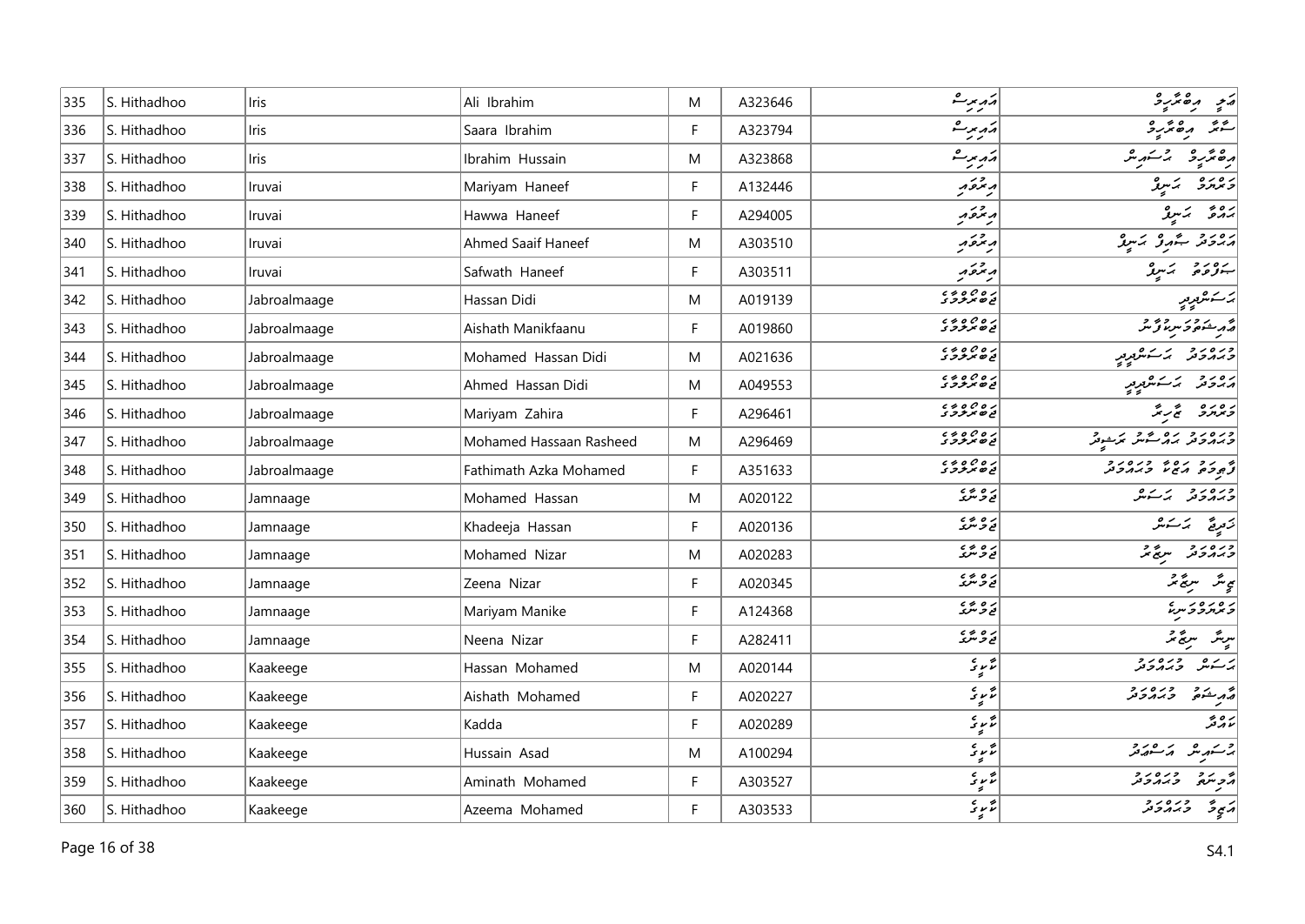| 361 | S. Hithadhoo | Kaakeege     | Ahmed Azumeel           | M | A303543 | لتنمي                                        | أرور والملح والمحمد والمحمد                   |
|-----|--------------|--------------|-------------------------|---|---------|----------------------------------------------|-----------------------------------------------|
| 362 | S. Hithadhoo | Kaakeege     | Aminath Mohamed         | F | A303544 | ېږي<br>تاريخ                                 | أترضع وره دو                                  |
| 363 | S. Hithadhoo | Kaakeege     | Aminath Shahmaa Ibrahim | F | A303545 | لتعميم                                       |                                               |
| 364 | S. Hithadhoo | Kaakeege     | Mariyam Imaarath        | F | A303548 | پرېده<br>موند                                | נים נים המינים                                |
| 365 | S. Hithadhoo | Kaakeege     | Mohamed Yaaniu          | M | A303549 | په مونه<br>مون                               | כנסנכ בית                                     |
| 366 | S. Hithadhoo | Kaakeege     | Ahmed Nishaath          | M | A303551 | ېږي<br>تاريخ                                 | رەر دىرىشىم                                   |
| 367 | S. Hithadhoo | Kaakeege     | Hassan Shihan Ibrahim   | M | A303552 | په په<br>مړين<br>$\mathcal{L}_{\mathcal{L}}$ | يُرَ سُوَسٌ حَدِيثَ وِ 20 مُرْبِرُ            |
| 368 | S. Hithadhoo | Kaakeege     | Ahmed Yameen            | M | A303553 | ېږي<br>تاريخ                                 | גפגב ב <sub>ב</sub> ב                         |
| 369 | S. Hithadhoo | Kadhoomaage  | Afsar Naseer            | M | A040019 | ر دو ر.<br>را تورگ                           | أروت تر سربيريز                               |
| 370 | S. Hithadhoo | Kadhoomaage  | Mariyam Naseera         | F | A303203 | ر دون تا<br>ما تورگ                          | دەرە سەبدىر                                   |
| 371 | S. Hithadhoo | Kalhihaarige | Nisreen Ahmed           | F | A020649 | ئەبەر تەبىرى<br>                             | سرے پر شہر اس کے مقدم                         |
| 372 | S. Hithadhoo | Kalhihaarige | Zaahira Ahmed Didi      | F | A020709 | ر<br>ئۈرتە بىرى                              | ڭرىر مەدەرىرىر                                |
| 373 | S. Hithadhoo | Kalhihaarige | Ashraf Shakir           | M | A020710 | تزرعيرة                                      | برەيرو شرىد                                   |
| 374 | S. Hithadhoo | Kalhihaarige | Adhil                   | M | A021019 | ئەر شەرى<br>ئار شەرى                         | پ <sup>و</sup> مبرېڅ                          |
| 375 | S. Hithadhoo | Kalhihaarige | Afrah Shakir            | M | A122314 | ر<br>ئىمور تىمىرى                            | رە بور شەر                                    |
| 376 | S. Hithadhoo | Kalhihaarige | Mohamed Areesh          | M | A277875 | ر<br>ئىرىرىگىرى                              | وبرورو كالمربط                                |
| 377 | S. Hithadhoo | Kalhihaarige | Quraishath Eysiyaa      | F | A307753 | ىدىر<br>ئىرىرى                               | و بر ديکھو ديگر ديگر<br>تحصير مشکو ديگر سورگر |
| 378 | S. Hithadhoo | Kalhihaarige | Afzal Shakir            | M | A307756 | ر<br>ئىزىرگىرى                               | رەبنو شەرىر                                   |
| 379 | S. Hithadhoo | Kalhihaarige | Nihan Shakir            | F | A307757 | ئەرشىرى<br>ئىرىشىرى                          | سررتمبر القرابر                               |
| 380 | S. Hithadhoo | Kalhihaarige | Nihula Shakir           | F | A307760 | ر<br>ئىمىر شىرىگى                            | ىشەرىر<br>سرچیڅه                              |
| 381 | S. Hithadhoo | Kalhihaarige | Asadh Ali               | M | A307762 | ىدىر<br>ئىرىشىرى                             | بر عرد ترد                                    |
| 382 | S. Hithadhoo | Kalhihaarige | Ameen Shakir            | M | A307766 | تزيرة                                        | أرَجٍ مَّرْ مُدَّمَّ مِرْ                     |
| 383 | S. Hithadhoo | Kanandhooge  | Aminath Zahira          | F | A021704 | ر ر ۵ وو ،<br>را سرسربری                     | أروشي<br>ىتى سەتتىر                           |
| 384 | S. Hithadhoo | Kanandhooge  | Hassan                  | M | A307975 | ر ر د د د ه<br>را سرسربر د                   | بزسەيىتىر                                     |
| 385 | S. Hithadhoo | Kanandhooge  | Ahmed Saeed             | M | A307977 | ر ر د د د ه<br>را سرسربر د                   | رەر ئەر                                       |
| 386 | S. Hithadhoo | Kanandhooge  | Fathimath Hamdha Naseer | F | A348885 | ر ر ۵ وو د<br>را سرسربری                     | توجوح بروتر ترجيح                             |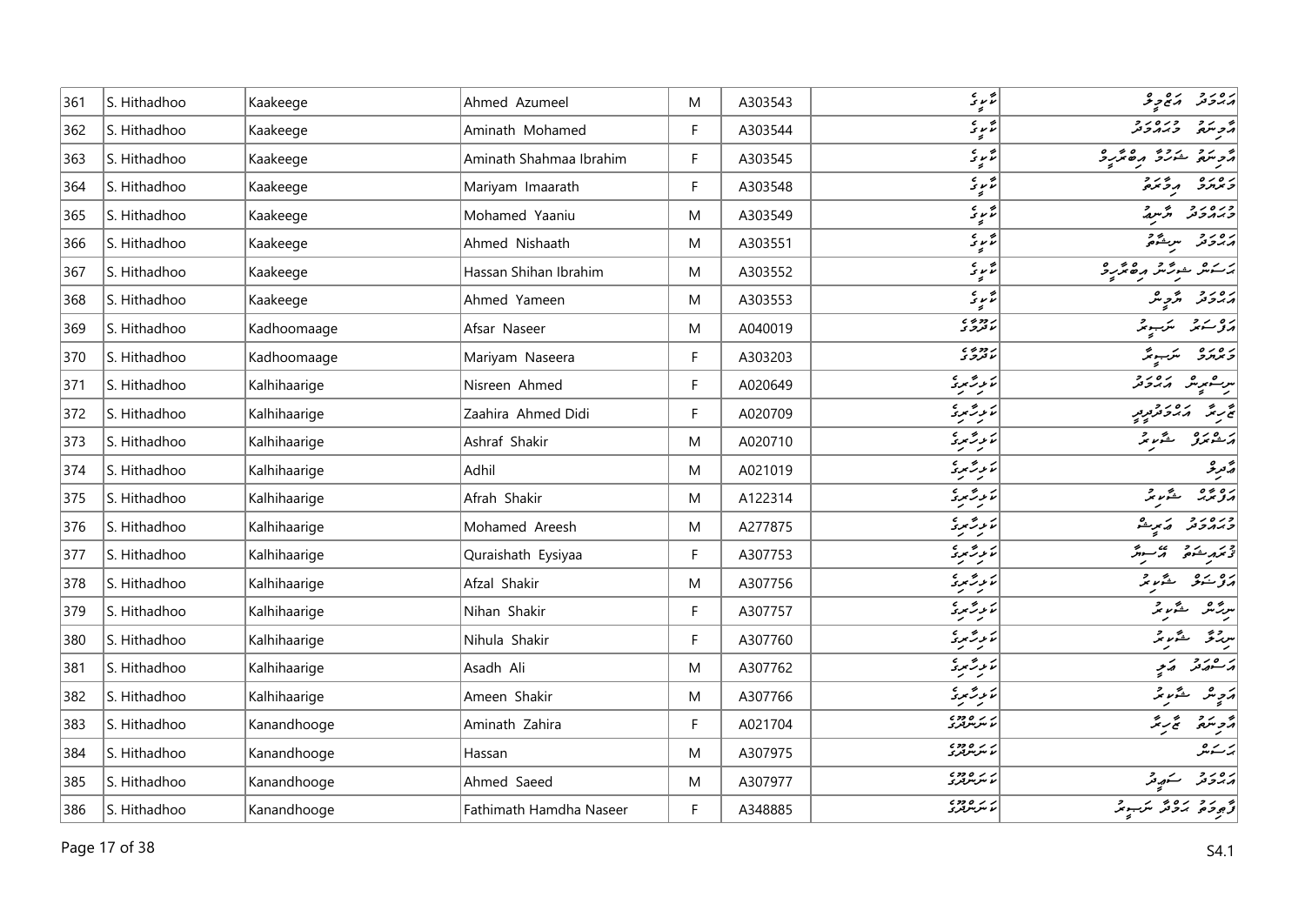| 387 | S. Hithadhoo | Karankaage  | Fathimath Abdulla        | $\mathsf F$ | A020339 | ر ره ۶۵<br>ما بر مرما د                    | مَە قىراللّه<br>ۇ بور د                                                                                            |
|-----|--------------|-------------|--------------------------|-------------|---------|--------------------------------------------|--------------------------------------------------------------------------------------------------------------------|
| 388 | S. Hithadhoo | Karankaage  | Hawwa Didi               | F           | A020366 | ر ر ه و ،<br>ما مرس د د                    | ر ە بە<br>بەھەتە بەير                                                                                              |
| 389 | S. Hithadhoo | Karankaage  | Mohamed Abdulla          | M           | A131602 | ر ره ۶ و.<br>ما مرس دا                     | وره رو ده دالله                                                                                                    |
| 390 | S. Hithadhoo | Karankaage  | Mariyam Ali Didi         | F           | A155668 | ر ر ه و د ،<br>ما <del>ب</del> ر سربا د    | ره دو گروربر<br>د پرکرو گروربر                                                                                     |
| 391 | S. Hithadhoo | Karankaage  | Mohamed Rafah Rasheed    | M           | A277674 | ر ره ۶۵<br>ما بر مرما د                    | وره رو روو ر<br>وبروون برؤث برشونر                                                                                 |
| 392 | S. Hithadhoo | Karankaage  | Aminath Didi             | F.          | A303562 | ر ره ۶۵<br>ما بر مرما د                    | ړٌ د سَرُه ورِ درِ                                                                                                 |
| 393 | S. Hithadhoo | Karankaage  | Aishath Didi             | F           | A303564 | ر ر ه و د ،<br>ما <del>ب</del> رس          | ا<br>د که رشه کارورو په کارونو په کارونو کارونو کارونو کارونو کارونو کارونو کارونو کارونو کارونو کارونو کارونو کار |
| 394 | S. Hithadhoo | Karankaage  | Mariyam Abdulla          | F           | A303578 | ر ره ۶۵<br>ما بر مرما د                    | تره بره بردورالله                                                                                                  |
| 395 | S. Hithadhoo | Karankaage  | Fathimath Sharoona       | F           | A303584 | ر ره ۶۵<br>ما <del>ب</del> رمر <i>ما</i> ی | قهوزة شهرش                                                                                                         |
| 396 | S. Hithadhoo | Karankaage  | Aishath Sheran           | F           | A303586 | ر ره ۶۵<br>ما بر مرما د                    | ۇرمىشى ھەرە                                                                                                        |
| 397 | S. Hithadhoo | Karankaage  | Ahmed Shiaar             | M           | A303591 | ر ر ه و د ،<br>ما بر سرد د                 | ره رو شور پور<br>مدوند شور پر                                                                                      |
| 398 | S. Hithadhoo | Karankaage  | Aminath Rafha Rasheed    | F           | A356487 | ر ر ه و »<br>ما <del>ب</del> رسرد د        | و ده دوم کرد.<br>اگر شهر مرکز کرد.                                                                                 |
| 399 | S. Hithadhoo | Karankaage  | Mariyam Rafahiya Rasheed | $\mathsf F$ | A366284 | ر ره ۶۵<br>ما بر مرما د                    | و وره برژبرهٔ برخونه                                                                                               |
| 400 | S. Hithadhoo | Kashikeyoge | Ahmed Kalo               | M           | A019691 | ر پر پر پر پر<br>ماسر ملاحری               | ر ە ر د رە<br>مەر دىرىم ئو                                                                                         |
| 401 | S. Hithadhoo | Kashikeyoge | Hassan Anoof             | M           | A277311 | ر<br>مأمورا الري                           | ير کے معرفہ مرکز کر                                                                                                |
| 402 | S. Hithadhoo | Kashikeyoge | Ali Nizar                | M           | A296275 | ر به بره بره<br>  مدیر مدیری               | أوسمج يتمرجم                                                                                                       |
| 403 | S. Hithadhoo | Kashikeyoge | Hussain Azmee            | M           | A296277 | ر پر پر پر<br>موس                          | جسكر شره كدعج حي                                                                                                   |
| 404 | S. Hithadhoo | Kashikeyoge | Fathimath Shazfa         | F           | A296279 | ر بر پر پر پر<br>  ما سر ما مر پر          | ۇپروڭ ئىنى                                                                                                         |
| 405 | S. Hithadhoo | Kashikeyoge | Aminath Shurufa          | F           | A296282 | ر<br>ما مورا مرد                           | أثربه بنرو<br>ے چرقر                                                                                               |
| 406 | S. Hithadhoo | Kashimaage  | Ahmed Didi               | M           | A020454 | ئەبرۇ ئ                                    | ر ە ر د ترىرىر<br>مەركىرىرىر                                                                                       |
| 407 | S. Hithadhoo | Kashimaage  | Fathimath Hasratu        | F           | A136829 | ر سوء<br>ما مرچ <sub>م</sub>               | و دو ده دو                                                                                                         |
| 408 | S. Hithadhoo | Kashimaage  | Hassan Ahmed Didi        | M           | A252324 | ر سوچ<br>ماسرچۍ                            | ر رو ده دورو<br>پرېش مدد ترترترتر                                                                                  |
| 409 | S. Hithadhoo | Kashimaage  | Zulaikha Mohamed         | F           | A301939 | ر<br>مأمرچۍ                                | يحور محمد ورود                                                                                                     |
| 410 | S. Hithadhoo | Kashimaage  | Aishath Naseera          | F           | A306533 | ر<br>مأمرچۍ                                | ۇرمىشقى سىسبوتى                                                                                                    |
| 411 | S. Hithadhoo | Kashimaage  | Hussain Shareef          | M           | A306535 | ر رو ء<br>ما مرچ <sub>م</sub>              | رحم شكر متكافير والمحمد والمحر                                                                                     |
| 412 | S. Hithadhoo | Kashimaage  | Ali Zahir                | M           | A387424 | ىز مەدىجە<br>مەسرىپى                       | أوسمج سيتمر يتمر                                                                                                   |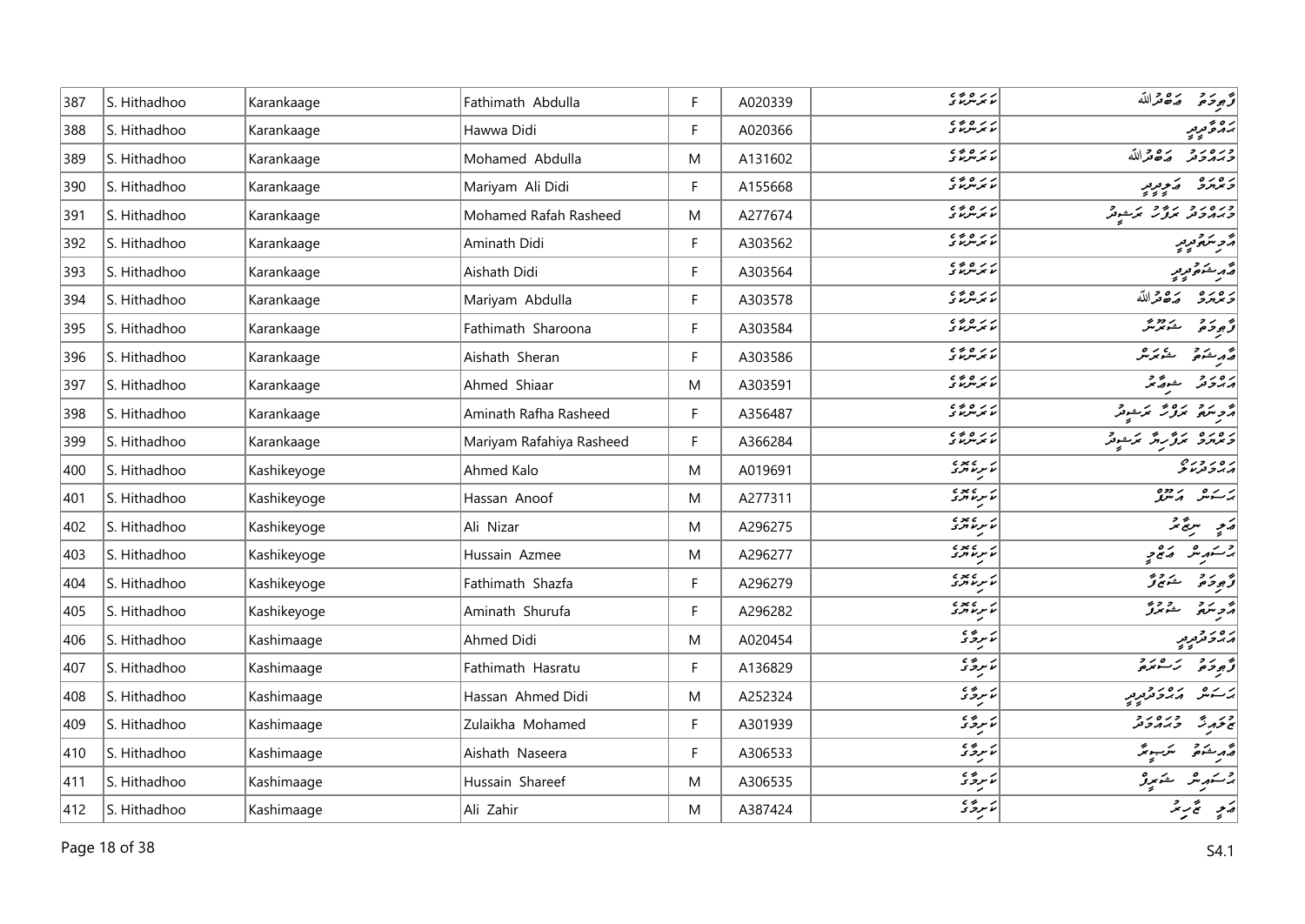| 413 | S. Hithadhoo | Keeranmaage   | Aishath Zareena           | F           | A020078 | لېږېدنه                        | قەرشكۇ توپىر                            |
|-----|--------------|---------------|---------------------------|-------------|---------|--------------------------------|-----------------------------------------|
| 414 | S. Hithadhoo | Keeranmaage   | Abdulla Naseer            | M           | A057094 | بە برەھ ي                      | أرة قرالله ترجيحه                       |
| 415 | S. Hithadhoo | Keeranmaage   | Fathimath Minya Abdulla   | F           | A277657 | لإبرجودي                       | ومجمع وسمع ره قرالله                    |
| 416 | S. Hithadhoo | Keeranmaage   | Ahmed Zahil Imadh         | M           | A277659 | لېو پره دي                     | رەرد ئېرو مۇت                           |
| 417 | S. Hithadhoo | Keeranmaage   | Naseera Ibrahim Didi      | F           | A303070 | لېږېدنه دي.<br>پوسرچينې        | يتزيبونني المصرير وفرقر                 |
| 418 | S. Hithadhoo | Keeranmaage   | Mohamed Janaan Ahmed      | M           | A303072 | لې تر ده دي.<br>په تر تر د د   | כנסניכי היית הסניכ<br>בההכת ביתית ההכת  |
| 419 | S. Hithadhoo | Keeranmaage   | Fathimath Hanaan Ahmed    | F           | A303073 | ر ۵ پر پ                       | و دو رو د ره د و                        |
| 420 | S. Hithadhoo | Keeranmaage   | Ibrahim Janah Ahmed       | ${\sf M}$   | A342717 | لېپرووي                        | دە ئەرە يەش مەدەر                       |
| 421 | S. Hithadhoo | Keeranmaage   | Ali Inaan Ahmed           | M           | A366286 | پر پر پر چ                     | أيمو أير شهر أيرومر                     |
| 422 | S. Hithadhoo | Kenova        | Fareeda Ibrahim           | F           | A088568 | ى شەھ                          | زَىرِنَدْ رەئزىرد                       |
| 423 | S. Hithadhoo | Kenova        | Maryam Faiha Mohamed Didi | F           | A410577 | ى مەھ<br>مەسرچ                 | כמתכ צתל כמתכתתת                        |
| 424 | S. Hithadhoo | Kuburumaage   | Aminath Sheema            | F           | A020449 | د د د » ><br>مان مرد د         | أأرجع المستوجد                          |
| 425 | S. Hithadhoo | Kuburumaage   | Moosa Ali                 | M           | A020450 | 59999                          | وحث المأمج                              |
| 426 | S. Hithadhoo | Kuburumaage   | Maryam Dhie               | F           | A020493 | د د د ه ،<br>مان مرد د         | ر ه ر ه د ه<br>د بر پر د بر             |
| 427 | S. Hithadhoo | Kuburumaage   | Aishath Moosa             | F           | A020494 | 59999                          | أمار منسكرة المحافظة                    |
| 428 | S. Hithadhoo | Kuburumaage   | Haseena Moosa             | F           | A082742 | د و د » ›<br>ما ت مرد د        | ىز سەبىئە <sub>ق</sub> ارىقە            |
| 429 | S. Hithadhoo | Kuburumaage   | Aishath Leena             | F           | A306601 | د د د پ ،<br>مان مرد د         | أقهر يشتموا المحياته                    |
| 430 | S. Hithadhoo | Kuburumaage   | Fathmath Jana Ali         | F           | A321709 | د د د پ ،<br>مان مرد د         | توجدة والتماتين                         |
| 431 | S. Hithadhoo | Kurukurumaage | Aishath Zulfa             | F           | A020312 | د د د د په په<br>ما برما برو ت | د ديد ده ده د ده د                      |
| 432 | S. Hithadhoo | Kurukurumaage | Fathimath Mausooma        | F           | A154178 | د د د د ه ،<br>ما بور بور د    |                                         |
| 433 | S. Hithadhoo | Kurukurumaage | Aminath Nasreena          | $\mathsf F$ | A303129 | د د د د ه ،<br>ما مرم مرو د    | أدويتم التركيبير                        |
| 434 | S. Hithadhoo | Laasaany      | Aminath Ali               | F           | A019707 | ۇ ئەسىر<br>ئ                   | أأترسم أأتمني                           |
| 435 | S. Hithadhoo | Laasaany      | Mariyam Rasheeda          | F           | A158181 | ۇ ئەسىر<br>ئ                   | وبروه<br>ىمەرىشىرەتىر                   |
| 436 | S. Hithadhoo | Laasaany      | Naaila Ali                | F           | A308953 | اقرشقسي                        | شمرقر الأمير                            |
| 437 | S. Hithadhoo | Laasaany      | Hassan Haneef             | M           | A308958 | ۇرگە <sub>س</sub>              | رىكىش رىكى ئەسىمى<br>مەسىمىتىش سىرىمىتى |
| 438 | S. Hithadhoo | Laasaany      | Ahmed Fayaz               | ${\sf M}$   | A308960 | ۇ ئەسىر                        | برەر ئەرب                               |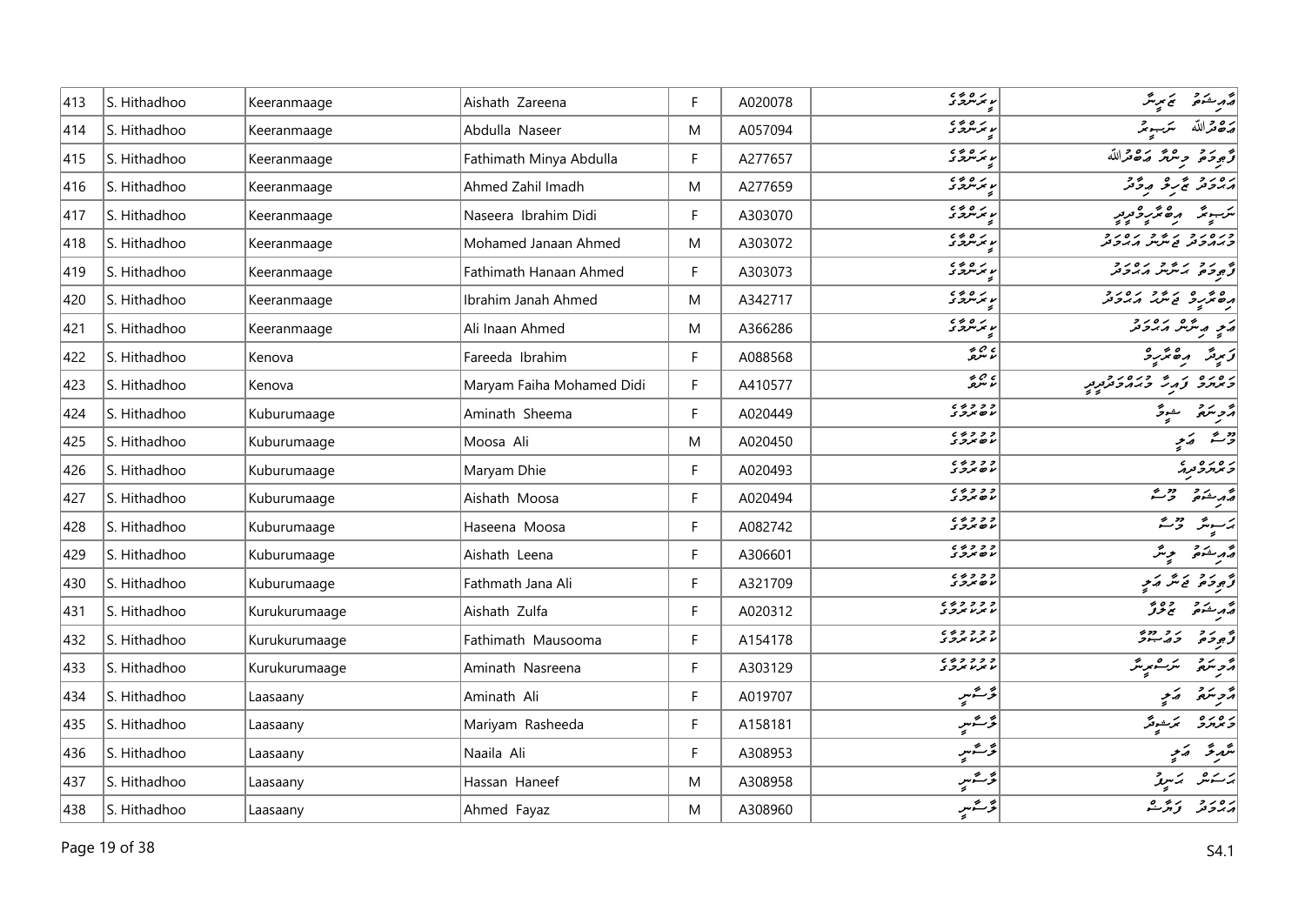| 439 | S. Hithadhoo | Laggaa Huraa | Fathmath Ameena      | F  | A053061 | ر ه ۶ و و<br>نوپر تاریخ | أواودة أرديثر                                                 |
|-----|--------------|--------------|----------------------|----|---------|-------------------------|---------------------------------------------------------------|
| 440 | S. Hithadhoo | Laggaa Huraa | Ahmed Mausoom        | M  | A057100 | ر ه ۶ و ۶<br>مود تر تر  | נפני ני כי                                                    |
| 441 | S. Hithadhoo | Leaven       | Abdulla Shareef      | M  | A020705 | مجيره يثر               | ره والله شمیرو                                                |
| 442 | S. Hithadhoo | Leaven       | Fathimath Shareef    | F  | A121401 | مجيره يثر               | ۇمۇمۇ شېرۇ                                                    |
| 443 | S. Hithadhoo | Leaven       | Khadheeja Mohamed    | F  | A121457 | موځ مګر                 | و ره ر و<br>تر پروتر<br>ر<br>ترورچّ<br>پ                      |
| 444 | S. Hithadhoo | Leaven       | Aishath Shareef      | F  | A307708 | موځ مګر                 | أقهر مشكاتهم المستعمرة                                        |
| 445 | S. Hithadhoo | Leaven       | Mohamed Shareef      | M  | A344511 | مەغ بىر                 | ورەرو ئىيرو                                                   |
| 446 | S. Hithadhoo | Likamaage    | Mohamed Hassan       | M  | A007164 | جەرى                    | ورەرو پەسەر                                                   |
| 447 | S. Hithadhoo | Likamaage    | Aminath Mohamed      | F  | A020661 | ورءء                    | أترجم وره دو                                                  |
| 448 | S. Hithadhoo | Likamaage    | Zeenath Hassan       | F  | A020665 | و رَءٌ وَ د             | يې سَرَهْر - ئەسەسْر                                          |
| 449 | S. Hithadhoo | Likamaage    | Fathmath Hassan      | F. | A020789 | ورپي                    | ۇ بۇرۇ برىكە                                                  |
| 450 | S. Hithadhoo | Likamaage    | Ibrahim Hassan       | M  | A111973 | اوړنو د                 | رەپرىر ئەسەر                                                  |
| 451 | S. Hithadhoo | Likamaage    | Mariyam Hassan       | F  | A307919 | جرئا وي                 | ووده برسه                                                     |
| 452 | S. Hithadhoo | Likamaage    | Ahmed Hassan         | M  | A307920 | جرئا وي                 | رەرو پەسكىر                                                   |
| 453 | S. Hithadhoo | Likamaage    | Naseera Hassan       | F  | A307924 | جرئائزى                 | لترسيعي" المركباهل                                            |
| 454 | S. Hithadhoo | Likamaage    | Aminath Shibana      | F  | A307926 | جرنامی                  | أأترسكم والمستوقف متكر                                        |
| 455 | S. Hithadhoo | Likamaage    | Seena Mohamed        | F  | A307927 | جەرى                    | سوش وره دو                                                    |
| 456 | S. Hithadhoo | Likamaage    | Fathimath Nazuhath   | F  | A307932 | ورَءٌ                   | و دو سره د و                                                  |
| 457 | S. Hithadhoo | Likamaage    | Nasra Mohamed        | F. | A307933 | لجرندمي                 | ش دره دره                                                     |
| 458 | S. Hithadhoo | Likamaage    | Aishath Zuha Fahumee | F  | A393031 | اوړنونو                 | وأرسكتم بالمجاثر وكراحي                                       |
| 459 | S. Hithadhoo | Likamaage    | Mohamed Zain Fahmy   | M  | A396027 | ورَءٌ                   | 37073 37073                                                   |
| 460 | S. Hithadhoo | Mala         | Moosa Habeeb         | M  | A041876 | ىز                      | $rac{2}{\infty}$ $rac{2}{\sim}$ $rac{2}{\sim}$ $rac{2}{\sim}$ |
| 461 | S. Hithadhoo | Mala         | Mariyam Nisreen      | F  | A148096 | ىزى                     | ويروو سرعيري                                                  |
| 462 | S. Hithadhoo | Mala         | Aishath Ahlam Habeeb | F  | A278923 | ىزى                     | התשים גדור הםם                                                |
| 463 | S. Hithadhoo | Marine Gold  | Ahmed Shareef        | M  | A020954 | ې موړه وه<br>حرم مرکز د | رەرد خىرو                                                     |
| 464 | S. Hithadhoo | Marine Gold  | Fathmath Fauziyya    | F  | A024607 | الخبر مقومة             | وٌ وَدَ وَدَ مِنْ                                             |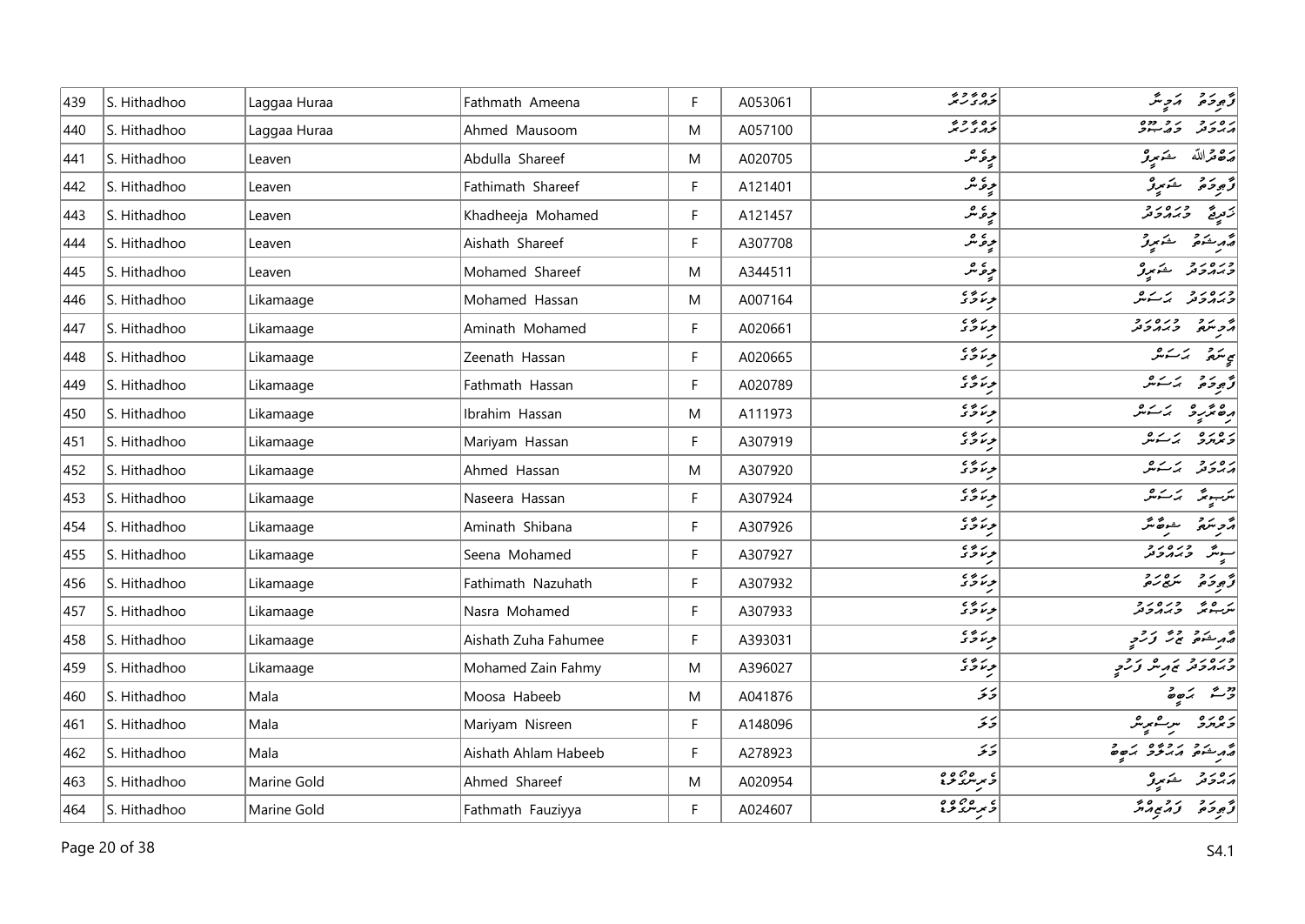| 465 | S. Hithadhoo | Marine Gold    | Ibrahim Shihab          | M         | A064755 | ې په ۹۵۵ وه<br>د سرسرۍ مخ            | سنبوره<br>دە ئەرچ                                |
|-----|--------------|----------------|-------------------------|-----------|---------|--------------------------------------|--------------------------------------------------|
| 466 | S. Hithadhoo | Marine Gold    | Ali Ibrahim             | M         | A065589 | ې په ۱۵۵۵ و<br>خ <sup>ر</sup> سر نړۍ | ړې د هڅريز                                       |
| 467 | S. Hithadhoo | Marine Gold    | Hawwa Didi              | F         | A082849 | وبرمروه                              | پروژنور<br>  پروژنور                             |
| 468 | S. Hithadhoo | Marine Gold    | Juwairiyya Ali          | F         | A100301 | ې مەمۇم<br>مەسمەم                    | כן<br>בסקיקות<br>ەتىر                            |
| 469 | S. Hithadhoo | Marine Gold    | Mariyam Faanu           | F         | A144607 | ې په ۹۵۵ وه<br>د سرسرۍ مخه           | ر ه ر ه و و<br><del>د</del> بربرو ژ س            |
| 470 | S. Hithadhoo | Marine Gold    | Hussain Habeeb          | M         | A161317 | ې په ۵۵موه<br>د سرسرۍ م              | ج ڪري جي ص                                       |
| 471 | S. Hithadhoo | Menson House   | Mohamed Ibrahim Didi    | ${\sf M}$ | A020924 | <sup>ى</sup> مەسەئەرىر ق             | כמה כני תפתעבות                                  |
| 472 | S. Hithadhoo | Menson House   | Dhon Didi               | F         | A045426 | <sup>ى م</sup> ەر <i>مەر جە</i> ر    | پر م <sub>ربور</sub><br>مستق                     |
| 473 | S. Hithadhoo | Menson House   | Fathimath Ahmed Didi    | F         | A075985 | <sup>ى</sup> مەر <i>مەر جە</i> ر     |                                                  |
| 474 | S. Hithadhoo | Menson House   | Ali Ibrahim Didi        | M         | A119971 | ءِ م <i>وسکورید م</i>                | پر ده تر دوسر<br>  پر ده تر دوسر                 |
| 475 | S. Hithadhoo | Menson House   | Ibrahim Didi            | M         | A121423 | <sup>ى</sup> مەسەئەر ئەر             | <br>  د ځه تر په د ويوبو                         |
| 476 | S. Hithadhoo | Metro Villa    | Nahida Mohamed          | F         | A020848 | دءيموقه                              | و رە ر د<br>تر پر تر تر<br>ىتزرىتر               |
| 477 | S. Hithadhoo | Metro Villa    | Aishath Ibrahim         | F         | A059767 | وعوعر                                | أمرشوه وكالمره                                   |
| 478 | S. Hithadhoo | Metro Villa    | Rifa Mohamed            | F         | A308129 | ه ۵۵۵ مخر<br><i>د ه</i> نگرمرمگر     | بر وره رو<br>برق وبردونر                         |
| 479 | S. Hithadhoo | Metro Villa    | Aishath Shanooza        | F         | A308132 | <sup>ي و م</sup> رمر گر              | و در دور<br>درگردشوه شوسری                       |
| 480 | S. Hithadhoo | Metro Villa    | Mohamed Ihusaan         | M         | A308134 | ه ه هم ه محر                         | ورەرو مەئسىر                                     |
| 481 | S. Hithadhoo | Metro Villa    | Fathimath Nuzuna        | F         | A308135 | ئۇغۇغۇغۇ                             | ۇ بوخۇ ھەم بىر                                   |
| 482 | S. Hithadhoo | Metro Villa    | Mariyam Nahula Amjadh   | F         | A317148 | ە ھەجمەمە ئۇ                         | ג סגם גבוב גםגב<br><mark>כמחב יינגל הכ</mark> בב |
| 483 | S. Hithadhoo | Metro Villa    | Ali Nawaaz Amjad        | M         | A317150 | وعوعر                                | أە ئېچ شركة مدىر دىكر                            |
| 484 | S. Hithadhoo | Metro Villa    | Aishath Rafaaha Rasheed | F         | A321755 | ە ھەجمى <i>رى</i> گە                 | ەگەرشۇم كۆڭ كەشۈش<br>مەرشۇم كۆڭ كەشۈش            |
| 485 | S. Hithadhoo | Minaa          | Sheela Saeed            | F         | A018825 | حريثر                                |                                                  |
| 486 | S. Hithadhoo | Minaa          | Abdulla Saeed           | ${\sf M}$ | A021089 | و مگر                                | حَدَّةَ اللَّهُ سَمَّ صَدَّ                      |
| 487 | S. Hithadhoo | Minaa          | Abdulla Rahim Ibrahim   | ${\sf M}$ | A309066 | و متر                                | رەمداللە ئەرو مەئزىد                             |
| 488 | S. Hithadhoo | Miskihdhoshuge | Khadheeja Razeena       | F         | A021177 | <br> حر سور موفر مرد                 | تزمريح تتمري مكر                                 |
| 489 | S. Hithadhoo | Miskihdhoshuge | Mohamed Riyaz Saeed     | M         | A152743 | و په وېوو ،<br>تر سره ترېرد          | ورەرو برېژے شهرتر                                |
| 490 | S. Hithadhoo | Miskihdhoshuge | Mariyam Safa Saeed      | F         | A152744 | د صوره ده د د ،<br>د سوره تر رو      | دەرە بەر ئەر                                     |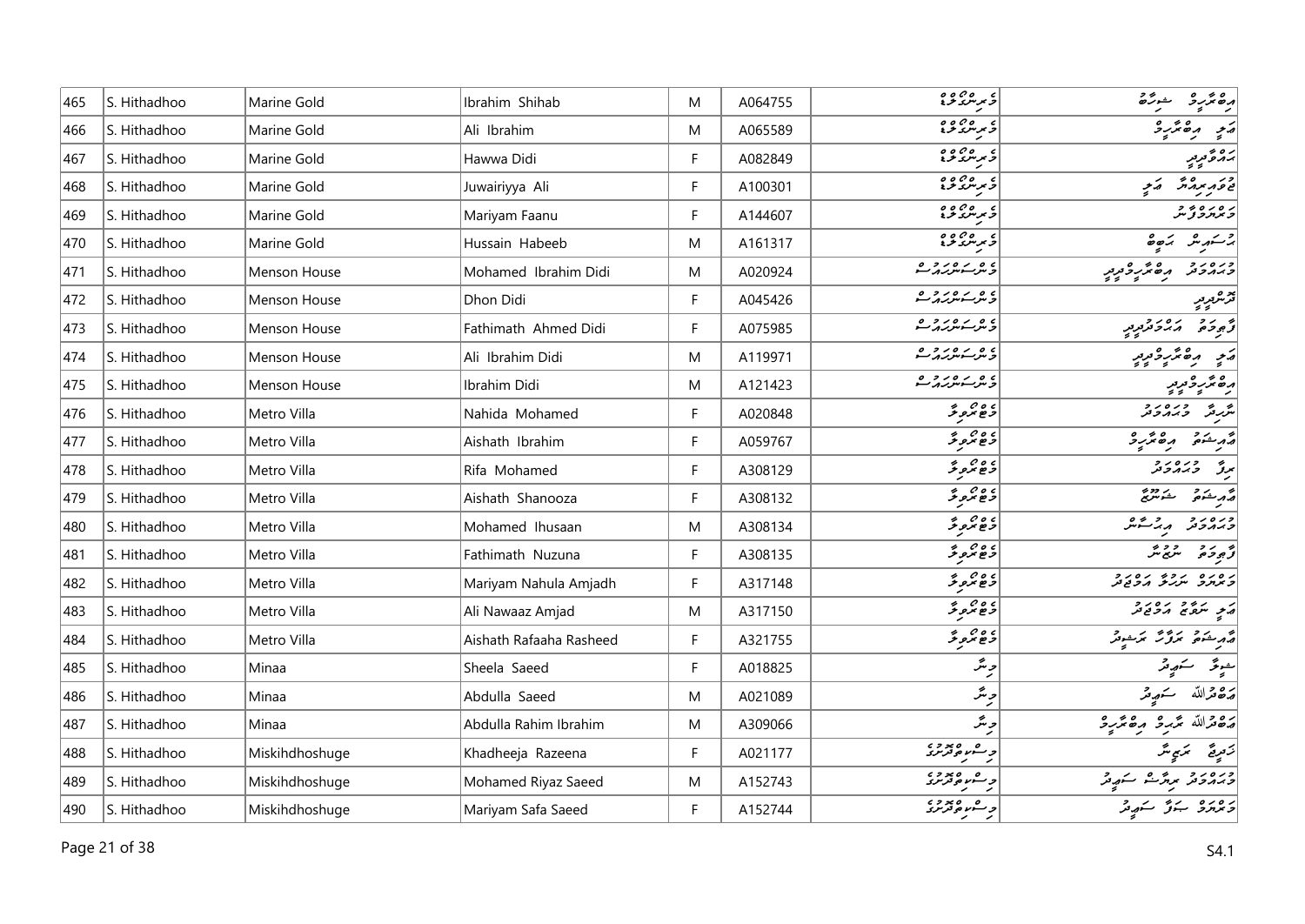| 491 | S. Hithadhoo | Miskihdhoshuge | Fathimath Zeena Sobir  | F  | A302079 | د مصر ه مورد و ،<br>  د مصر هو تعریبری         | توجود بي تربيعي                         |
|-----|--------------|----------------|------------------------|----|---------|------------------------------------------------|-----------------------------------------|
| 492 | S. Hithadhoo | Miskihdhoshuge | Abdulla Sulaim Sabir   | M  | A302080 | احر صر معروج<br>احر سور مرمزد                  | رە داللە گے خرىر ئىس ئىچ                |
| 493 | S. Hithadhoo | Mudhinge       | Muaz Haleem            | M  | A076929 | وترشر                                          | دوود برود                               |
| 494 | S. Hithadhoo | Mudhinge       | Saba Haleem            | F  | A100382 | وترشح                                          | سَنَ سَنَ بَرِ دِ                       |
| 495 | S. Hithadhoo | Mudhinge       | Ahsan Haleem           | M  | A154013 | وترشر                                          | رە بەشكىر ئېچە                          |
| 496 | S. Hithadhoo | Mudhinge       | Samaa Haleem           | F  | A308356 | وترسمه                                         | ئەنۋە بەردە                             |
| 497 | S. Hithadhoo | Mugureege      | Ahmed Nabeel Didi      | M  | A277620 | و و<br>تر <sub>که مح</sub> رک                  | رورد شهر وبد                            |
| 498 | S. Hithadhoo | Narugismaage   | Aishath Hussain        | F  | A020201 |                                                | أقهر شوكر في مكرم المحمد                |
| 499 | S. Hithadhoo | Narugismaage   | Moosa Abdulla          | M  | A138148 | ىر بر بەر بەر بەر<br>سىر بىر بەر بەر           | وحث مَه صَدَاللّه                       |
| 500 | S. Hithadhoo | Narugismaage   | Halath Moosa           | F. | A141365 |                                                | پر د ديگ                                |
| 501 | S. Hithadhoo | Narugismaage   | Amir Moosa             | M  | A164510 | يزېږي سفرځ د                                   | أروبر وحرث                              |
| 502 | S. Hithadhoo | Narugismaage   | Amanath Moosa          | F  | A303080 | ير چمه چم چم چم                                | روبرو ووث                               |
| 503 | S. Hithadhoo | Nebula         | Hussain Ahmed          | M  | A034874 | تكرجونه                                        | ج سکه شهر از مرکز مرد                   |
| 504 | S. Hithadhoo | Nebula         | Mariyam Theeba Hussain | F  | A323765 | تكرجونه                                        | - 2010 من المسكن المسكن                 |
| 505 | S. Hithadhoo | New Heaven     | Khadeeja Manikufaanu   | F  | A061500 | سرد ، د ه                                      | ئە <sub>قب</sub> ەقچە <i>قەتتى</i> ر    |
| 506 | S. Hithadhoo | Niva           | Fathimath Ali          | F  | A020133 | سرچٌ                                           | ومجودة وكمع                             |
| 507 | S. Hithadhoo | Niva           | Ashraf Mohamed         | M  | A295477 | سرچ                                            | ر وره وره دو<br>مشمر ورمرونر            |
| 508 | S. Hithadhoo | Niva           | Aminath Yumna Mohamed  | F  | A295479 | سرچ                                            | و دو وه وده دوره<br>مرد شي مرد ش در مرد |
| 509 | S. Hithadhoo | Niva           | Yasrif Mohamed         | M  | A303411 | سرچ                                            | أترجع وبرورد                            |
| 510 | S. Hithadhoo | Niva           | Mushrif                | M  | A303413 | سرچ                                            | د مه مرو<br>د سه مرو                    |
| 511 | S. Hithadhoo | Niva           | Aslam Mohamed          | M  | A303419 | سرچ                                            | ر وره دره در<br>ړکرو درگردن             |
| 512 | S. Hithadhoo | Niva           | Aishath Nadhaa Mohamed | F  | A303421 | سرچٌ                                           |                                         |
| 513 | S. Hithadhoo | Noovilaage     | Hassan Habeeb          | M  | A019862 | دد<br>متره مرد                                 | يُرَ سَوَسَى بِرَحِ صَ                  |
| 514 | S. Hithadhoo | Noovilaage     | Ahmed Habeeb           | M  | A019880 | دو په <sup>پ</sup> ه<br>سر <sub>گرم</sub> وگری | رەرو بەرە                               |
| 515 | S. Hithadhoo | Noovilaage     | Mohamed Ali Habeeb     | M  | A065563 | دد پر ،<br>سره څرن                             |                                         |
| 516 | S. Hithadhoo | Noovilaage     | Ibrahim Ali Habeeb     | M  | A082458 | دد<br>متر <sub>عر</sub> و د                    | رە ئەر ئەس ئەھ                          |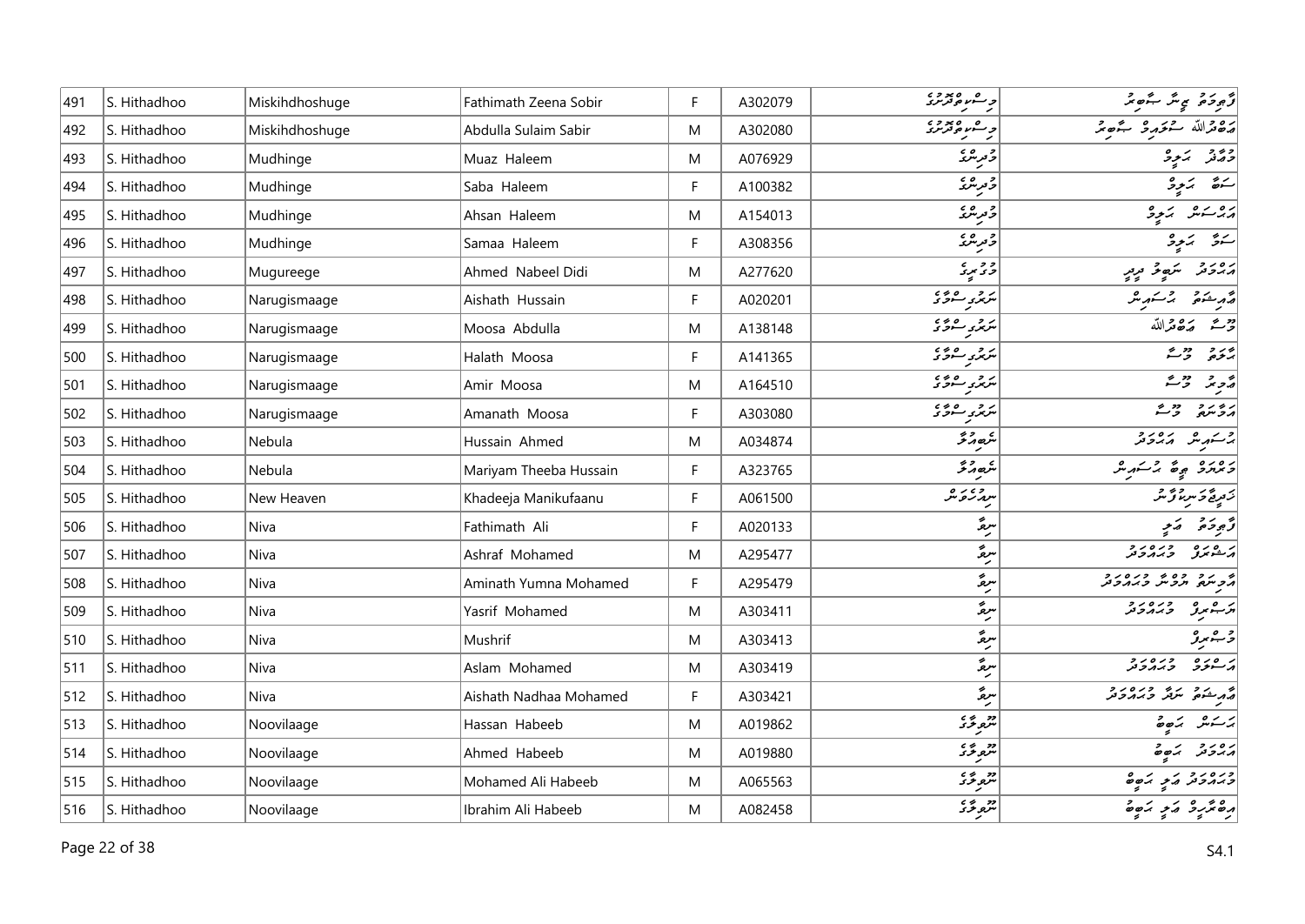| 517 | S. Hithadhoo | Noovilaage   | Hassan Ali Habeeb         | M  | A120291 | دد<br>متر <sub>جو</sub> بحری | يُا سَاسٌ ۾َ جِي پُرُوهُ                     |
|-----|--------------|--------------|---------------------------|----|---------|------------------------------|----------------------------------------------|
| 518 | S. Hithadhoo | Noovilaage   | Ibrahim Anwar             | M  | A127912 | دد<br>سره مرگ                | رەپرىر ئەرەپ                                 |
| 519 | S. Hithadhoo | Noovilaage   | Mohamed Hassan Habeeb     | M  | A296669 | دد<br>متر <sub>جو</sub> بحری | ورەرو رىمى ئەھ                               |
| 520 | S. Hithadhoo | Oakum        | Mohamed Zahraan Ahmed     | M  | A278073 | چره                          | כנסג כ-גרשים - גסג כ<br>כמהכת-גלמית המכת     |
| 521 | S. Hithadhoo | Pleasure     | Abdulla Imad              | M  | A019638 | وكاشكاسر                     | رەقراللە مەرقىر                              |
| 522 | S. Hithadhoo | Pretty Villa | Hassan Ahmed              | M  | A026982 | إدبرج وقر                    | يز کشش امرچ وجر                              |
| 523 | S. Hithadhoo | Pretty Villa | Aminath Ibrahim Didi      | F  | A294279 | إدبرج وقر                    | أأرمنهم وكالأروبور                           |
| 524 | S. Hithadhoo | Pretty Villa | Niumath Hassan            | F  | A309370 | إدبرءٍ وقر                   | سەدرە ئەسكىگە                                |
| 525 | S. Hithadhoo | Rabarumaage  | Abdulla Ibrahim           | M  | A019627 | ر ر د » ،<br>بره برو د       | برە ئۆرۈ<br>بر25 الله                        |
| 526 | S. Hithadhoo | Rabarumaage  | Aminath Shadhiya          | F  | A019788 | ر ر د ه ،<br>بره برو د       | ے تھ <i>و</i> رگر<br>أرمز برد                |
| 527 | S. Hithadhoo | Rabarumaage  | Fathimath Mohamed         | F. | A122387 | ر ر د د »<br>برن برو د       | و ره ر د<br>تربر پر تر<br>ا تو بر د<br>ا     |
| 528 | S. Hithadhoo | Rabarumaage  | Ahmed Nazil               | M  | A296681 | ر ر د » ،<br>بره برو د       |                                              |
| 529 | S. Hithadhoo | Rabarumaage  | Ahmed Shahudu Abdulla     | M  | A400686 | ر ر د » ،<br>بره برو د       | بره برو بروو بره و الله                      |
| 530 | S. Hithadhoo | Radium Light | Mohamed Faiz Ali          | M  | A020134 | يجع وكالحرام                 |                                              |
| 531 | S. Hithadhoo | Radium Light | Ahmed Ali                 | M  | A020209 |                              | ړ ور د کړې                                   |
| 532 | S. Hithadhoo | Radium Light | Hussain Ali               | M  | A020282 | پروگرویج                     | برسكريش كذمي                                 |
| 533 | S. Hithadhoo | Radium Light | Zulfa Ali                 | F. | A020341 | بمور د څرمو                  | ة وَوَّدَ الْمَاسِ                           |
| 534 | S. Hithadhoo | Radium Light | Ibrahim Naseer            | M  | A132759 | بمورة حرر هي                 | رە ئەر ئىسىر                                 |
| 535 | S. Hithadhoo | Radium Light | Mariyam Rashydha          | F  | A151350 | يجع وكالحرام                 | ر ه بر ه<br><del>ر</del> بر بر ژ<br>ىمەھىتىر |
| 536 | S. Hithadhoo | Radium Light | Aminath Azra              | F  | A160431 | بمورة وخمره                  | ړې سره پره پر                                |
| 537 | S. Hithadhoo | Radium Light | Mohamed Shifaaz           | M  | A303414 | بموتر و خرم ه                | ورەرو ھۆتى                                   |
| 538 | S. Hithadhoo | Radium Light | Aminath Nuha Haneef       | F  | A303416 |                              | أأرو المروج والمستعمل                        |
| 539 | S. Hithadhoo | Radium Light | Fathimath Nasha Mohamed   | F  | A303422 | بمورة حرمره                  | و د د کرک وره د د                            |
| 540 | S. Hithadhoo | Radium Light | Ahmed Zaidaan             | M  | A321691 | بموز حر خرم ه                | גפלב המבנית                                  |
| 541 | S. Hithadhoo | Radiumge     | Ibrahim Shaheem           | M  | A019809 | ې ده په<br>مرد تر د د        | رەترىرو شەرو                                 |
| 542 | S. Hithadhoo | Radiumge     | Fathimath Sham'aa Shaheem | F. | A277668 | ې په ده دی<br>مربو د ک       | و دو ده ده کرد                               |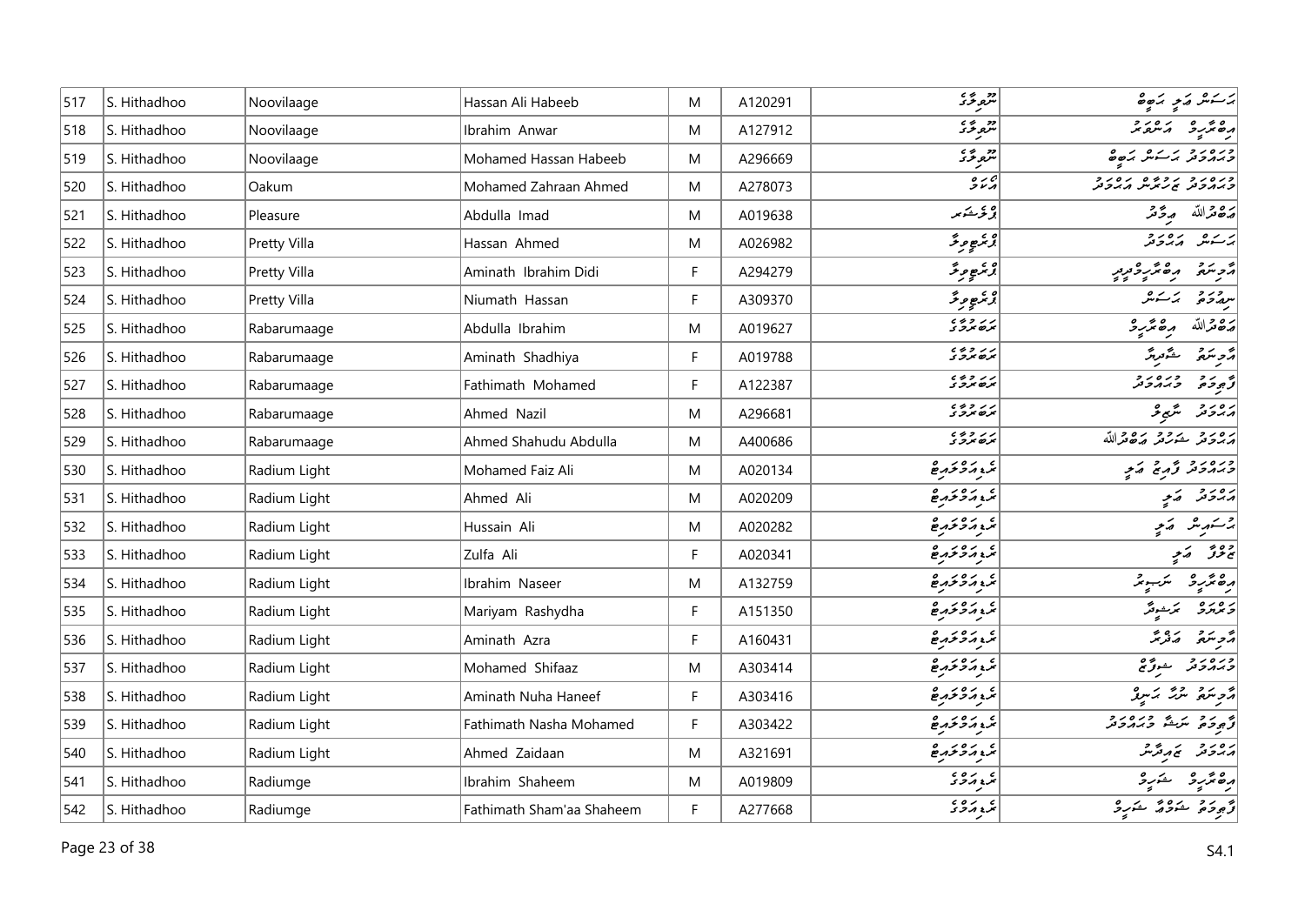| 543 | S. Hithadhoo | Radiumge            | Mohamed Shammakh Ibrahim   | M  | A303443 | بمع وكروى                         | ورەرو رەۋە مەئرى                                         |
|-----|--------------|---------------------|----------------------------|----|---------|-----------------------------------|----------------------------------------------------------|
| 544 | S. Hithadhoo | Radiumge            | Ahmed Shaikhan Shaheem     | M  | A317226 | ې د ده د<br>مرو تر چر             | رەرو خىرىگىر خىرو                                        |
| 545 | S. Hithadhoo | Raiyvilaage         | Khadeeja Ahmed             | F. | A019792 | برە و ڈی                          | كَمَدِيعٌ   مَا يَدْوَنْدُ                               |
| 546 | S. Hithadhoo | Raiyvilaage         | Aminath Ahmed              | F. | A021515 | ره و د ،<br>مره د د د             | بر 2 پر 15<br>مربر <del>3</del> تو<br>أثرم يترة          |
| 547 | S. Hithadhoo | Raiyvilaage         | Fathimath Abdulla          | F  | A076877 | ىرە ھەتىي<br>ئىرە ھەرىخە          | و برد ره دالله                                           |
| 548 | S. Hithadhoo | Raiyvilaage         | Nazira Abdulla             | F  | A082120 | ره<br>بر <sub>هو</sub> مونور      | سَّعْرِ مَدَّ مَدَّاللَّهُ                               |
| 549 | S. Hithadhoo | Raiyvilaage         | Aminath Naazly             | F. | A099511 | بره و پر ،<br>مره و پژی           | أأترجع التلقيم                                           |
| 550 | S. Hithadhoo | Raiyvilaage         | Ahmed Abdulla              | M  | A120803 | ره<br>بر <sub>هو</sub> مونور      | م و د م م م الله                                         |
| 551 | S. Hithadhoo | Raiyvilaage         | Abdulla Ahmed              | M  | A151781 | ر ه<br>برگوموڅر                   | صقعرالله<br>پروژو                                        |
| 552 | S. Hithadhoo | Raiyvilaage         | Ali Abdulla                | M  | A296645 | برە و ڈی                          | أصحي صكاه متعاللة                                        |
| 553 | S. Hithadhoo | Raiyvilaage         | Razeena                    | F. | A296646 | برە و ڈی                          | ىمە پىگر                                                 |
| 554 | S. Hithadhoo | Raiyvilaage         | Hussain Abdulla            | M  | A296647 | ر ه<br>برگوموڅر                   | جرسكريثر الاقاقدالله                                     |
| 555 | S. Hithadhoo | Ranbusthaanuge      | Aishath Aneesa             | F  | A021217 | ر و و و ه و و ،<br>بر سره سوه سرد | أقرم شوقو أترسيس                                         |
| 556 | S. Hithadhoo | Ranbusthaanuge      | Mohamed Hassan             | M  | A021498 | ر و و و ه و و ،<br>بر سره سوه سرد | ورەرو برىش                                               |
| 557 | S. Hithadhoo | Ranbusthaanuge      | Fathimath Shahaama Mohamed | F. | A278494 | ر ه د ه ه و و ،<br>برس            | و د د شرکه دره د د                                       |
| 558 | S. Hithadhoo | Ranbusthaanuge      | Ahmed Shinaaz Mohamed      | M  | A308539 | ر و و و ه و و ،<br>بر سره سوه سرد | رور و شوشی ورور و<br>مرکز در شوشی وبرمرونر               |
| 559 | S. Hithadhoo | Ranbusthaanuge      | Ali Shaeem Mohamed         | M  | A321766 | ر و و و ه و و ،<br>برس ه سوه سرد  | أرو الشرار وبروارد                                       |
| 560 | S. Hithadhoo | Ranbusthaanuge Aage | Fathimath Ibrahim          | F  | A308673 | ر ه و ه ه و ، و ،<br>برس          | ومجددة مقتررة                                            |
| 561 | S. Hithadhoo | Randhoadhige        | Ali Fahmy                  | M  | A020796 | بر و <i>ہ</i><br>بر نروگرور       | أريمو أورقمني                                            |
| 562 | S. Hithadhoo | Randhoadhige        | Azraf Ali                  | M  | A021282 | بر و <i>ہ</i><br>بر مربز دری      | ړه پرو کمی                                               |
| 563 | S. Hithadhoo | Randhoadhige        | Mohamed Fahmy              | M  | A027020 | ر وہ<br> ترسرفربری                | ورەرو زور                                                |
| 564 | S. Hithadhoo | Randhoadhige        | Aaish Fahumy               | M  | A277893 | ر وہ<br>بر سربر دیری              | أوجمه وكرحي                                              |
| 565 | S. Hithadhoo | Ranthari            | Fathmath Ali               | F. | A021137 | ابريقهوسر                         | وًجوحا وكمع                                              |
| 566 | S. Hithadhoo | Ranthari            | Mohamed Mumthaz            | M  | A021304 | برەر                              | 0 4 0 3 7 7 0 7 7<br>C 2 0 7 7 7 7 7 7 7                 |
| 567 | S. Hithadhoo | Ranthari            | Ibrahim Mohamed Didi       | M  | A021308 | برمريم                            | و ره ر و د ورمړ<br>ەر ھەتمەر 2<br>س                      |
| 568 | S. Hithadhoo | Ranthari            | Ahmed Afras Adnan          | M  | A278453 | ابتر يثرهرسر                      | ره ر د به د م د د به در د و.<br>م.پروتر م.تر بر ب م.تر ش |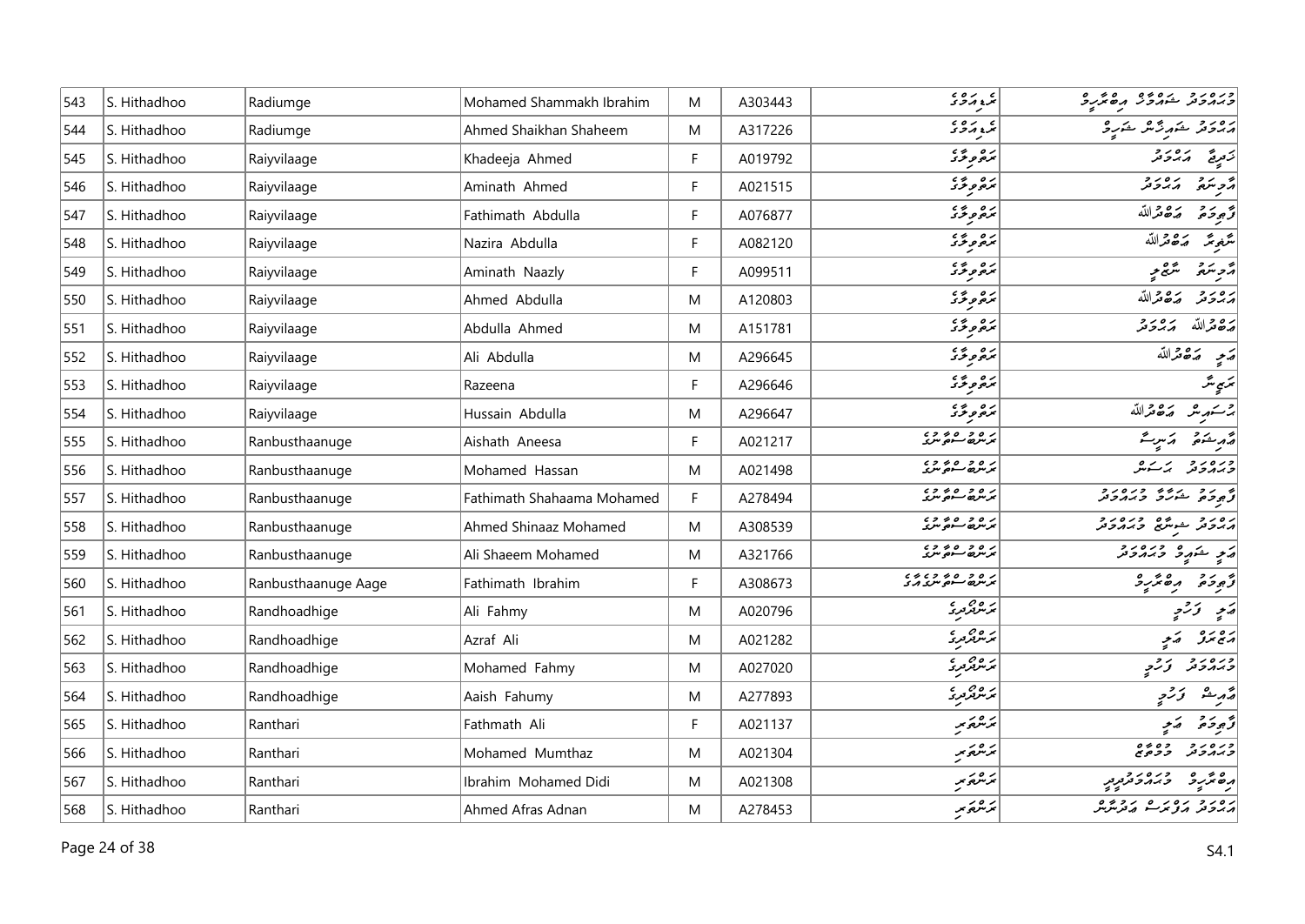| 569 | S. Hithadhoo | Reams           | Ibrahim Rahi Ahmed      | M  | A366127 | ابروث                                         | رە ئەر ئەر ئەرەر د                                         |
|-----|--------------|-----------------|-------------------------|----|---------|-----------------------------------------------|------------------------------------------------------------|
| 570 | S. Hithadhoo | Red ge          | Aishath Azleena         | F  | A020145 | ړه د<br>مرغ ک                                 | ۇرىشكە رېم بېشر                                            |
| 571 | S. Hithadhoo | Red ge          | Ahmed Ansar             | M  | A020207 | ړه د<br>مرغ ک                                 | بر ٥ پر و<br>م <i>ر</i> بر <del>و</del> تر<br>ىر نەرىبە ئە |
| 572 | S. Hithadhoo | Red ge          | Mariyam Nasreen         | F  | A020357 | ې ه ې<br>مونځ ک                               | ىئرىشمېرىتر<br>ر ه ر ه<br><del>ر</del> بربرگ               |
| 573 | S. Hithadhoo | Red ge          | Anwar Ibrahim           | M  | A072030 | ې ه ې<br>مونځ ک                               | وە ئۈرۈ<br>بر ه پر ج<br>مرغونتر                            |
| 574 | S. Hithadhoo | Red ge          | Hawwa Shana             | F  | A303504 | ې ه ې<br>مونځ ک                               | شَدُّمَّر<br>برەپچ                                         |
| 575 | S. Hithadhoo | Red ge          | Sheeneez Ibrahim        | F  | A303505 | ړه د<br>مرغ ک                                 | ەھ ئۈرۈ<br>اڪوسرچ<br>ڪ                                     |
| 576 | S. Hithadhoo | Rivaruge        | Aishath Manikfaanu      | F  | A020601 | ر و ،<br>موح موی                              | ۇر شەۋ ئەر ئۇ ئەر                                          |
| 577 | S. Hithadhoo | Rivaruge        | Mohamed Manikfaan       | M  | A020623 | ر و ،<br>موح موی                              | وره ر ور<br>د بر د تر تر تر تر تر تر                       |
| 578 | S. Hithadhoo | Rivaruge        | Faheema Ahmed           | F. | A020625 | ر و ،<br>موح موی                              | كوريح مدرور                                                |
| 579 | S. Hithadhoo | Rivaruge        | Hussain Manikfaan       | M  | A307633 | مریح مرد                                      | 2 سەر بىرى ئىرىدۇ ئەش                                      |
| 580 | S. Hithadhoo | Saahil          | Ali Hassan              | M  | A021033 | سەر بۇ                                        | أقدم أناسك                                                 |
| 581 | S. Hithadhoo | Saahil          | Mohamed Ali             | M  | A120562 | سەر بۇ                                        | ورەرو كەيپ                                                 |
| 582 | S. Hithadhoo | Sainaa          | Aishath Fareedha        | F  | A052454 | سەرىتر                                        | وكرماشكم وتمير                                             |
| 583 | S. Hithadhoo | Sainaa          | Ali Salim Rasheed       | M  | A099510 | سەرىتر                                        | أړنې څرنو ټرمونه                                           |
| 584 | S. Hithadhoo | Sainaa          | Hassan Faris            | M  | A144817 | سەرىتر                                        | ىز سىنقى ئۇيرىشە                                           |
| 585 | S. Hithadhoo | Sainaa          | Ahmed Naail Rasheed     | M  | A146662 | سەرىتر                                        | أرور ومحمد ومنفور                                          |
| 586 | S. Hithadhoo | Sainaa          | Hussain Hamid Rasheed   | M  | A308915 | سەرىتر<br>—                                   | بر کے مربر برگرد کر کے مرکز                                |
| 587 | S. Hithadhoo | Sainaa          | Ibrahim Hoodh Nail      | M  | A332920 | سەمەتىر                                       | رە ئەر دىن شەر                                             |
| 588 | S. Hithadhoo | Sangumarumaruge | Hussain Rasheed         | M  | A019656 | ر ه و ر و ر و ،<br>سوسری تر <del>و</del> ترو  | برسكهر مكرشوقر                                             |
| 589 | S. Hithadhoo | Sangumarumaruge | Mohamed Manikfaan       | M  | A031834 | ر ه و د و د و و<br>ستوسري <del>بر</del> و بود | ور ه ر ور<br><i>د ب</i> رمرترک <i>ی سربا</i> تو س          |
| 590 | S. Hithadhoo | Sangumarumaruge | Ibrahim Shafeeu         | M  | A047320 | ر ۵ ۶ ۶ ۶ ۶ و ۶<br>سوسری <del>ت</del> رن ترو  | رە ئەر ئىنى ئ                                              |
| 591 | S. Hithadhoo | Sangumarumaruge | Khadeeja Ali            | F. | A083786 | ر ده و د و د و د<br>ستوسری مرد مرد            | تزمرقے الگامی                                              |
| 592 | S. Hithadhoo | Sangumarumaruge | Ahmed Niyaz             | M  | A085055 | ر ه و د و د و و و<br>سومبر بر برو بور         | رەرو سۆر                                                   |
| 593 | S. Hithadhoo | Sangumarumaruge | Nasreena Mohamed        | F. | A090012 | ر ه و د و د و و<br>سومبرو مرد                 | ىرگەپرىگە <i>دىم</i> ەرد                                   |
| 594 | S. Hithadhoo | Sangumarumaruge | Fathimath Azuha Rasheed | F  | A296293 | ے 2010 ور 20<br>سے مترکب محرک محری            | أو رو روژ پر دو                                            |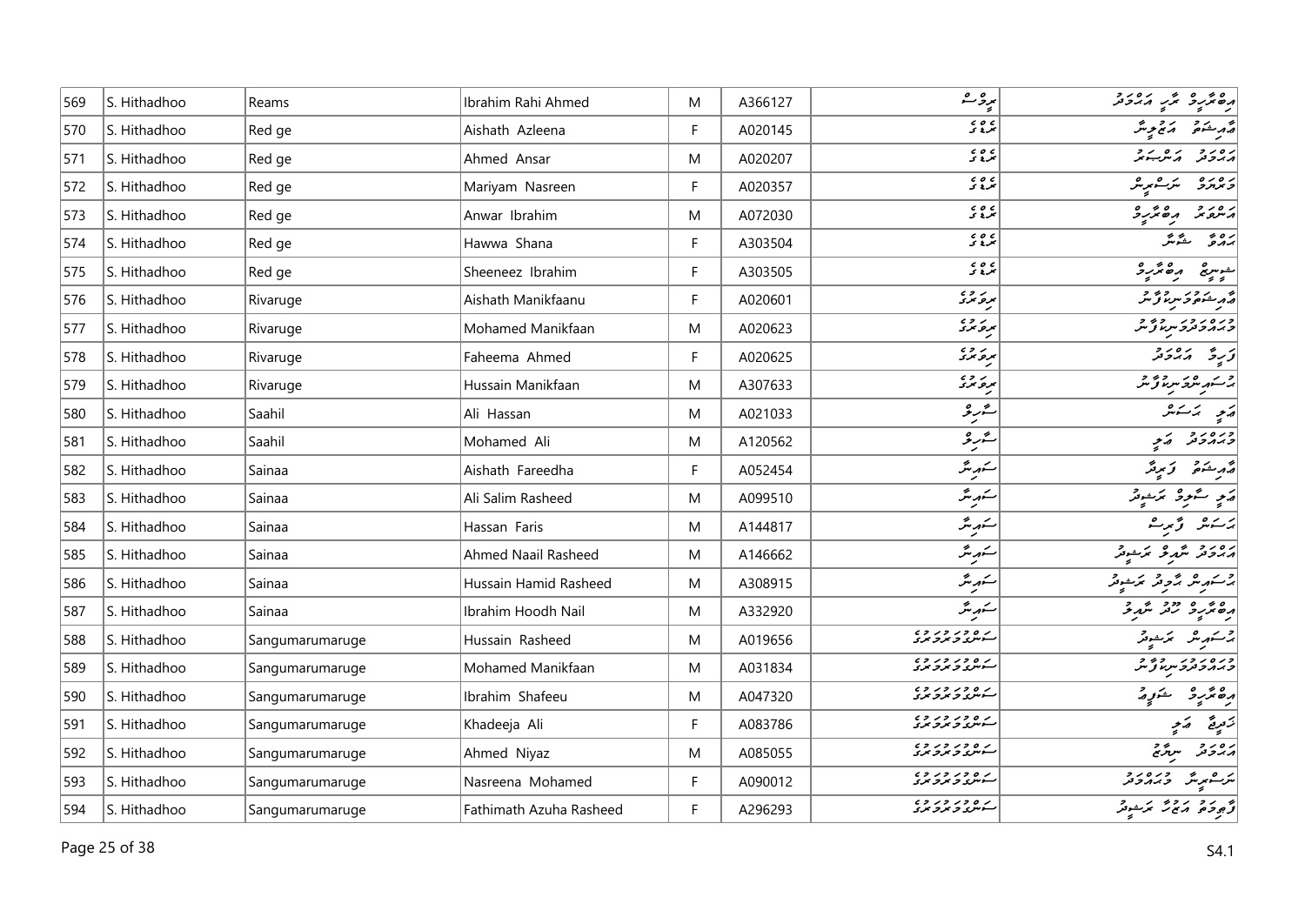| 595 | S. Hithadhoo | Sangumarumaruge  | <b>Ahmed Aahil Rasheed</b> | M           | A365943 | ر ده و د و د و د<br>سوسرۍ <del>ت</del> ر تر | أرود و المرو المسوار                         |
|-----|--------------|------------------|----------------------------|-------------|---------|---------------------------------------------|----------------------------------------------|
| 596 | S. Hithadhoo | Saraasaruge      | Ibrahim Moosa Didi         | M           | A032526 | ئە ئەرگە ئەرى                               | رە ئەر ئەس ئەربىر<br>بەھ ئەر ئەن ئ           |
| 597 | S. Hithadhoo | Saraasaruge Aage | Moosa Mohamed Didi         | M           | A085866 | ر پر د د د د د د د<br>سوټرسوټرۍ درې         |                                              |
| 598 | S. Hithadhoo | Saraasaruge Aage | Ahmed Riyan Mohamed Didi   | M           | A278662 | ر پر در و ، پر ،<br>سوئر سوئبری پر ی        | גם גב תוצים בגם בתובת.<br>הגבת תוצית בגהכתית |
| 599 | S. Hithadhoo | Seepiyaage       | Mariyam Hussain            | F.          | A021022 | ا سوپوری<br>اسوپوری                         | ومره ورمره                                   |
| 600 | S. Hithadhoo | Seepiyaage       | Hawwa Salma                | F.          | A021071 | –وړ پرې<br>په ر                             | رەپ سەھ                                      |
| 601 | S. Hithadhoo | Seepiyaage       | Adhuham Ali                | M           | A048483 | سوږ پرې<br>په تر                            | پروژی که پر                                  |
| 602 | S. Hithadhoo | Seepiyaage       | Mohamed Aslam              | M           | A056002 | سە بورگرى<br>ئ                              | ورەر د رەرە                                  |
| 603 | S. Hithadhoo | Seepiyaage       | Asrar Ali                  | F           | A100290 | سوږونه <sup>ه</sup>                         | ېر هېڅنگ پرې                                 |
| 604 | S. Hithadhoo | Seepiyaage       | Mohamed Abaan Rasheed      | M           | A306977 | سەرىۋى<br>ئ <sup>ۆ</sup> ر                  |                                              |
| 605 | S. Hithadhoo | Seepiyaage       | Ali Hussain                | M           | A307724 | ا سوپوری<br>اسوپوری                         | ە ئەسىمبە                                    |
| 606 | S. Hithadhoo | Seepiyaage       | Mariyam Thahaanee Ibrahim  | F           | A307725 | ا سوپوری<br>اسوپوری                         | גם גם גל <sub>ית ה</sub> סתקב                |
| 607 | S. Hithadhoo | Shaanaa          | Hassan Nishaam Waheed      | M           | A155139 | شَرْسَّر                                    | يُاسَمَّسُ سِيشُوْ أَوَبِيْتُرْ              |
| 608 | S. Hithadhoo | Shaanaa          | Hussain Shinad Waheed      | M           | A308044 | شَہ شَر                                     | چرىكەر ئىگە ئىشتىر كەيدىگە                   |
| 609 | S. Hithadhoo | Shady Cabin      | Ahmed Moosa                | M           | A049770 | يقوم ھېر                                    | رەر دىگە                                     |
| 610 | S. Hithadhoo | Shady Cabin      | Hawwa Dhiye                | $\mathsf F$ | A100224 | يشوء وهر                                    | برە ئەربى                                    |
| 611 | S. Hithadhoo | Shady Cabin      | Mariyam Moosa              | F           | A323766 | يقوم ئەھ                                    | د ه ده در م                                  |
| 612 | S. Hithadhoo | Shady Cabin      | Fathimath Nasira           | F           | A323770 | يسمونه                                      | قەردە ئىر                                    |
| 613 | S. Hithadhoo | Shady Cabin      | Aishath Shazaa             | F           | A323771 | يشوء وأ                                     | وكرم شكوم الشكامج                            |
| 614 | S. Hithadhoo | Shady Cabin      | Mohamed Muzamilu           | M           | A323772 | يشيء وشر                                    | כנסני כנסיב                                  |
| 615 | S. Hithadhoo | Sharaf           | Mohamed Naseem             | M           | A131476 | ر<br>شەھرىق                                 | ورەرو سرب                                    |
| 616 | S. Hithadhoo | Shumais          | Fathimath Ali              | F           | A019869 | ش <i>تر د پر</i> شه                         | و څو څخه ورم                                 |
| 617 | S. Hithadhoo | Shumais          | Nisam Anwar                | M           | A067893 | مشتر <i>كتر م</i> ش                         | سرسمو رەرد                                   |
| 618 | S. Hithadhoo | Shumais          | Aishath Zulfishan          | F           | A113419 | يەنجەر م                                    | ۇرىشى تۈرشەر                                 |
| 619 | S. Hithadhoo | Shumais          | Mohamed Ali                | M           | A121600 | مشتر <i>كتر م</i> شر                        | ورەر دېږ                                     |
| 620 | S. Hithadhoo | Shumais          | Sheneen Abdulla            | F           | A141530 | ىش <sub>ۇ تە</sub> رگ                       | شمسر <i>ین مقوم ا</i> لله                    |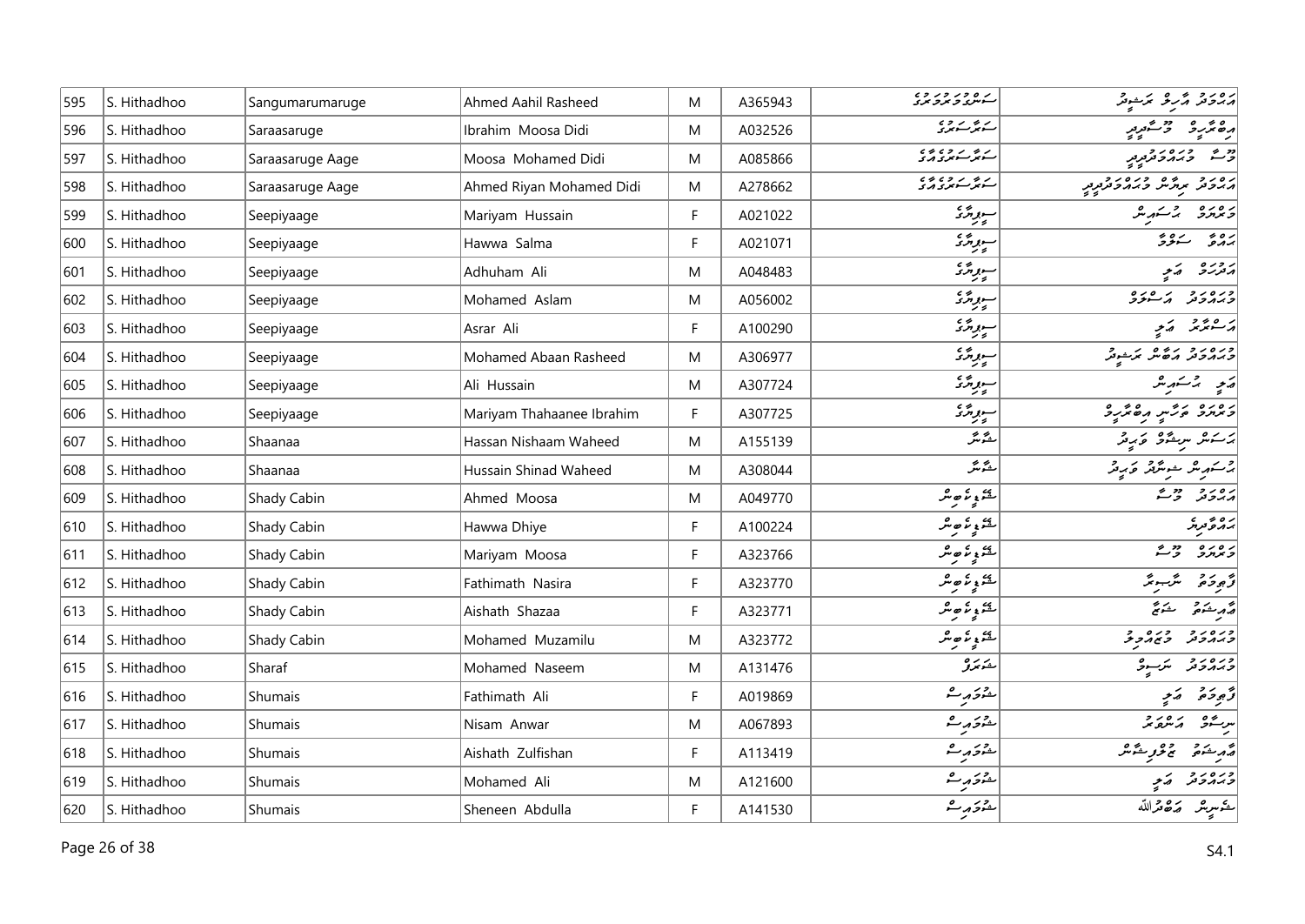| 621 | S. Hithadhoo | Shumais    | Ibrahim Ali            | M  | A296658 | شۇ <sub>م</sub> رى<br>سىر |                                                                                                                                                                                                                                                                                                                                                                                                                                                                               |
|-----|--------------|------------|------------------------|----|---------|---------------------------|-------------------------------------------------------------------------------------------------------------------------------------------------------------------------------------------------------------------------------------------------------------------------------------------------------------------------------------------------------------------------------------------------------------------------------------------------------------------------------|
| 622 | S. Hithadhoo | Shumais    | Aishath Ali            | F. | A296659 | شقە <i>خەر</i> شە         |                                                                                                                                                                                                                                                                                                                                                                                                                                                                               |
| 623 | S. Hithadhoo | Shumais    | Mohamed Zain Ibrahim   | M  | A344338 | مشتر <i>د مر</i> مش       |                                                                                                                                                                                                                                                                                                                                                                                                                                                                               |
| 624 | S. Hithadhoo | Siloot     | Hawwa Didi             | F. | A019687 | سودھ                      | بره و <sub>مح</sub> مومر<br>پروگورمو                                                                                                                                                                                                                                                                                                                                                                                                                                          |
| 625 | S. Hithadhoo | Siloot     | Mariyam Sharoona       | F  | A021288 | سوده                      | رەرە دەپر<br><i>دى</i> رىرى شەھرىس                                                                                                                                                                                                                                                                                                                                                                                                                                            |
| 626 | S. Hithadhoo | Siloot     | Ahmed Hussain          | M  | A021293 | سوده                      | رەرو ئەسكىرىگ                                                                                                                                                                                                                                                                                                                                                                                                                                                                 |
| 627 | S. Hithadhoo | Siloot     | Mohamed Sharih Shareef | M  | A278445 | سوده                      | ورەرو ئىرىگە ئىر                                                                                                                                                                                                                                                                                                                                                                                                                                                              |
| 628 | S. Hithadhoo | Sosunge    | Shiyama Moosa          | F  | A020594 | <u>م ئەيۋە ي</u>          | $\stackrel{\phi}{\longleftarrow} \stackrel{\rho}{\rightarrow} \stackrel{\phi}{\longrightarrow} \stackrel{\phi}{\longleftarrow}$                                                                                                                                                                                                                                                                                                                                               |
| 629 | S. Hithadhoo | Sosunge    | Mohamed Shamoon        | M  | A021721 | <u>م</u> مەكەندى          | ورەرو رەددە<br><i>دىد</i> رونر شو <i>د</i> ەس                                                                                                                                                                                                                                                                                                                                                                                                                                 |
| 630 | S. Hithadhoo | Sosunge    | Ibrahim Shareef        | M  | A059587 | <u>مى ئەيتى ي</u>         | دەبرىرى خىي كەلگەن كەنتى بولۇغا بولۇغا بولۇغا بولۇغا بولۇغا بولۇغا بولۇغا بولۇغا بولۇغا بولۇغا بولۇغا بولۇغا ب<br>ئىستون بولۇغا بولۇغا بولۇغا بولۇغا بولۇغا بولۇغا بولۇغا بولۇغا بولۇغا بولۇغا بولۇغا بولۇغا بولۇغا بولۇغا بولۇغ                                                                                                                                                                                                                                              |
| 631 | S. Hithadhoo | Sosunge    | Shamweel Qasim         | M  | A100320 | <u>م</u> مەسىرى           |                                                                                                                                                                                                                                                                                                                                                                                                                                                                               |
| 632 | S. Hithadhoo | Sosunge    | Rasheeda Abdulla Didi  | F  | A106635 | <u>م</u> ئەسىرى           | -<br>بمرشونگر - رکھ فراللّه مربر                                                                                                                                                                                                                                                                                                                                                                                                                                              |
| 633 | S. Hithadhoo | Sosunge    | Sheena Qasim           | F  | A125137 | <u>م</u> مەسىرى           | جونگر گر جو در معنی<br>مونگر می گر                                                                                                                                                                                                                                                                                                                                                                                                                                            |
| 634 | S. Hithadhoo | Sun Beam   | Shah Saeed             | M  | A032471 | سەھەر                     | $\begin{array}{ccc} \hline \overline{\phantom{0}} & \phantom{0} & \phantom{0} & \phantom{0} \\ \phantom{0} & \phantom{0} & \phantom{0} & \phantom{0} \\ \phantom{0} & \phantom{0} & \phantom{0} & \phantom{0} \\ \phantom{0} & \phantom{0} & \phantom{0} & \phantom{0} \\ \phantom{0} & \phantom{0} & \phantom{0} & \phantom{0} \\ \phantom{0} & \phantom{0} & \phantom{0} & \phantom{0} \\ \phantom{0} & \phantom{0} & \phantom{0} & \phantom{0} \\ \phantom{0} & \phantom{$ |
| 635 | S. Hithadhoo | Sun Beam   | Maharath Saeed         | F  | A044346 | سەھەر                     | رورو سکھیے                                                                                                                                                                                                                                                                                                                                                                                                                                                                    |
| 636 | S. Hithadhoo | Sun Beam   | Mohamed Saeed          | M  | A044437 | سەمپەر                    | ورەرو سەرى                                                                                                                                                                                                                                                                                                                                                                                                                                                                    |
| 637 | S. Hithadhoo | Sun Beam   | Aminath Hafeeza        | F  | A058448 | سەمپەر                    | أأروسكم أأراد فتحجج                                                                                                                                                                                                                                                                                                                                                                                                                                                           |
| 638 | S. Hithadhoo | Sun Beam   | Aika Ibrahim           | F  | A166254 | سەمپەر                    |                                                                                                                                                                                                                                                                                                                                                                                                                                                                               |
| 639 | S. Hithadhoo | Sun Beam   | Ainee Ibrahim          | F  | A278195 | سەھەر                     |                                                                                                                                                                                                                                                                                                                                                                                                                                                                               |
| 640 | S. Hithadhoo | Sun Beam   | Fathimath Rafa Shah    | F  | A278198 | سەھەر                     | و دو دو شود                                                                                                                                                                                                                                                                                                                                                                                                                                                                   |
| 641 | S. Hithadhoo | Sunny      | Mohamed Shaheed        | M  | A021369 | سەمىر                     | ورەرو شەرىر                                                                                                                                                                                                                                                                                                                                                                                                                                                                   |
| 642 | S. Hithadhoo | Sunny      | Aishath Sobira         | F  | A021370 | سەمىر                     |                                                                                                                                                                                                                                                                                                                                                                                                                                                                               |
| 643 | S. Hithadhoo | Sunny      | Fathimath Mauroof      | F  | A099497 | سەمىر                     | و د د دوه                                                                                                                                                                                                                                                                                                                                                                                                                                                                     |
| 644 | S. Hithadhoo | Sunny      | Ali Mauroof            | M  | A309192 | ڪيبر<br>پخ                | مَرِ سِمَرَ وَ مِسْرَو                                                                                                                                                                                                                                                                                                                                                                                                                                                        |
| 645 | S. Hithadhoo | Sunny      | Aminath Mauroof        | F  | A309193 | سەمىر                     | و ده دوره<br>مرح شهر دوربر                                                                                                                                                                                                                                                                                                                                                                                                                                                    |
| 646 | S. Hithadhoo | Sunrise ge | Aminath Hussain        | F. | A020720 | ر<br>سەنترىرى <i>م ئ</i>  | مەمەمىق باسىمباش                                                                                                                                                                                                                                                                                                                                                                                                                                                              |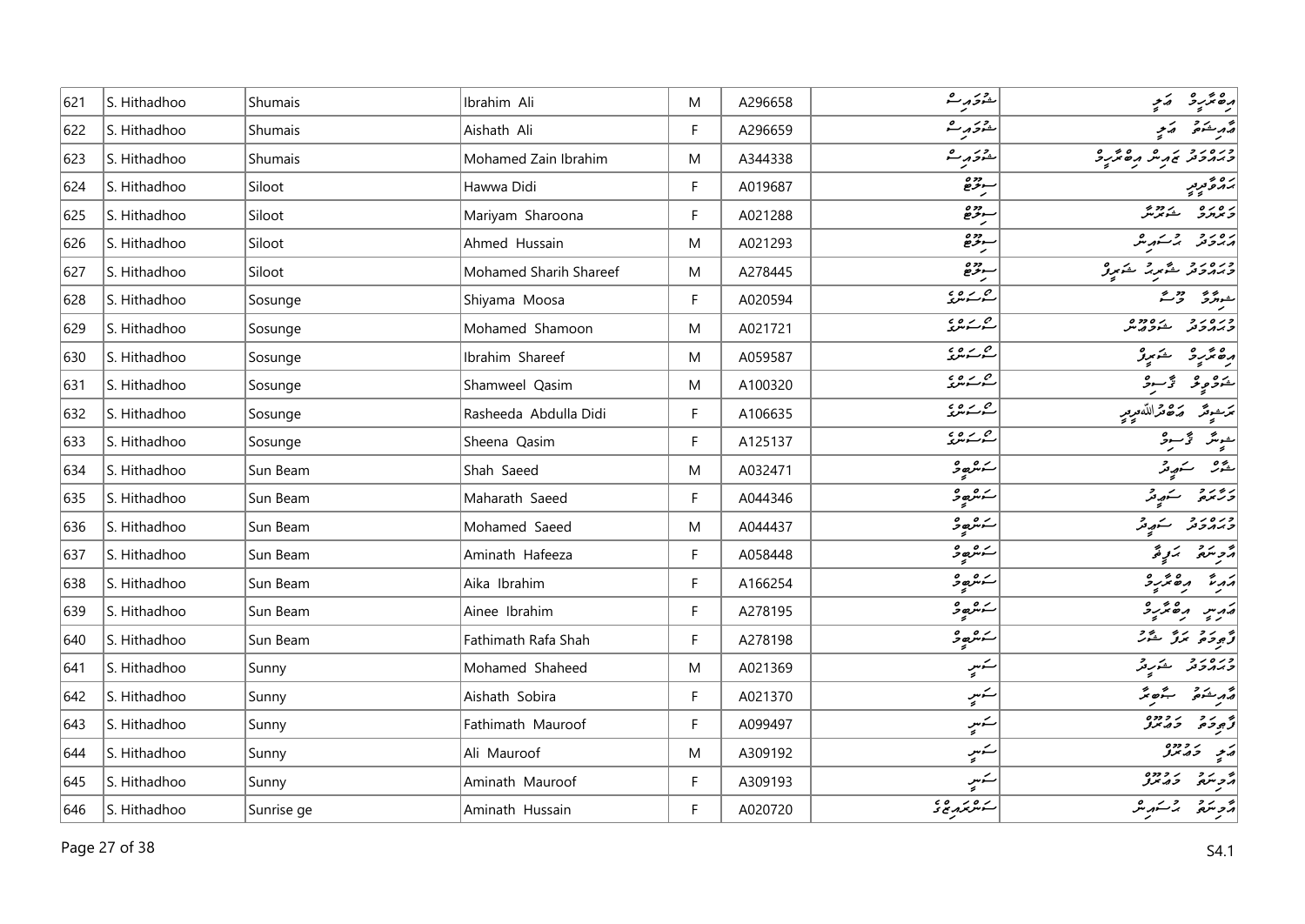| 647 | S. Hithadhoo | Sunrise ge             | Rauf Ahmed              | M  | A027334 | ر<br>سەنئەتمەرى <i>ي</i>                        | נחם נפנים.<br><i>תחצ</i> הנכנת                                  |
|-----|--------------|------------------------|-------------------------|----|---------|-------------------------------------------------|-----------------------------------------------------------------|
| 648 | S. Hithadhoo | Sunrise ge             | Mohamed Shafeeu         | M  | A065965 | ر مرد مرد ه م                                   | <i>د بر ه ب</i> ر د<br>ڪُورِ ۾                                  |
| 649 | S. Hithadhoo | Sunrise ge             | Hassan Saeed            | M  | A112674 | ر مه شهر مي د                                   | پرستمبر سندہ تھر                                                |
| 650 | S. Hithadhoo | Sunrise ge             | Hawwa Nafeesa           | F  | A152592 | ر<br>سەنئەتمە ج                                 | پر و بح                                                         |
| 651 | S. Hithadhoo | Sunrise ge             | Sahwath Mohamed Shafeeu | F  | A277934 | سەتىرى <i>م ۋە</i>                              | رورد درورد شرړه                                                 |
| 652 | S. Hithadhoo | Sunrise ge             | Fathmath Zaha Saeedhu   | F  | A277936 | سەنترى <i>رى ئ</i>                              | توجوحو بالمحر سكويتر                                            |
| 653 | S. Hithadhoo | Sunrise ge             | Mohamed Anis            | M  | A277937 | ئەش <i>رىكى</i> رى<br>سەسرى <i>كىرى</i>         | ورەرو شىرك                                                      |
| 654 | S. Hithadhoo | Sunrise ge             | Mariyam Zahira          | F  | A308123 | سەتىرى <i>م يى</i>                              | ر ه ر ه<br><del>ر</del> بربرگر<br>سچ سر میٹر                    |
| 655 | S. Hithadhoo | Sunrise ge             | Aminath Nafaahath       | F. | A308130 | ر مرکز مرضی د                                   | پر پور و<br>سرقی بر <i>ه</i><br>پ <sup>ر</sup> تر سرچ           |
| 656 | S. Hithadhoo | Sunrise ge             | Aishath Safwath Shafeeu | F  | A308133 | سەنترى <i>ر ۋە</i> ئ                            | ړٌ پرځند د د د د ځوړ د                                          |
| 657 | S. Hithadhoo | <b>Thousand Flower</b> | Naseer Ibrahim          | M  | A021080 | ر ور ٥٥ ء ر<br>حەد بح سرفى شركتو تىر            | يرسونر المقتربرة                                                |
| 658 | S. Hithadhoo | <b>Thousand Flower</b> | Fathimath Naseer        | F  | A021120 | ر ور ٥٥ ور<br>حواري سرتي څو تر                  | وٌمودَمْ<br>ىئرسېدىر                                            |
| 659 | S. Hithadhoo | <b>Thousand Flower</b> | Maryam Naseer           | F  | A021186 | ر ور ٥٥ ور<br>حواری سرتی شوش سر                 | ر ه ر ه<br><del>ر</del> بربرگ<br>ىئەسبەتىر                      |
| 660 | S. Hithadhoo | <b>Thousand Flower</b> | Ahmed Naseer            | M  | A021187 | ر در ۵۵ ور<br>ه د م سرتي تو کار                 | رەرد شبەتر                                                      |
| 661 | S. Hithadhoo | <b>Thousand Flower</b> | Khadeeja Naseer         | F  | A021283 | ر و ر ه ه ه و ر<br>ح در بح سرتی خونجر           | ترمرقح الكرسومر                                                 |
| 662 | S. Hithadhoo | <b>Thousand Flower</b> | Aminath Hilala          | F. | A021284 | ر ور ٥٥ ء ر<br>ح د بح سرتي څو بر                | ۇ بەينى بەقە                                                    |
| 663 | S. Hithadhoo | <b>Thousand Flower</b> | Aishath Naseer          | F. | A050994 | ر ور ٥٥ ور<br>حواری سرتی شوش سر                 | كالمرشكاني الكرسوند                                             |
| 664 | S. Hithadhoo | <b>Thousand Flower</b> | Nihal Ali Rasheed       | M  | A050997 | ر ور ٥٥ ور<br>حواري سرتي څو تر                  | لرندة كالمج الاسيانة                                            |
| 665 | S. Hithadhoo | <b>Thousand Flower</b> | Asiyath Ibrahim Afif    | F. | A052042 | ر ور ٥٥ ء ر<br>حەد بح سرفى شركتو تىر            | ה ליחוד הסתיב הן ל                                              |
| 666 | S. Hithadhoo | Thousand Flower        | Zainab Naseer           | F  | A153989 | ر ور ۵۵ ور<br>بود. بح سرتي تونو سر              | ىئرىبەر<br>تأويته                                               |
| 667 | S. Hithadhoo | <b>Thousand Flower</b> | Hassan Naseer           | M  | A278385 | ر ور ۵۵ ور<br>به دې سرتي څو سر                  | ىرىكەش ئىرلىيەنچە                                               |
| 668 | S. Hithadhoo | <b>Thousand Flower</b> | Hussain Naseer          | M  | A308317 | ر ور ٥٥ <u>د</u> ر<br>ح <i>٨ ی</i> سرتی شو کو س | يرسكهاش الكرسوير                                                |
| 669 | S. Hithadhoo | <b>Thousand Flower</b> | Abdulla Naseer          | M  | A308318 | ر ور ٥٥ ء ر<br>حەد بح سرفى شركتو تىر            | مَصْحَرَاللّهُ سَرَجِعَرُ                                       |
| 670 | S. Hithadhoo | Thousand Flower        | Ramla Naseer            | F. | A308321 | ر و ر ه ه ه و ر<br>ح در بح سرتی خونجر           | بروثى الكرسوش                                                   |
| 671 | S. Hithadhoo | Ufanveli               | Ibrahim Hamdhoon        | M  | A021521 | جۇ بىر <sub>ەك</sub> ە بىر                      | رە ئۈرۈ<br>بر ه دو ه<br>بر <del>و</del> تر س                    |
| 672 | S. Hithadhoo | Ufanveli               | Mohamed Saaif Hamdhoon  | M  | A303055 | جۇ بىر <sub>ى</sub> جە                          | ورەر د په ده رەپره<br><i>دېدم</i> وتر سوم <sub>ر</sub> و بروترس |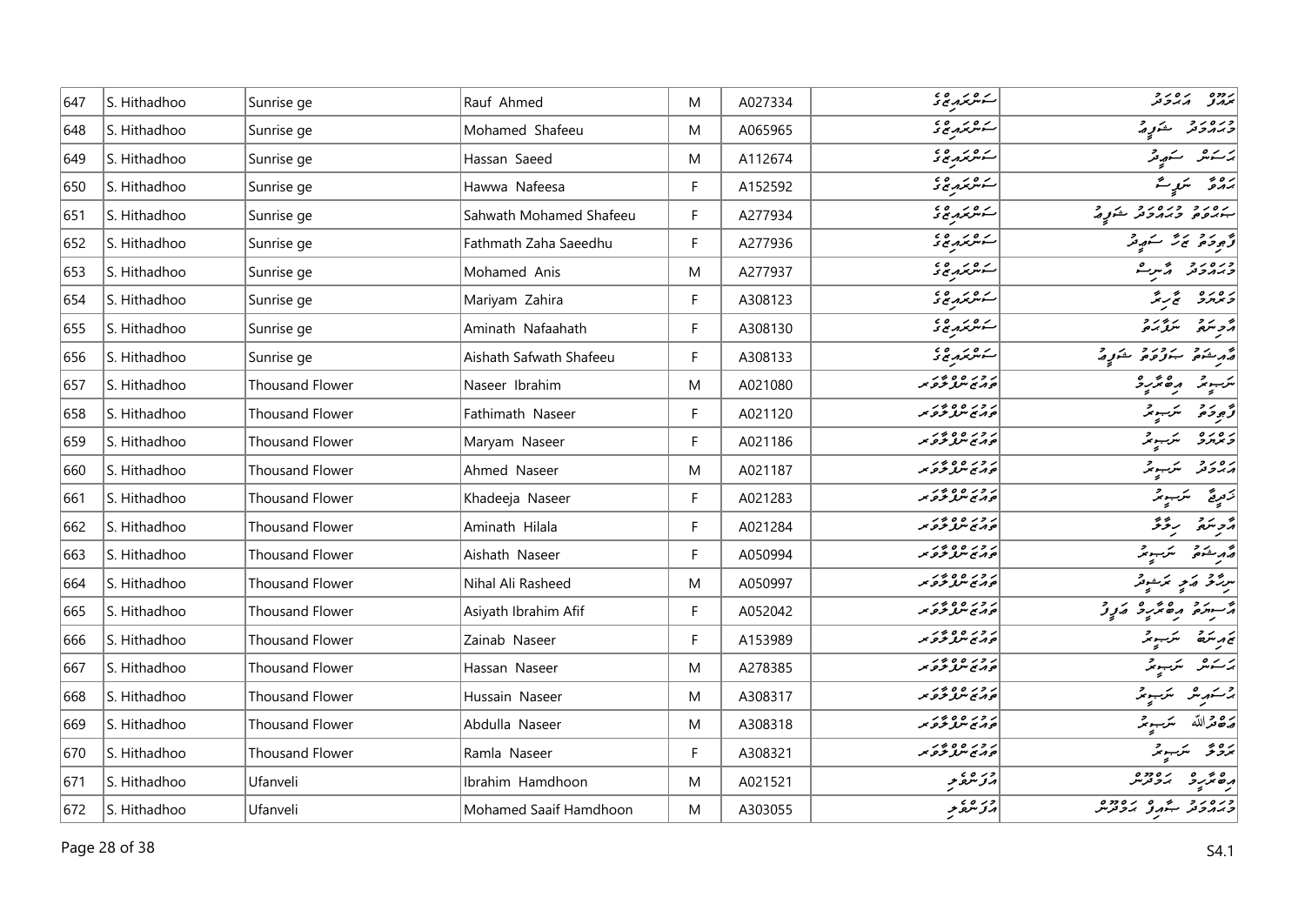| 673 | S. Hithadhoo | Velsa            | Haleema              | F  | A021167 | ه و شه<br>و م                     |                                                        |
|-----|--------------|------------------|----------------------|----|---------|-----------------------------------|--------------------------------------------------------|
| 674 | S. Hithadhoo | Velsa            | Ali Mohamed          | M  | A021236 | ءوثه                              | ر<br>مړينې<br>و ره ر و<br><i>و پر</i> و تر             |
| 675 | S. Hithadhoo | Velsa            | Fathimath Waleeda    | F  | A021404 | ءوية                              | تزودة وكموثر                                           |
| 676 | S. Hithadhoo | Velsa            | Aminath Walyda       | F  | A021405 | ه و شه<br>حرم شه                  | ومحر يتموهم<br>ءَ وِتَر                                |
| 677 | S. Hithadhoo | Velsa            | Fathmath Isam Saalih | F  | A082462 | ه و شه<br>و م                     | وتجوحتم وسنح سنور                                      |
| 678 | S. Hithadhoo | Violet Maage     | Ahmed Hassan         | M  | A020189 | أقار وقومي                        | رەرو برىكە                                             |
| 679 | S. Hithadhoo | Violet Maage     | Sana Ahmed           | F. | A277321 | ر<br>ءَ ٻر ڦره ٿ                  | سەش كەردىر                                             |
| 680 | S. Hithadhoo | Violet Maage     | Shiranee Ahmed       | F  | A290978 | ۇر ۋە ئ                           | أحويرس وبروتر                                          |
| 681 | S. Hithadhoo | Violet Maage     | Mohamed Shuaau       | M  | A290984 | ر پروه د <sup>پ</sup>             | وره رو دو و<br><i>وبرو</i> و توره                      |
| 682 | S. Hithadhoo | Violet Maage     | Lam-aa Ahmed         | F  | A339386 |                                   | تزویژ<br>پروژو                                         |
| 683 | S. Hithadhoo | Visit            | Ali Ahmed            | M  | A018489 | حربح هح                           | أەيد مەردىر                                            |
| 684 | S. Hithadhoo | Visit            | Fathimath Mohamed    | F  | A160311 | وبيء                              | و ره ر د<br><i>د ب</i> رگرفر<br>ءُ <sub>م</sub> جرحر ج |
| 685 | S. Hithadhoo | Visit            | Ahmed Fawaaz         | M  | A308292 | حرمح هح                           | بره بر بر بر بر بر                                     |
| 686 | S. Hithadhoo | Visit            | Sa-aadhath Ali       | F  | A308298 | وبيء                              | سەۋرىر ھەمچە                                           |
| 687 | S. Hithadhoo | Waheedhee Manzil | Ahmed Waheed         | M  | A021097 | ۇ <i>بەيدۇ</i> ئىرى<br>مۇسىم      | أرور و المرمز                                          |
| 688 | S. Hithadhoo | Waheedhee Manzil | Shad Waheed          | M  | A021128 | ائەر مەرىجە مىسى<br>ئىستىرى مىسىر | الحقيقر التحريد في التحري <i>د</i>                     |
| 689 | S. Hithadhoo | Waheedhee Manzil | Saniya Waheed        | F  | A021201 | <br>  قەبەبەيرى مىرىجە            | سە ئەر ئەر                                             |
| 690 | S. Hithadhoo | Waheedhee Manzil | Ibrahim Shahid       | M  | A021295 | ۇ بەيرۇ ئىرى ۋ                    | $rac{2}{3}$<br>ڪ مرمر<br>ر                             |
| 691 | S. Hithadhoo | Waheedhee Manzil | Mariyam Adeela       | F. | A021296 | <br> وَرِسٍوَ مَرْبِحِ قَرْ       | ر ه ر ه<br><del>و</del> بربرو<br>ەر تېرىتى             |
| 692 | S. Hithadhoo | Waheedhee Manzil | Fathimath Samiya     | F  | A021986 |                                   | ستنجير<br>ترجوحهم                                      |
| 693 | S. Hithadhoo | Waheedhee Manzil | Mohamed Shaany       | M  | A041565 | <br> وَبِرِمِرِدَ مَرْبِحِ قَرْ   | دره دو گیر<br>در دولا گیر                              |
| 694 | S. Hithadhoo | Welcome          | Aminath Latheefa     | F  | A021233 | ه وره<br>د نر                     | أأروسكم تكوير                                          |
| 695 | S. Hithadhoo | Welcome          | Mohamed Rasheed      | M  | A021401 | <sup>ى ج</sup> ە ئەرە             | ورەرو كەنبەتر                                          |
| 696 | S. Hithadhoo | Welcome          | Khadeeja Rasheed     | F  | A253838 | ءوره                              | ر <i>ُ مِرةٌ مَرْ</i> حُومٌرُ                          |
| 697 | S. Hithadhoo | Welcome          | Hassan Rasheed       | M  | A308762 | ه وره<br>ونژنړ                    | ر<br>برکسر برشونر                                      |
| 698 | S. Hithadhoo | Welcome          | Hussain Rasheed      | M  | A308763 | <sup>ى ج</sup> ە ئەرە             | بركسكر مكرجومر                                         |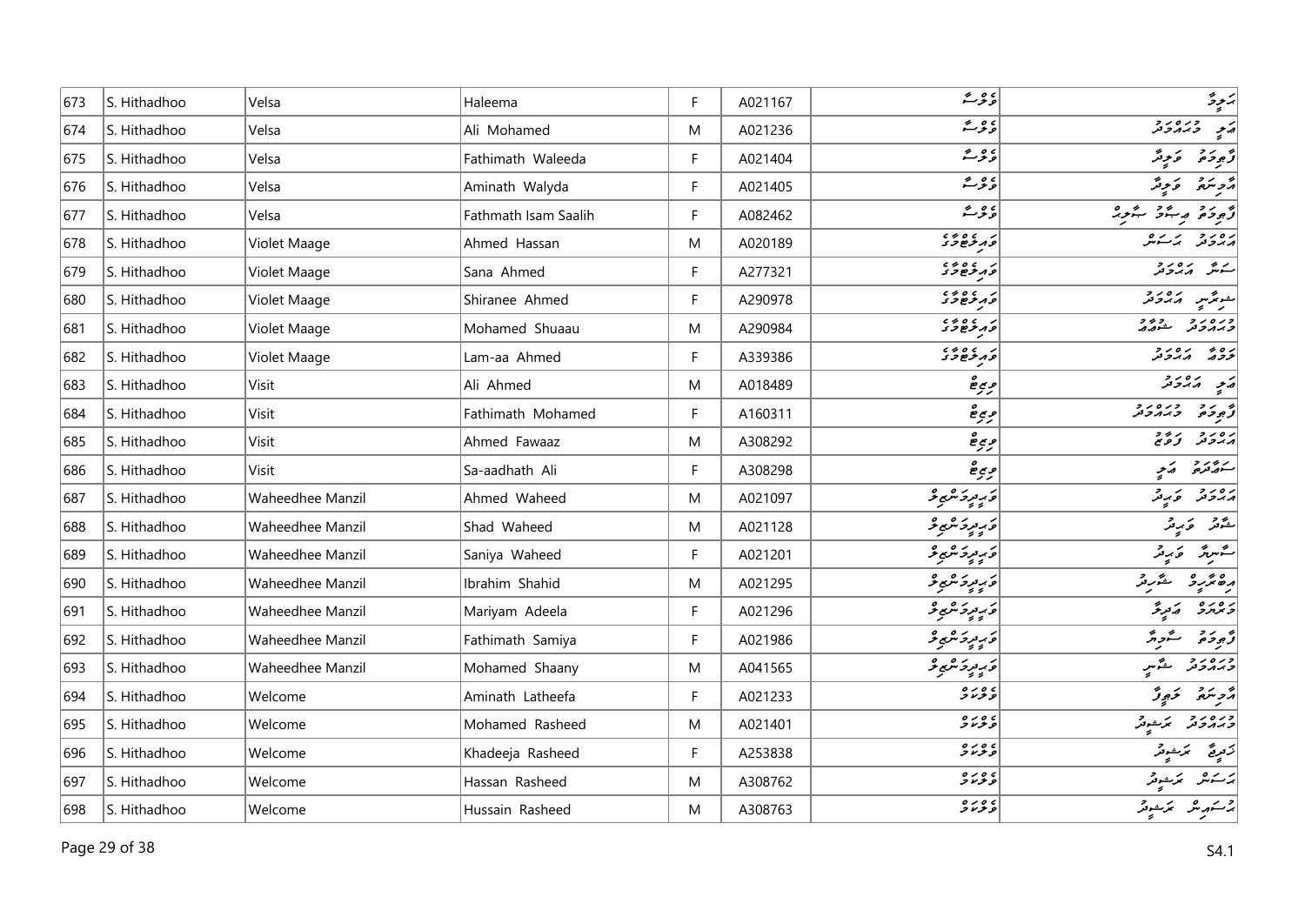| 699 | S. Hithadhoo | Welcome  | Ismail Rasheed      | ${\sf M}$ | A308764 | ء و ر ه<br> و یر ر       | رەم ئوق ئەسىر<br>مەسىر ئىچە ئىشىر         |
|-----|--------------|----------|---------------------|-----------|---------|--------------------------|-------------------------------------------|
| 700 | S. Hithadhoo | White ge | Fathimath Didi      | F         | A020137 | ترم می<br>  توریخ د      | ر<br>توجو <i>ح</i> کورمي                  |
| 701 | S. Hithadhoo | White ge | Aishath Raihan      | F         | A020346 | <br>  تو ہو ہے ی         | ر<br>مەر شەق ئىمەر ئىش                    |
| 702 | S. Hithadhoo | White ge | Ahmed Shazy         | M         | A144125 | تەرىقى                   | رەر <del>د</del> شەنرٍ                    |
| 703 | S. Hithadhoo | White ge | Nasrulla Mohamed    | M         | A303088 | <br>  تو ہر ہے ی         | يربه والله وبرورو                         |
| 704 | S. Hithadhoo | White ge | Aishath Fasana      | F         | A303092 | <br>  تو ہو ہے ی         | قەرشۇق بۇ شەتتى                           |
| 705 | S. Hithadhoo | White ge | Mariyam Farashath   | F         | A303093 | ءَميرهء                  | رەرە رەردە<br><mark>جەيرى تى ش</mark> ىم  |
| 706 | S. Hithadhoo | White ge | Mohamed Naisam      | ${\sf M}$ | A303095 | $\overset{\circ}{s}$ ens | ورەرو شەسكى                               |
| 707 | S. Hithadhoo | White ge | Ali Naffah          | ${\sf M}$ | A316929 | تەرھ ئ                   | أەيجە سەئەتەر                             |
| 708 | S. Hithadhoo | White ge | Ibrahim Nawaal      | M         | A321690 | $\overset{\circ}{s}$ ens | ە ئەرە ئەرەم<br>ئەھەرىرە ئىرەك            |
| 709 | S. Hithadhoo | Zaaviyaa | Fathimath Waseela   | F         | A020180 | تج حر پر                 | وَجِعِدَةٍ وَسِيعٌ                        |
| 710 | S. Hithadhoo | Zaaviyaa | Mohamed Riyaz       | ${\sf M}$ | A043558 | پ <sup>ج</sup> عر پر     | ورەرو بروگ                                |
| 711 | S. Hithadhoo | Zaaviyaa | Mariyam Afaaf Riyaz | F         | A278526 | تج عر مرَّ               | دەرە رەە بەر                              |
| 712 | S. Hithadhoo | Zeyvaru  | Abdulla Amsood      | M         | A020581 | ی ر ح<br>مح حر سر        | رەقراللە رە «د                            |
| 713 | S. Hithadhoo | Zeyvaru  | Aishath Asiya       | F         | A020583 | ی ر و<br>مح حر مر        | أقرم شوه ومستقر                           |
| 714 | S. Hithadhoo | Zeyvaru  | Mariyam Dhiye       | F         | A020630 | ،، ر ح<br>سی حر          | ر ه بر و <sub>مری</sub> ر<br>د بر بر د مر |
| 715 | S. Hithadhoo | Zeyvaru  | Mohamed Ashraf      | ${\sf M}$ | A140923 | ،، ر و<br>مح حر          | وره رو کرده ده<br><i>د بر د د</i> ر کرشتر |
| 716 | S. Hithadhoo | Zeyvaru  | Aminath Athifa      | F         | A308664 | ،، ر و<br>مح حر          | ړٌ پر په په پور                           |
| 717 | S. Hithadhoo | Zeyvaru  | Ibrahim Ansar       | M         | A308665 | ی ر ح<br>مح حر سر        |                                           |
| 718 | S. Hithadhoo | Zeyvaru  | Hawwa Azra          | F         | A308666 | ی ر و<br>مح حر مر        | ره و سره و<br>بروژ م <i>ی</i> فرنتر       |
| 719 | S. Hithadhoo | Zeyvaru  | Ali Athif           | ${\sf M}$ | A308667 | ی ر و<br>مح حر مر        | أيمني أيمجونى                             |
| 720 | S. Hithadhoo | Zeyvaru  | Hassan Areef        | ${\sf M}$ | A308668 | ،، ر و<br>مح حر          | بر کے مرید و                              |
| 721 | S. Hithadhoo | Zeyvaru  | Fathmath Nashwa     | F         | A308669 | ،، ر و<br>مح حر مر       | توجوخ مرشوة                               |
| 722 | S. Hithadhoo | Zurich   | Abdullah Naseer     | ${\sf M}$ | A020118 | ىيەر<br>ئىرىدىن          | برە قرالله مترجومتر                       |
| 723 | S. Hithadhoo | Zurich   | Ali Naseer          | M         | A020408 | بر جمهر ره<br>           | أوأجي التكبيبوند                          |
| 724 | S. Hithadhoo | Zurich   | Ahmed Naseer        | ${\sf M}$ | A070535 | ىبى ترىمرى <i>ن</i>      | رەرد سكب پر                               |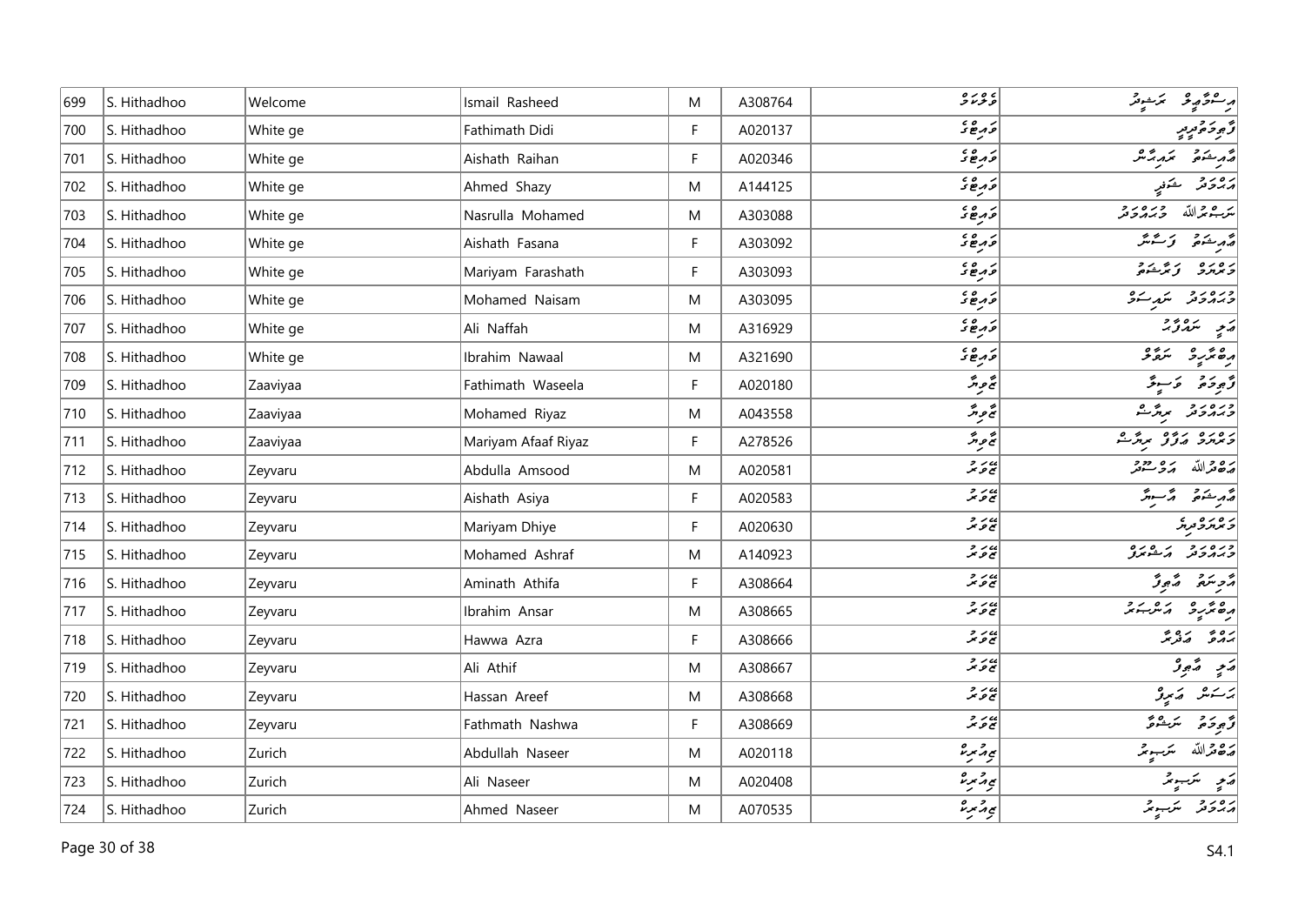| '725 | l S. Hithadhoo | Zurich | Aishath Naseer |   | A125136 | ىي د حمير مىش | أقدم شوقت الكرسوسي      |
|------|----------------|--------|----------------|---|---------|---------------|-------------------------|
| 726  | S. Hithadhoo   | Zurich | Ibrahim Naseer | M | A308944 | مح مر مر      | رەپۇر ۋ<br>اسربيوس      |
| 727  | S. Hithadhoo   | Zurich | Aminath Naseer |   | A308945 | می تمریز      | أأرد سرو الكرسوسي       |
| 728  | S. Hithadhoo   | Zurich | Hussain Naseer | M | A308946 | ى در سر ر     | پرستہریش مترجبہ پر      |
| 729  | IS. Hithadhoo  | Zurich | Hassan Naseer  | M | A308948 | ى ئەڭرىم      | - ئەسكەر سىر سىر ئەسكەر |
| 730  | S. Hithadhoo   | Zurich | Mariyam Naseer |   | A308950 | ى ئەڭرىم      | ئە ئەرە<br>سكرسبة تحر   |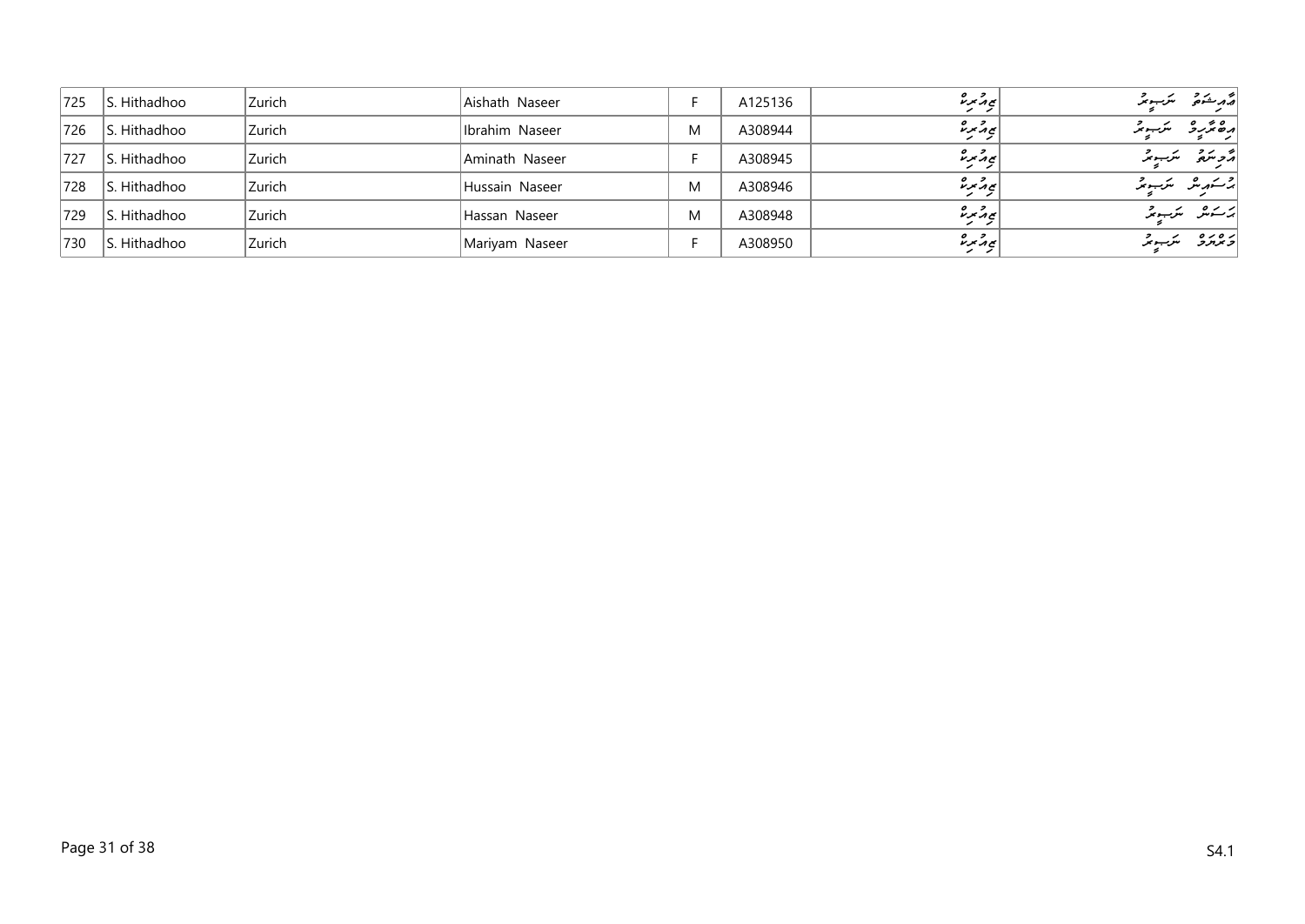## *w7qAn8m? sCw7mRo>u; wEw7mRw;sBo<*

| ' مرمر | 'يئرىثر: |
|--------|----------|
|        |          |
|        |          |
|        |          |

## *w7q9r@w7m> sCw7qHtFoFw7s; mAm=q7 w7qHtFoFw7s;*

| ىر تە | $\mathcal{O} \times$<br>$\sim$ | $\sim$<br>. . | لترنثر |
|-------|--------------------------------|---------------|--------|
|       |                                |               |        |
|       |                                |               |        |
|       |                                |               |        |

| $\frac{2}{n}$ | $^{\circ}$ | $\frac{2}{n}$ | $^{\circ}$<br>سرسر. |
|---------------|------------|---------------|---------------------|
|               |            |               |                     |
|               |            |               |                     |
|               |            |               |                     |

| ىرتىر: | 。<br>سر سر | .,<br>مرسر |
|--------|------------|------------|
|        |            |            |
|        |            |            |
|        |            |            |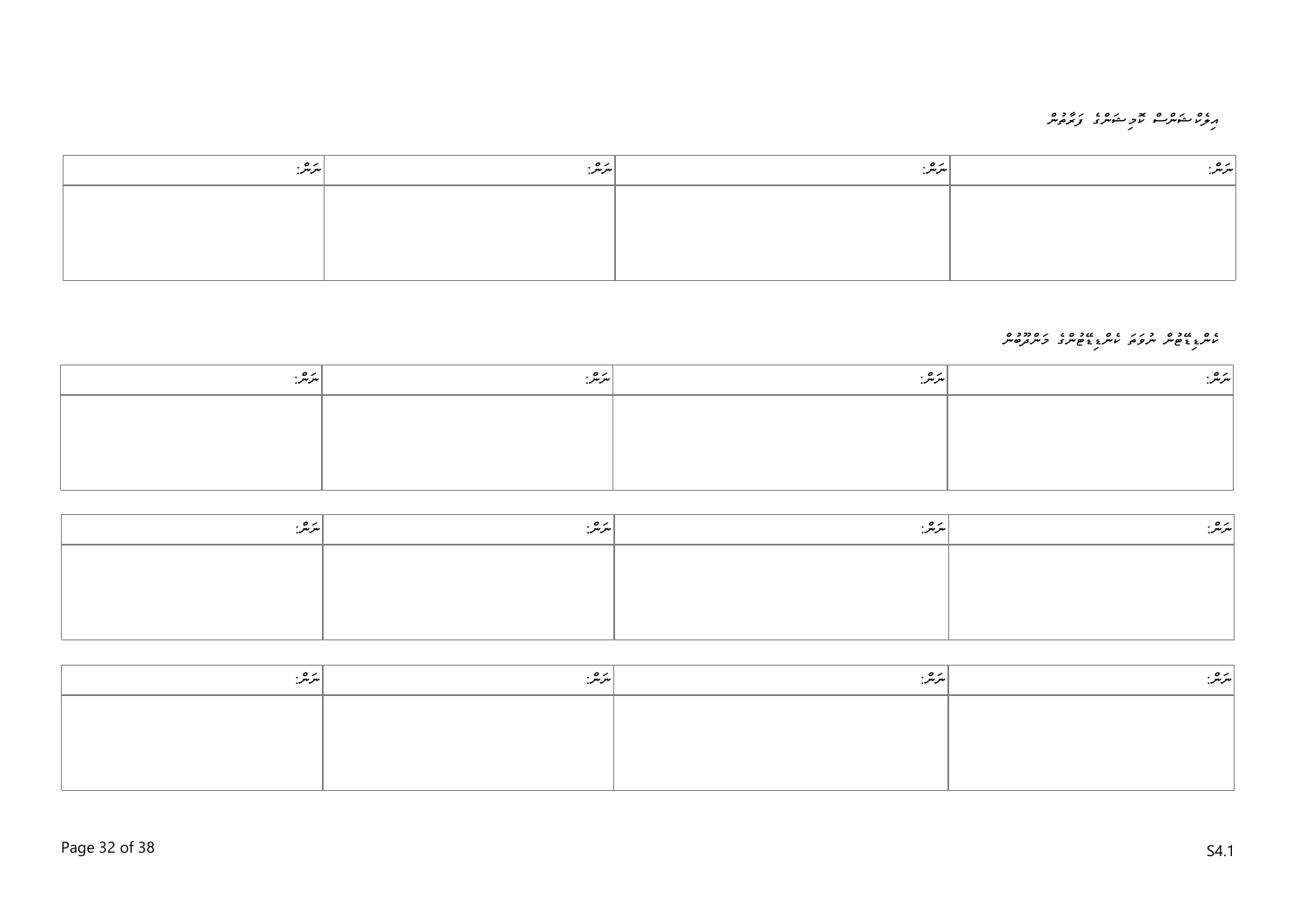| يزهر | $^{\circ}$ | ىئرىتر: |  |
|------|------------|---------|--|
|      |            |         |  |
|      |            |         |  |
|      |            |         |  |

| متريثر به | 。<br>'سرسر'۔ | يتزيترا | سرسر |
|-----------|--------------|---------|------|
|           |              |         |      |
|           |              |         |      |
|           |              |         |      |

| ىئرىتر. | $\sim$ | ا بر هه. | لىرىش |
|---------|--------|----------|-------|
|         |        |          |       |
|         |        |          |       |
|         |        |          |       |

| يترمثر | $^{\circ}$ | ىر پىر |
|--------|------------|--------|
|        |            |        |
|        |            |        |
|        |            |        |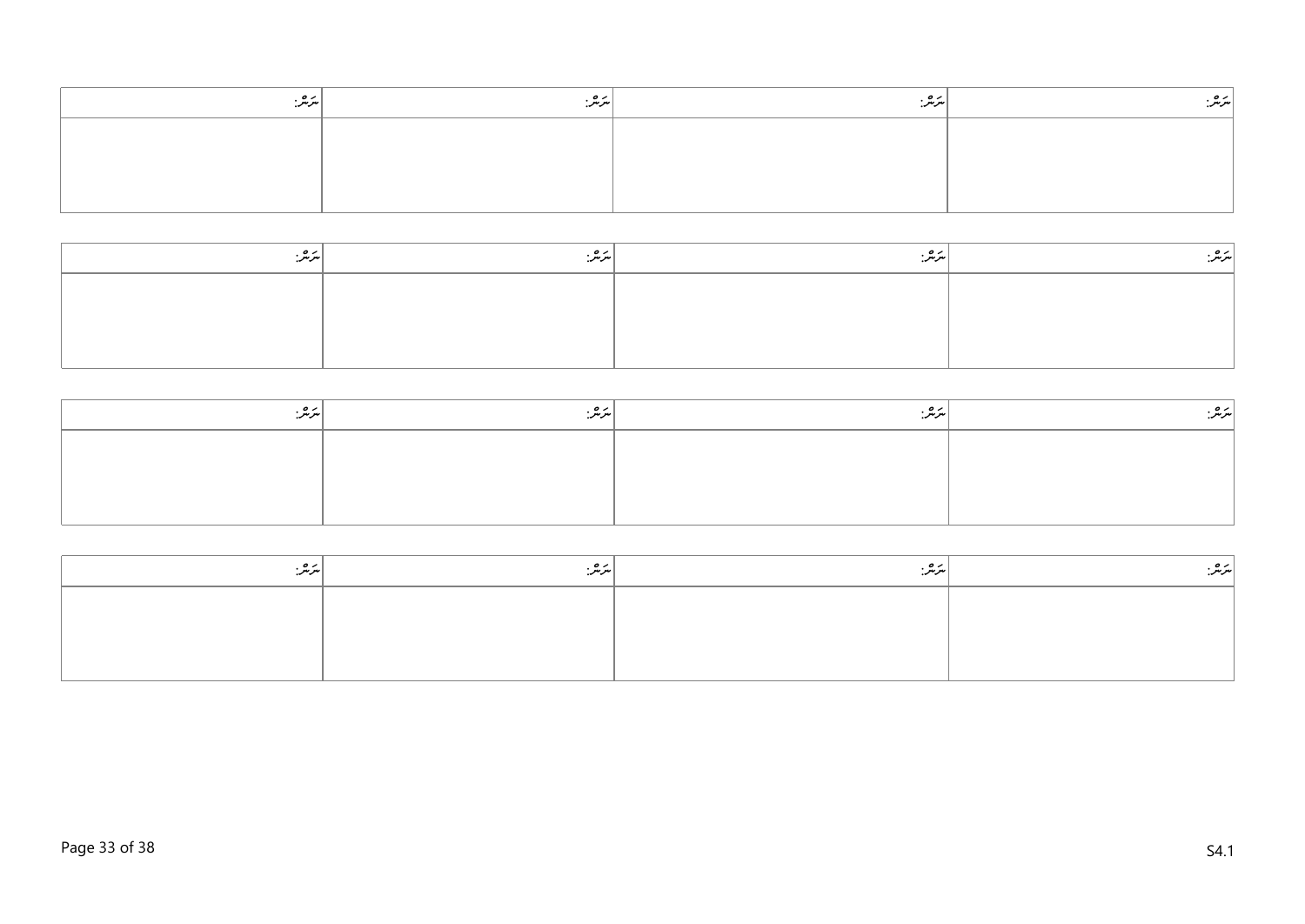| ير هو . | $\overline{\phantom{a}}$ | يرمر | اير هنه. |
|---------|--------------------------|------|----------|
|         |                          |      |          |
|         |                          |      |          |
|         |                          |      |          |

| ئىرتىر: | $\sim$<br>ا سرسر . | يئرمثر | o . |
|---------|--------------------|--------|-----|
|         |                    |        |     |
|         |                    |        |     |
|         |                    |        |     |

| انترنثر: | ر ه |  |
|----------|-----|--|
|          |     |  |
|          |     |  |
|          |     |  |

|  | . ه |
|--|-----|
|  |     |
|  |     |
|  |     |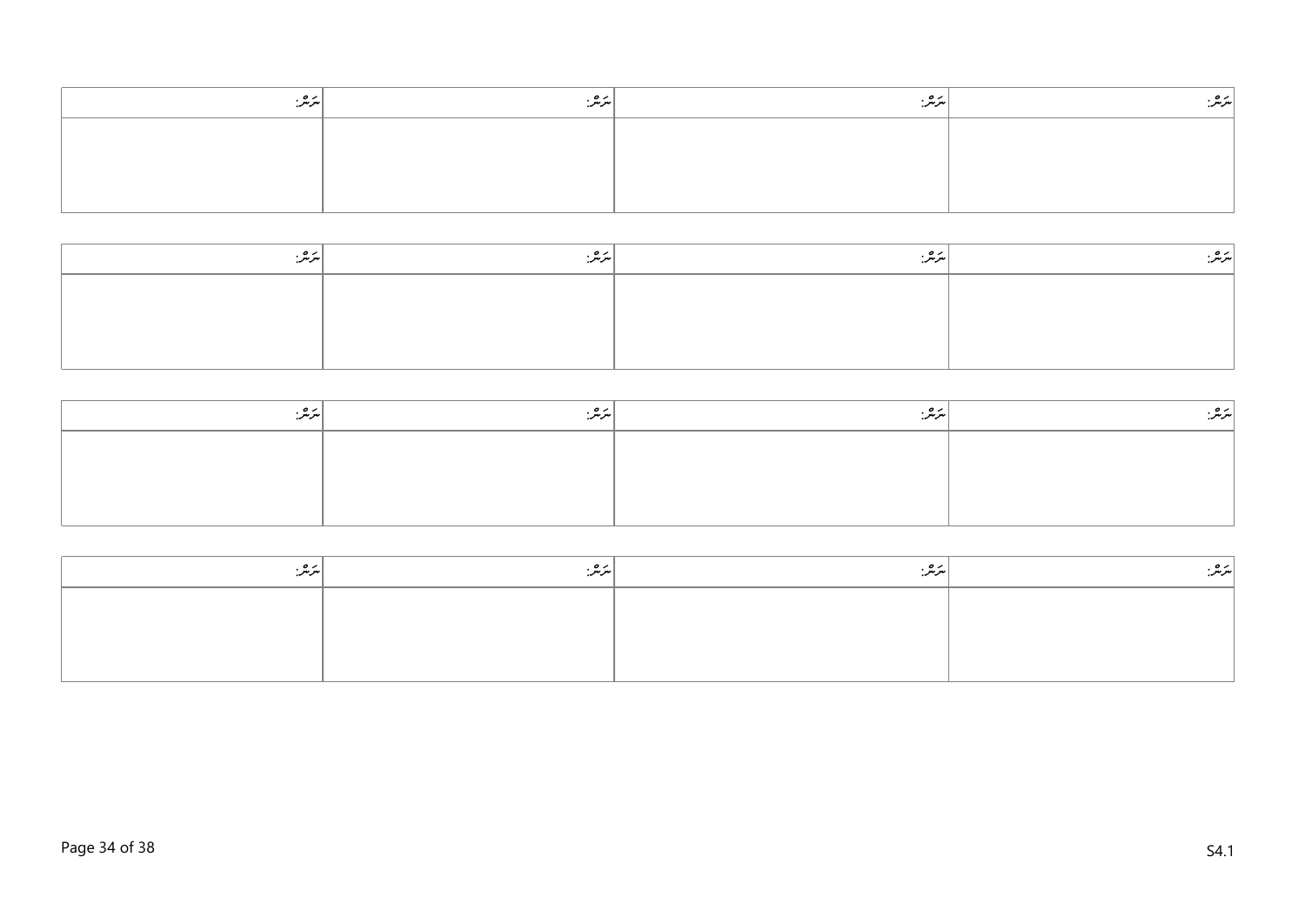| ير هو . | $\overline{\phantom{a}}$ | يرمر | اير هنه. |
|---------|--------------------------|------|----------|
|         |                          |      |          |
|         |                          |      |          |
|         |                          |      |          |

| ىر تىر: | $\circ$ $\sim$<br>" سرسر . | يبرحه | o . |
|---------|----------------------------|-------|-----|
|         |                            |       |     |
|         |                            |       |     |
|         |                            |       |     |

| الترنثر: | ' مرتكز: | الترنثر: | .,<br>سرسر. |
|----------|----------|----------|-------------|
|          |          |          |             |
|          |          |          |             |
|          |          |          |             |

|  | . ه |
|--|-----|
|  |     |
|  |     |
|  |     |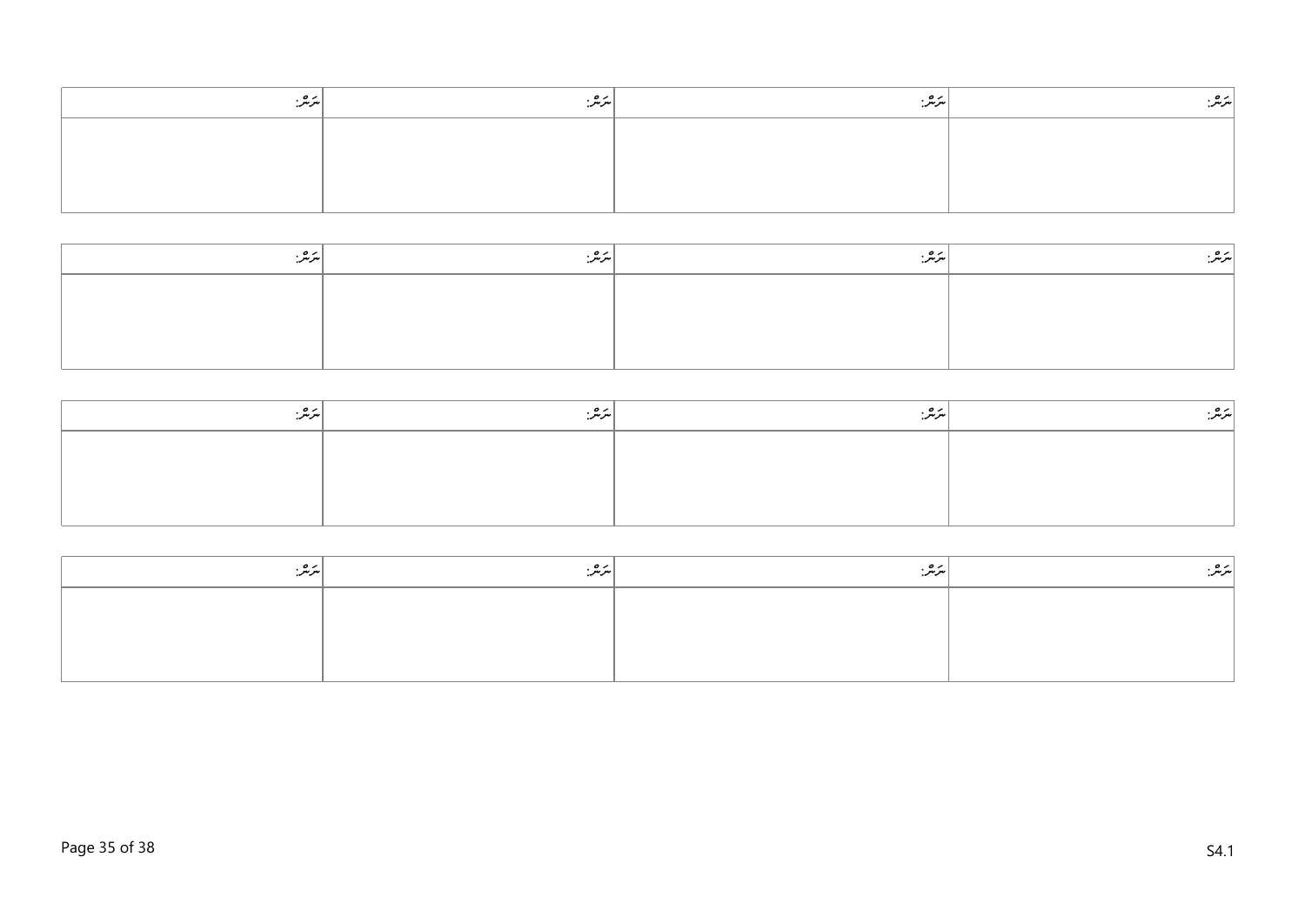| $\cdot$ | ο. | $\frac{\circ}{\cdot}$ | $\sim$<br>سرسر |
|---------|----|-----------------------|----------------|
|         |    |                       |                |
|         |    |                       |                |
|         |    |                       |                |

| يريثن | ' سرسر . |  |
|-------|----------|--|
|       |          |  |
|       |          |  |
|       |          |  |

| بره | $\overline{\phantom{a}}$ | $\overline{\phantom{a}}$<br>َ سومس |  |
|-----|--------------------------|------------------------------------|--|
|     |                          |                                    |  |
|     |                          |                                    |  |
|     |                          |                                    |  |

| 。<br>. س | ىرىىر |  |
|----------|-------|--|
|          |       |  |
|          |       |  |
|          |       |  |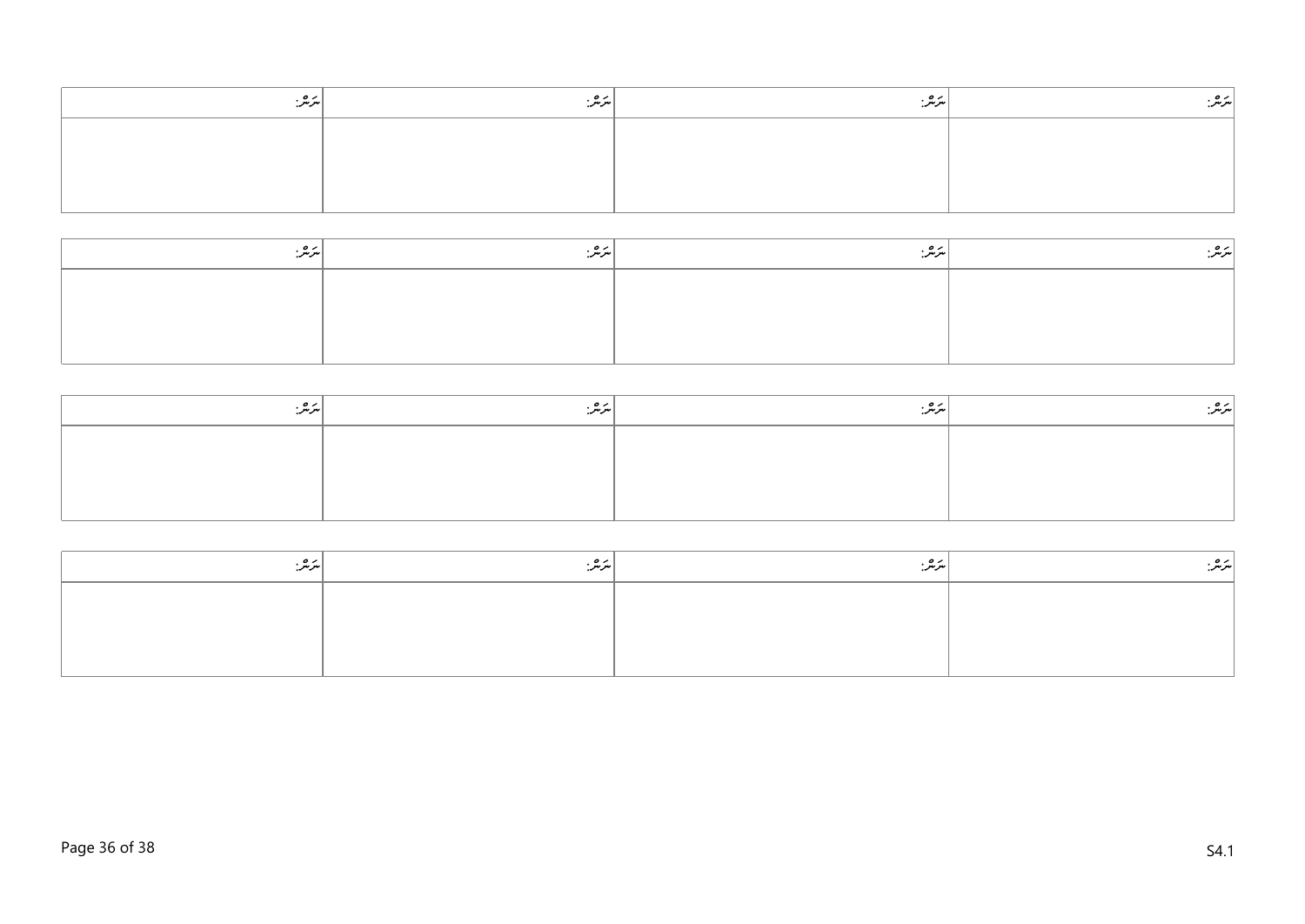| ير هو . | $\overline{\phantom{a}}$ | يرمر | لتزمثن |
|---------|--------------------------|------|--------|
|         |                          |      |        |
|         |                          |      |        |
|         |                          |      |        |

| ىر تىر: | $\circ$ $\sim$<br>" سرسر . | يبرحه | o . |
|---------|----------------------------|-------|-----|
|         |                            |       |     |
|         |                            |       |     |
|         |                            |       |     |

| انترنثر: | ر ه |  |
|----------|-----|--|
|          |     |  |
|          |     |  |
|          |     |  |

|  | . ه |
|--|-----|
|  |     |
|  |     |
|  |     |